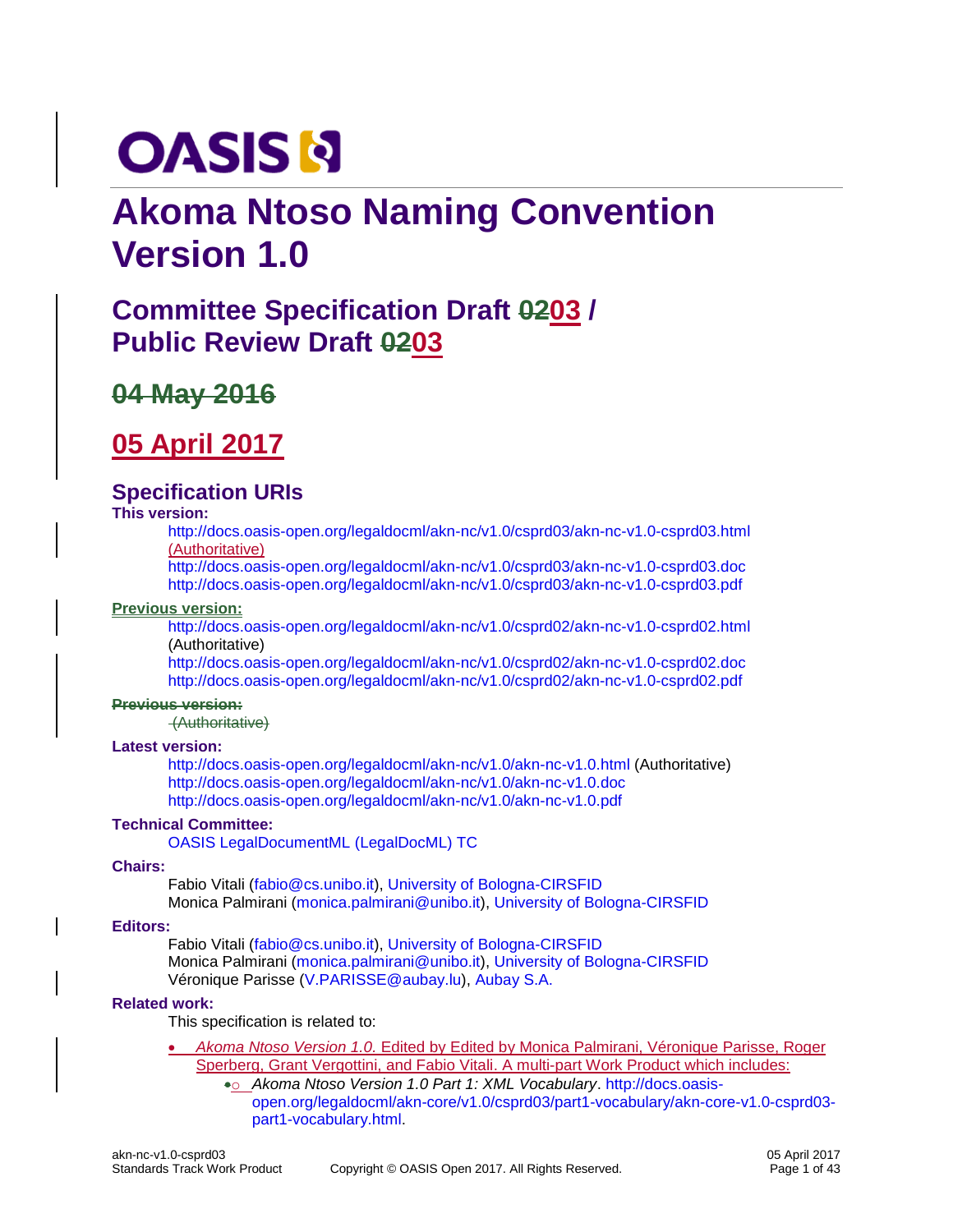- •o *Akoma Ntoso Version 1.0 Part 2: Specifications*. [http://docs.oasis](http://docs.oasis-open.org/legaldocml/akn-core/v1.0/csprd03/part2-specs/akn-core-v1.0-csprd03-part2-specs.html)[open.org/legaldocml/akn-core/v1.0/csprd03/part2-specs/akn-core-v1.0-csprd03](http://docs.oasis-open.org/legaldocml/akn-core/v1.0/csprd03/part2-specs/akn-core-v1.0-csprd03-part2-specs.html) [part2-specs.html.](http://docs.oasis-open.org/legaldocml/akn-core/v1.0/csprd03/part2-specs/akn-core-v1.0-csprd03-part2-specs.html)
- •o Akoma Ntoso Version 1.0 XML schemas. [http://docs.oasis-open.org/legaldocml/akn](http://docs.oasis-open.org/legaldocml/akn-core/v1.0/csprd03/part2-specs/schemas/)[core/v1.0/csprd03/part2-specs/schemas/.](http://docs.oasis-open.org/legaldocml/akn-core/v1.0/csprd03/part2-specs/schemas/)
- •o Akoma Ntoso Version 1.0 XML examples. [http://docs.oasis-open.org/legaldocml/akn](http://docs.oasis-open.org/legaldocml/akn-core/v1.0/csprd03/part2-specs/examples/)[core/v1.0/csprd03/part2-specs/examples/.](http://docs.oasis-open.org/legaldocml/akn-core/v1.0/csprd03/part2-specs/examples/)
- *Akomo Ntoso: XML for parliamentary, legislative & judiciary documents*. [http://www.akomantoso.org.](http://www.akomantoso.org/)

#### **Abstract:**

This document provides the naming convention for defining IRIs and ids related to the Akoma Ntoso XML standard. Within the schema of Akoma Ntoso, id attributes are declared as optional, but whenever attributes  $eId$  and  $wId$  are actually used the specifications in this document are mandatory.

#### **Status:**

This document was last revised or approved by the OASIS LegalDocumentML TC on the above date. The level of approval is also listed above. Check the "Latest version" location noted above for possible later revisions of this document. Any other numbered Versions and other technical work produced by the Technical Committee (TC) are listed at [https://www.oasis](https://www.oasis-open.org/committees/tc_home.php?wg_abbrev=legaldocml#technical)[open.org/committees/tc\\_home.php?wg\\_abbrev=legaldocml#technical.](https://www.oasis-open.org/committees/tc_home.php?wg_abbrev=legaldocml#technical)

TC members should send comments on this specification to the TC's email list. Others should send comments to the TC's public comment list, after subscribing to it by following the instructions at the ["Send A Comment"](https://www.oasis-open.org/committees/comments/index.php?wg_abbrev=legaldocml) button on the TC's web page at [https://www.oasis](https://www.oasis-open.org/committees/legaldocml/)[open.org/committees/legaldocml/.](https://www.oasis-open.org/committees/legaldocml/)

This Committee Specification Public Review Draft is provided under the [RF on Limited Terms](https://www.oasis-open.org/policies-guidelines/ipr#RF-on-Limited-Mode) Mode of the [OASIS IPR Policy,](https://www.oasis-open.org/policies-guidelines/ipr) the mode chosen when the Technical Committee was established. For information on whether any patents have been disclosed that may be essential to implementing this specification, and any offers of patent licensing terms, please refer to the Intellectual Property Rights section of the TC's web page [\(https://www.oasis](https://www.oasis-open.org/committees/legaldocml/ipr.php)[open.org/committees/legaldocml/ipr.php\)](https://www.oasis-open.org/committees/legaldocml/ipr.php).

Note that any machine-readable content [\(Computer Language Definitions\)](https://www.oasis-open.org/policies-guidelines/tc-process#quality-formalLangDefns) declared Normative for this Work Product is provided in separate plain text files. In the event of a discrepancy between any such plain text file and display content in the Work Product's prose narrative document(s), the content in the separate plain text file prevails.

#### **Citation format:**

When referencing this specification the following citation format should be used:

#### **[AkomaNtosoNaming-v1.0]**

*Akoma Ntoso Naming Convention Version 1.0.* Edited by Fabio Vitali, Monica Palmirani, and Véronique Parisse. 04 May 2016.05 April 2017. OASIS Committee Specification Draft 0203 / Public Review Draft 0203. [http://docs.oasis-open.org/legaldocml/akn-nc/v1.0/csprd03/akn-nc](http://docs.oasis-open.org/legaldocml/akn-nc/v1.0/csprd03/akn-nc-v1.0-csprd03.html)[v1.0-csprd03.html.](http://docs.oasis-open.org/legaldocml/akn-nc/v1.0/csprd03/akn-nc-v1.0-csprd03.html) Latest version: [http://docs.oasis-open.org/legaldocml/akn-nc/v1.0/akn-nc](http://docs.oasis-open.org/legaldocml/akn-nc/v1.0/akn-nc-v1.0.html)[v1.0.html.](http://docs.oasis-open.org/legaldocml/akn-nc/v1.0/akn-nc-v1.0.html)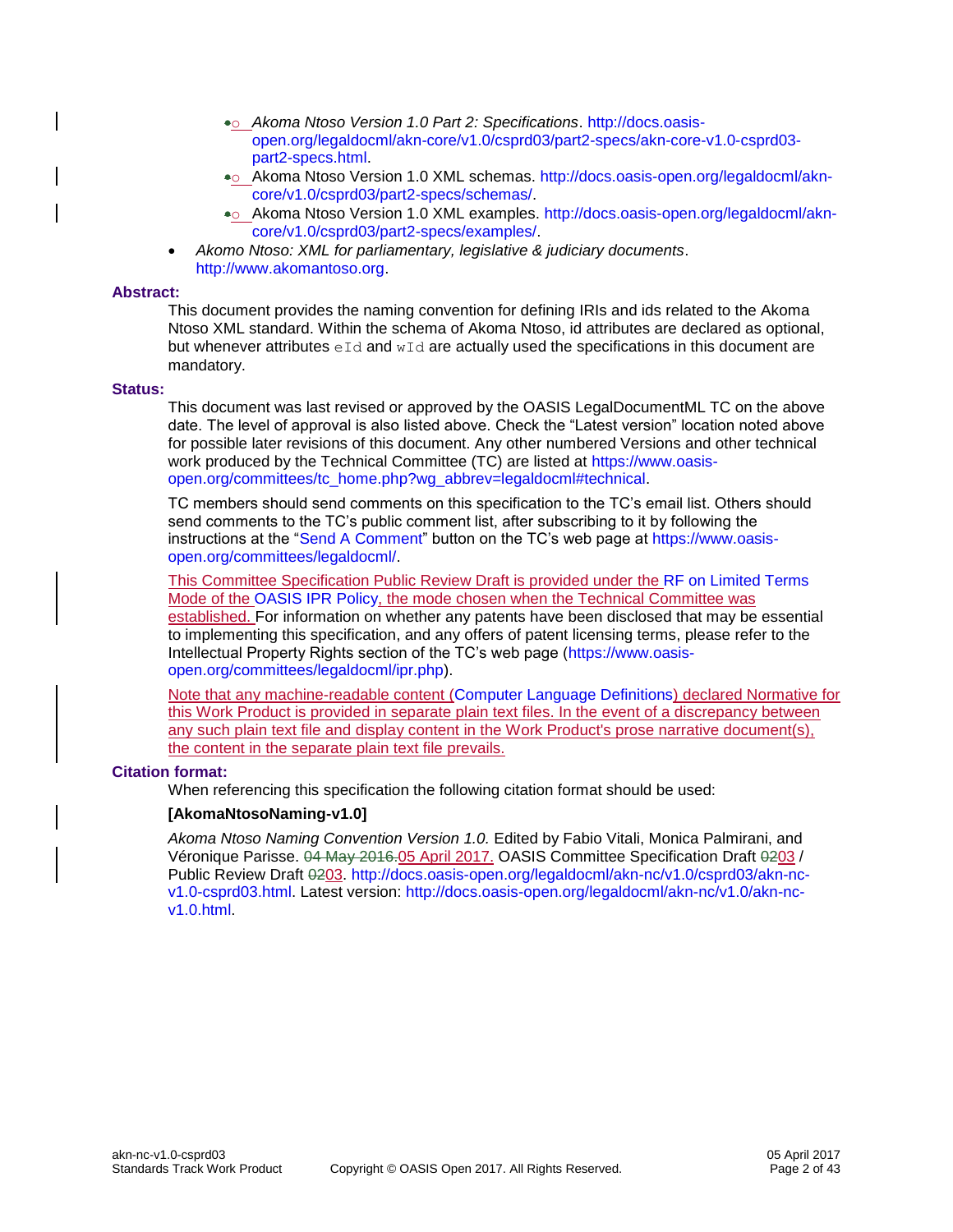# **Notices**

Copyright © OASIS Open 20167. All Rights Reserved.

All capitalized terms in the following text have the meanings assigned to them in the OASIS Intellectual Property Rights Policy (the "OASIS IPR Policy"). The full [Policy](https://www.oasis-open.org/policies-guidelines/ipr) may be found at the OASIS website.

This document and translations of it may be copied and furnished to others, and derivative works that comment on or otherwise explain it or assist in its implementation may be prepared, copied, published, and distributed, in whole or in part, without restriction of any kind, provided that the above copyright notice and this section are included on all such copies and derivative works. However, this document itself may not be modified in any way, including by removing the copyright notice or references to OASIS, except as needed for the purpose of developing any document or deliverable produced by an OASIS Technical Committee (in which case the rules applicable to copyrights, as set forth in the OASIS IPR Policy, must be followed) or as required to translate it into languages other than English.

The limited permissions granted above are perpetual and will not be revoked by OASIS or its successors or assigns.

This document and the information contained herein is provided on an "AS IS" basis and OASIS DISCLAIMS ALL WARRANTIES, EXPRESS OR IMPLIED, INCLUDING BUT NOT LIMITED TO ANY WARRANTY THAT THE USE OF THE INFORMATION HEREIN WILL NOT INFRINGE ANY OWNERSHIP RIGHTS OR ANY IMPLIED WARRANTIES OF MERCHANTABILITY OR FITNESS FOR A PARTICULAR PURPOSE.

OASIS requests that any OASIS Party or any other party that believes it has patent claims that would necessarily be infringed by implementations of this OASIS Committee Specification or OASIS Standard, to notify OASIS TC Administrator and provide an indication of its willingness to grant patent licenses to such patent claims in a manner consistent with the IPR Mode of the OASIS Technical Committee that produced this specification.

OASIS invites any party to contact the OASIS TC Administrator if it is aware of a claim of ownership of any patent claims that would necessarily be infringed by implementations of this specification by a patent holder that is not willing to provide a license to such patent claims in a manner consistent with the IPR Mode of the OASIS Technical Committee that produced this specification. OASIS may include such claims on its website, but disclaims any obligation to do so.

OASIS takes no position regarding the validity or scope of any intellectual property or other rights that might be claimed to pertain to the implementation or use of the technology described in this document or the extent to which any license under such rights might or might not be available; neither does it represent that it has made any effort to identify any such rights. Information on OASIS' procedures with respect to rights in any document or deliverable produced by an OASIS Technical Committee can be found on the OASIS website. Copies of claims of rights made available for publication and any assurances of licenses to be made available, or the result of an attempt made to obtain a general license or permission for the use of such proprietary rights by implementers or users of this OASIS Committee Specification or OASIS Standard, can be obtained from the OASIS TC Administrator. OASIS makes no representation that any information or list of intellectual property rights will at any time be complete, or that any claims in such list are, in fact, Essential Claims.

The name "OASIS" is a trademark of [OASIS,](https://www.oasis-open.org/) the owner and developer of this specification, and should be used only to refer to the organization and its official outputs. OASIS welcomes reference to, and implementation and use of, specifications, while reserving the right to enforce its marks against misleading uses. Please see<https://www.oasis-open.org/policies-guidelines/trademark> for above guidance.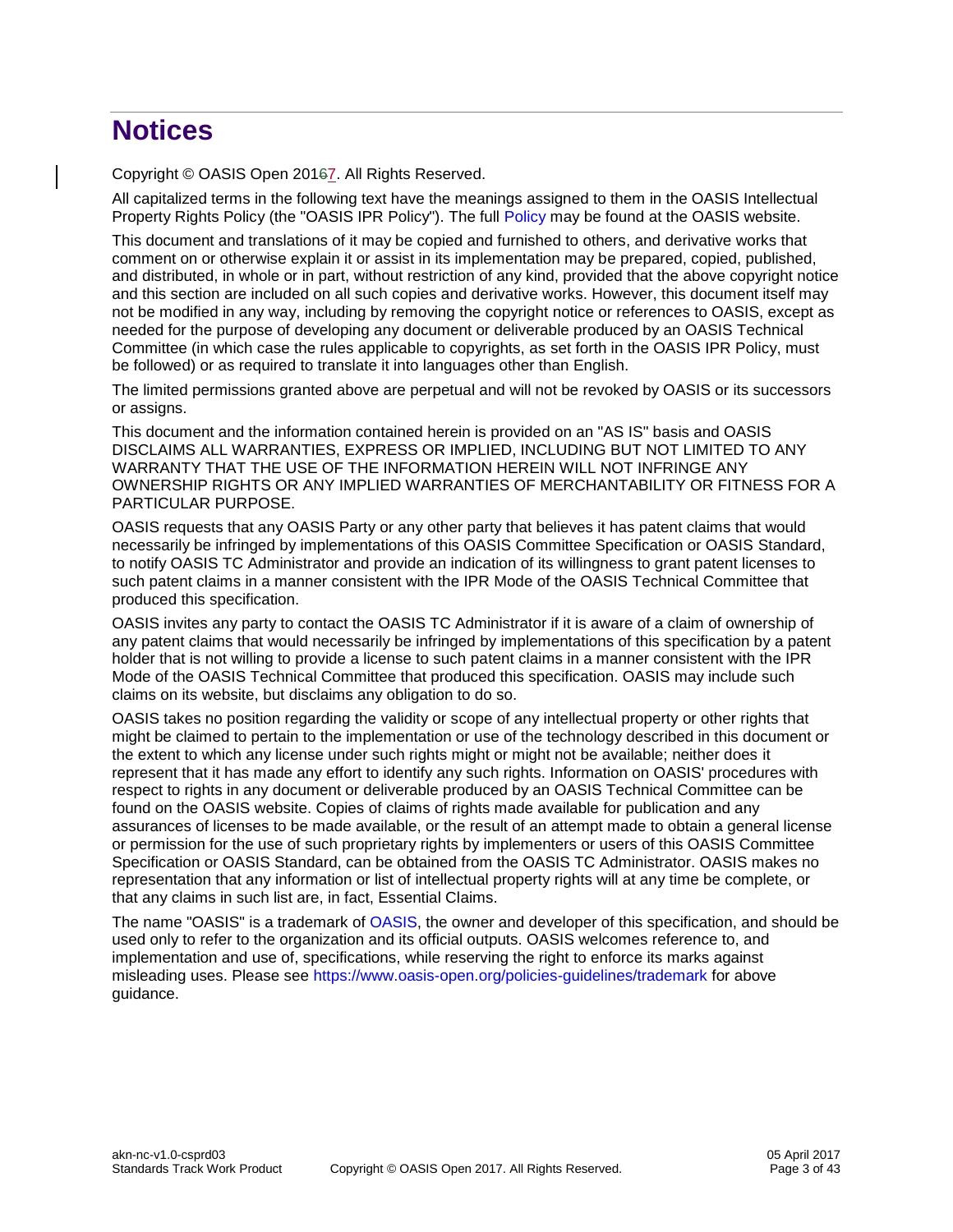# **Table of Contents**

| $\mathbf{1}$   |                                                             |  |
|----------------|-------------------------------------------------------------|--|
|                |                                                             |  |
|                |                                                             |  |
|                |                                                             |  |
|                |                                                             |  |
|                |                                                             |  |
| $\overline{2}$ |                                                             |  |
|                |                                                             |  |
| 3              |                                                             |  |
| 4              |                                                             |  |
|                |                                                             |  |
|                |                                                             |  |
|                |                                                             |  |
|                |                                                             |  |
|                |                                                             |  |
|                |                                                             |  |
|                |                                                             |  |
|                |                                                             |  |
|                |                                                             |  |
|                |                                                             |  |
|                |                                                             |  |
|                |                                                             |  |
|                |                                                             |  |
|                |                                                             |  |
|                |                                                             |  |
|                |                                                             |  |
|                |                                                             |  |
|                |                                                             |  |
|                |                                                             |  |
|                |                                                             |  |
|                |                                                             |  |
|                |                                                             |  |
|                |                                                             |  |
|                |                                                             |  |
|                |                                                             |  |
|                |                                                             |  |
|                |                                                             |  |
|                |                                                             |  |
|                |                                                             |  |
|                |                                                             |  |
|                |                                                             |  |
|                |                                                             |  |
| 5              |                                                             |  |
|                | $05 \Delta \text{nril}$ 2017<br>$akn-nc-v1$ $0$ -cenrd $03$ |  |
|                |                                                             |  |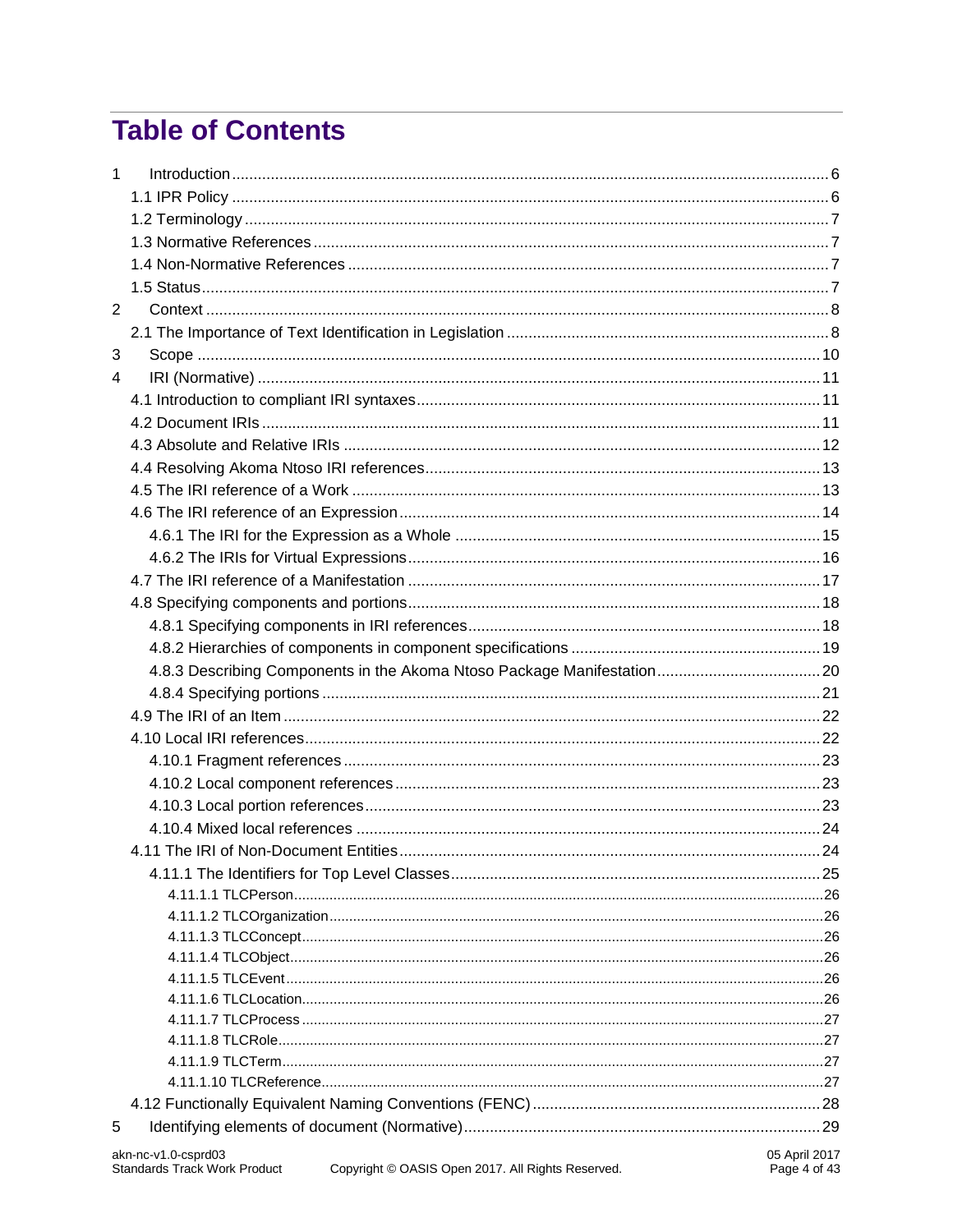| 6 |  |
|---|--|
|   |  |
|   |  |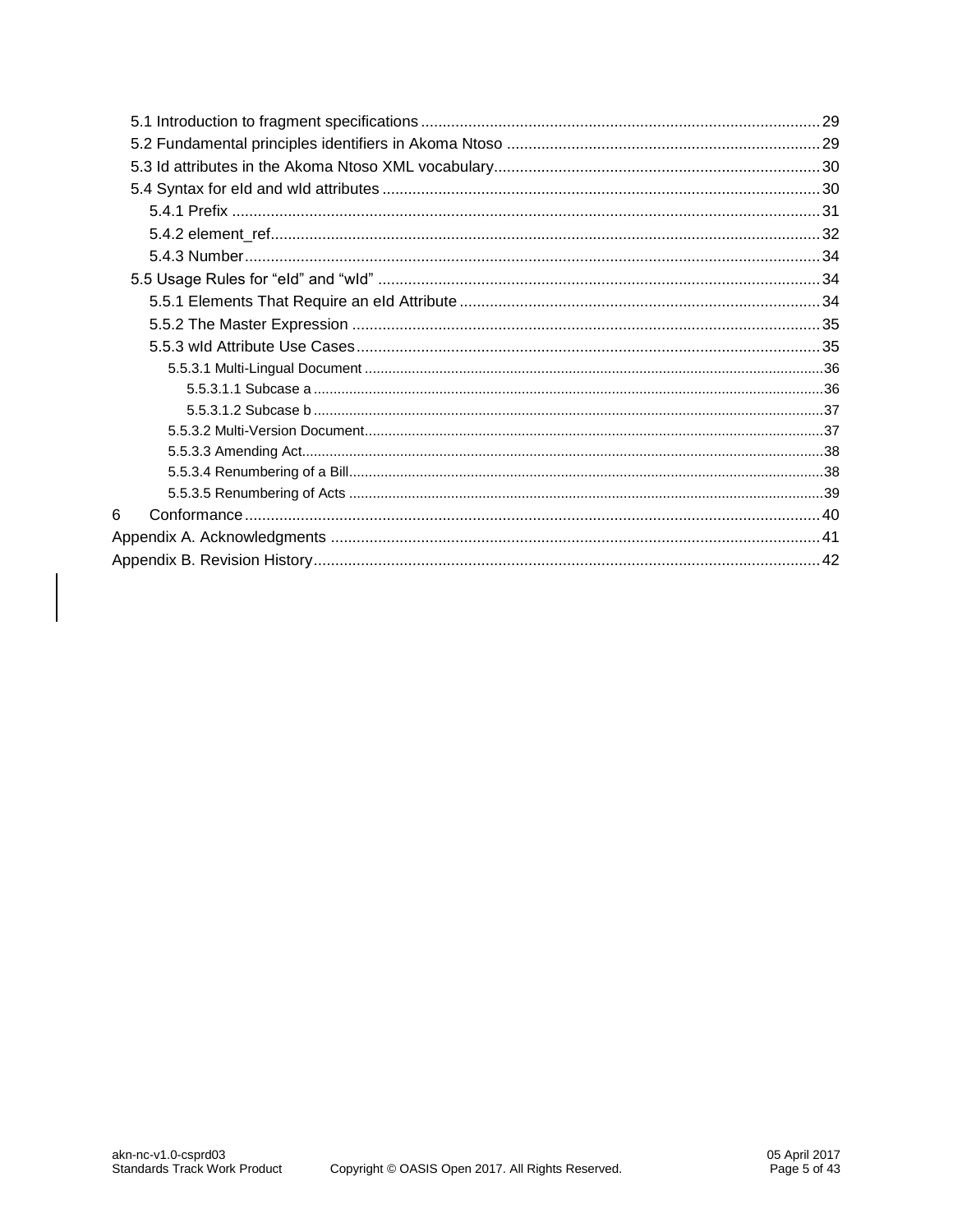# <span id="page-5-0"></span>**1 Introduction**

## <span id="page-5-1"></span>**1.1 IPR Policy**

This Committee Specification Public Review Draft is provided under the [RF on Limited Terms](https://www.oasis-open.org/policies-guidelines/ipr#RF-on-Limited-Mode) Mode of the [OASIS IPR Policy,](https://www.oasis-open.org/policies-guidelines/ipr) the mode chosen when the Technical Committee was established.

For information on whether any patents have been disclosed that may be essential to implementing this specification, and any offers of patent licensing terms, please refer to the Intellectual Property Rights section of the TC's web page [\(https://www.oasis-open.org/committees/legaldocml/ipr.php](https://www.oasis-open.org/committees/legaldocml/ipr.php)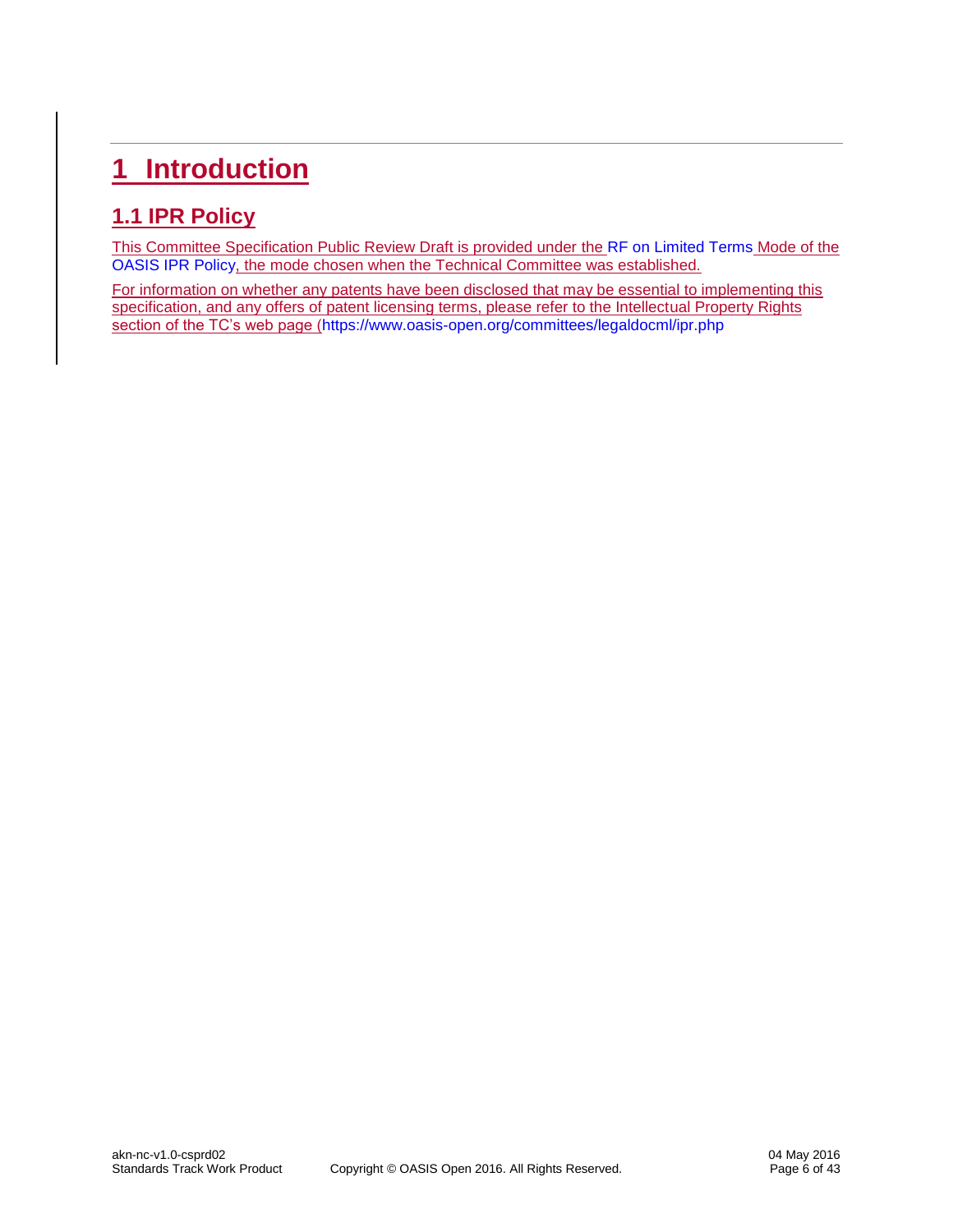# **1 Introduction**

).

# <span id="page-6-0"></span>**1.11.2 Terminology**

The key words "MUST", "MUST NOT", "REQUIRED", "SHALL", "SHALL NOT", "SHOULD", "SHOULD NOT", "RECOMMENDED", "MAY", and "OPTIONAL" in this document are to be interpreted as described in **[\[RFC2119\]](#page-6-4)**.

### <span id="page-6-1"></span>**1.21.3 Normative References**

<span id="page-6-4"></span>

| [RFC2119]                                                                                                       | Bradner, S., "Key words for use in RFCs to Indicate Requirement Levels", BCP<br>14, RFC 2119, March 1997. http://www.ietf.org/rfc/rfc2119.txt. |
|-----------------------------------------------------------------------------------------------------------------|------------------------------------------------------------------------------------------------------------------------------------------------|
| [IRI]                                                                                                           | International Resource Identifiers as per RFC 3987<br>(http://tools.ietf.org/html/rfc3987).                                                    |
| ISO 3166. (http://www.iso.org/iso/home/standards/country_codes/iso-3166-<br>[ISO3166]<br>1_decoding_table.htm). |                                                                                                                                                |
| $[ISO639-2]$                                                                                                    | ISO 639-2 alpha-3. (http://www.loc.gov/standards/iso639-2/).                                                                                   |

#### <span id="page-6-2"></span>**1.31.4 Non-Normative References**

| [FRBR]                  | Functional requirements for bibliographic records: final report / IFLA Study Group<br>on the Functional Requirements for Bibliographic Records. — München: K.G.<br>Saur, 1998. — viii, 136 p. — (UBCIM publications; new series, vol. 19). — ISBN<br>978-3-598-11382-6. http://www.ifla.org/files/assets/cataloguing/frbr/frbr_2008.pdf. |
|-------------------------|------------------------------------------------------------------------------------------------------------------------------------------------------------------------------------------------------------------------------------------------------------------------------------------------------------------------------------------|
| [AkomaNtosoNaming-v1.0] | Akoma Ntoso Naming Convention Version 1.0. Edited by<br>Véronique Parisse, Monica Palmirani, Fabio Vitali. OASIS Committee<br>Specification Draft 01. Latest version:                                                                                                                                                                    |

### <span id="page-6-3"></span>**1.41.5 Status**

The present specification defines the naming convention that needs to be implemented in order to conform to the second level of compliance with the Akoma Ntoso schema.

In this specification, when MUST is used in the text, it MUST be understood as "in order to conform to level 2 of compliance with the Akoma Ntoso schema"." (see section 6).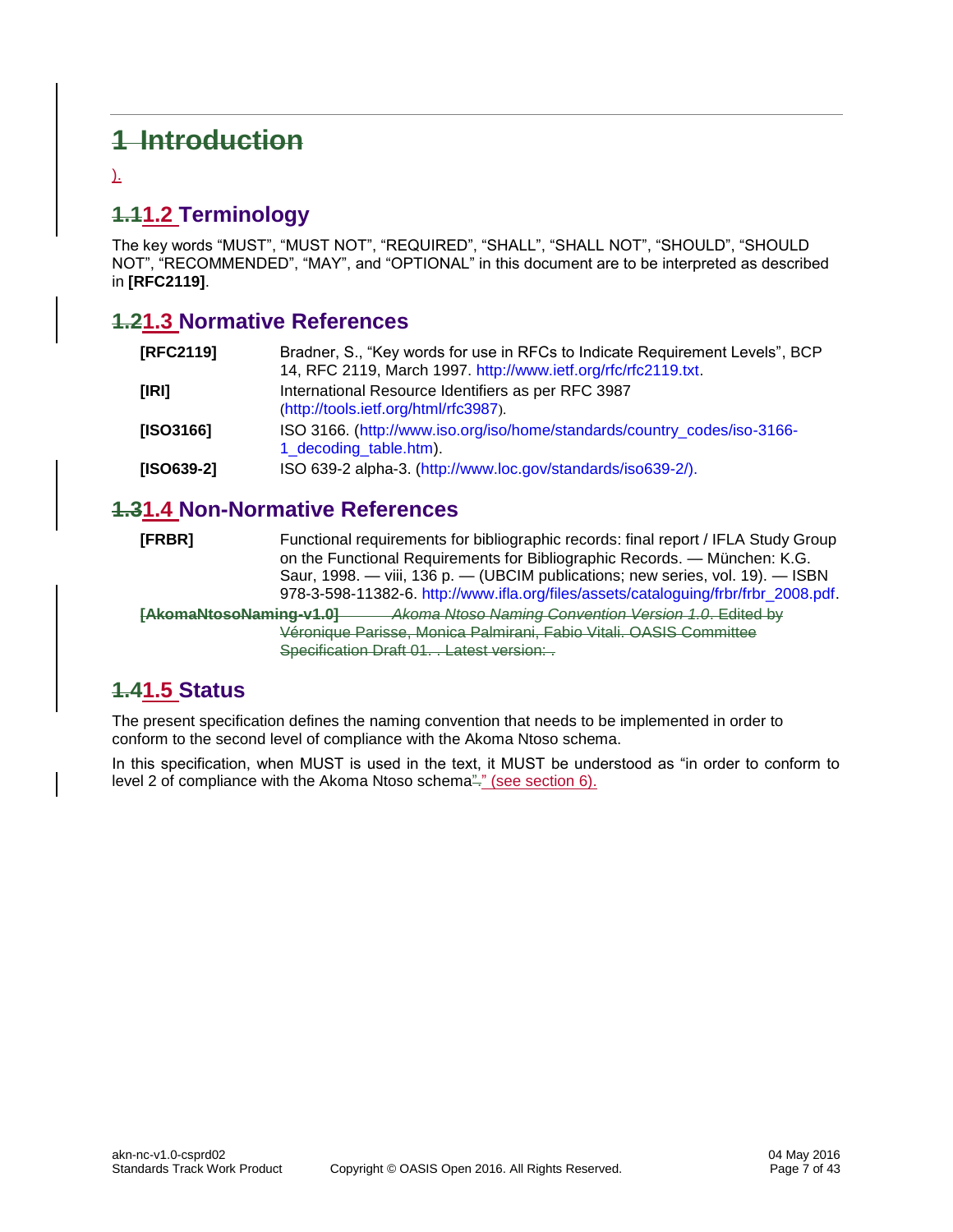# <span id="page-7-0"></span>**2.2 Context**

### <span id="page-7-1"></span>**2.1 The Importance of Text Identification in Legislation**

In HTML, the primary link type is *anchor-to-document*, while *anchor-to-anchor* links are a minor addition for uncharacteristic cases. For this reason identifiers are never required: authors are expected to provide identifiers only for those structures that are likely destinations of anchor-to-anchor links – often just a few section headings.

In legislation, on the other hand, ALL references are to a precise substructure of a highly hierarchical document flow, and any substructure may become a destination. This is the reason why identifiers are useful for most structures of a legislative document.

Additionally, in HTML the reference is usually meant for navigation by human users. It is only necessary to come close enough to the intended destination that a human eye can scan the surrounding text or elements and find the exact destination in the vicinity.

In legislation, there is an additional type of reference, "modification". Modifications require that a specific substructure be precisely identified and modified by a modification instruction. In this case, one cannot be satisfied with the fact that the intended destination is somewhat near the arrived destination -- they must coincide.

By using the layering provided by the Functional Requirements for Bibliographic Records (FRBR) (See Section 4.1), Akoma Ntoso strongly differentiates between the legislative context and the markup used to represent it. References are legislative concepts, and exist regardless of whether they exist in the markup. The same content, for instance, could be represented in a number of different XML files created by various authors. They would all be distinct manifestations of the same Expression, each of which may have the same body, but different markup choices, metadata, commentary, etc. References would need to work regardless of the specific Manifestation chosen as the destination, and, indeed, it is important that all manifestations use the same identifiers for the same structures, standardized by the LegalDocML Technical Committee. This is affected by the fact that an author may not even have the document of the destination, or that it may not even exist yet (time-based alchemies frequently occur in legislation, one might need to create links to documents that have yet to be converted into Akoma Ntoso, etc.). Thus, providing a forced and precise syntax for identifiers is the best guarantee that all different manifestations of the same content have the same identifiers and that one does not need to read an XML file to divine the values of its identifiers.

Legal references have peculiar traits regarding time. For instance, in the case of an evolving document (e.g., a piece of legislation receiving references and being actively modified by the legislator), the actual destination of the reference is neither the original version, nor the current version, but in many cases the version of the document that was valid at the moment in time when the case took place. References are dynamic rather than static, because the destination moves in time and jurisdiction according to the needs rather than being fixed to a specific sentence or fragment. This means that point-in-time consolidation is an important affair, and that determining the destination of a dynamic link requires, at the very least, that structures existing in multiple versions are named consistently. For example, it must be clear that, if section 35 of the initial version of a title of a U.S. code had some identifier *y*, then ALL subsequent versions of that same section 35 (even after a renumbering action) have the same identifier *y*, so that once you determine the needed version, arriving at the right structure is easy and straightforward.

The syntax of identifiers is defined to ensure that identifiers can be used regardless of the versions of the same document, regardless of the author of individual XML markups, regardless of usage of navigational or modification references, and knowing full well that point-to-point references are the norm rather than the exception.

The Akoma Ntoso naming convention does not assume that the document is stored in Akoma Ntoso XML, but only that there is a mapping between the FRBR IRI reference and the URL of a file stored somewhere on the Internet, and to which our reference can be resolved into.

In the case of identifiers, the Akoma Ntoso naming convention does not assume, yet again, that the document is stored in Akoma Ntoso XML, but only that identifiers work in whatever format has been used.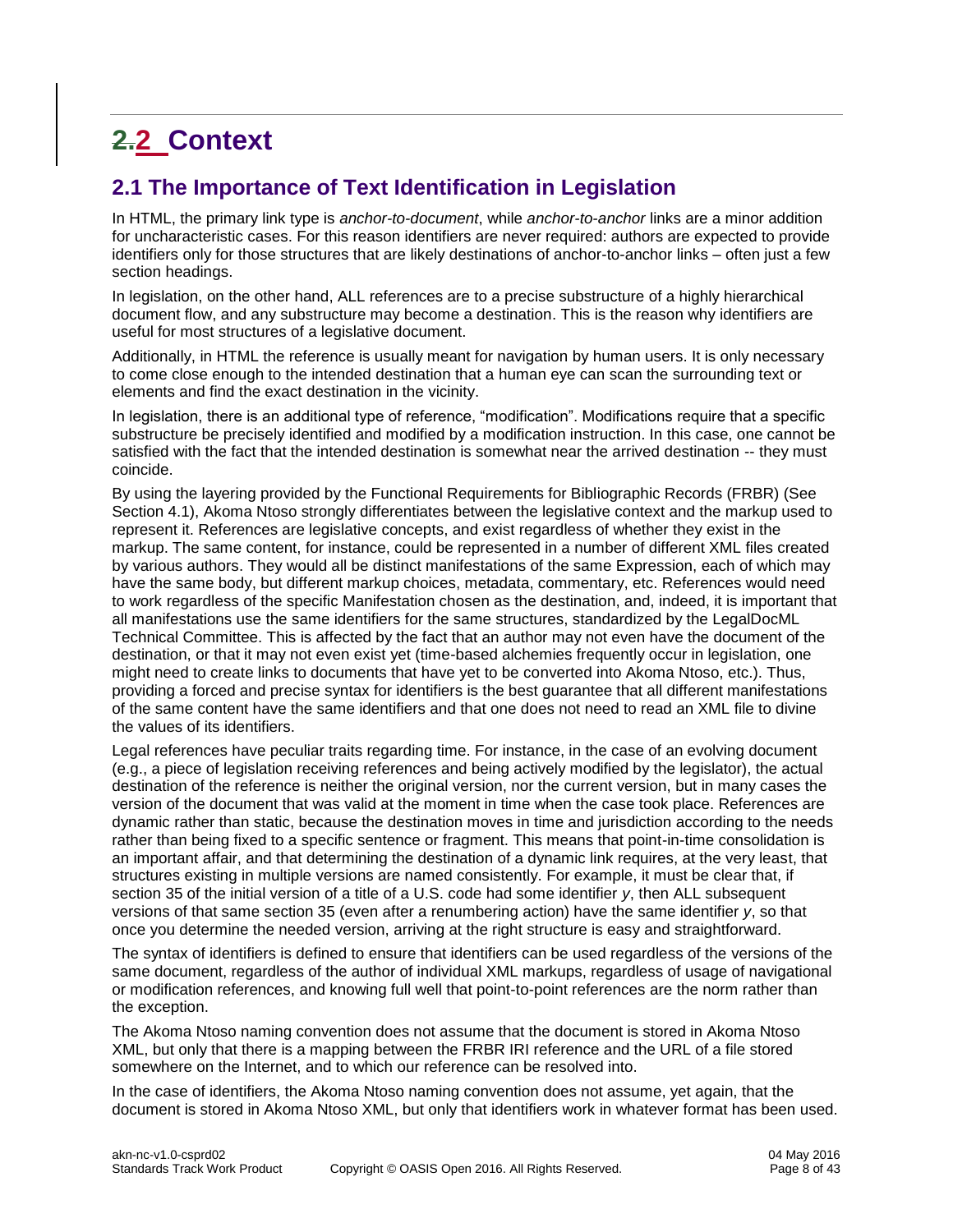This means that any XML-based language, including Akoma Ntoso, HTML, TEI, DocBook, ePub, kf8, or Mobi are acceptable and can make use of the Naming Convention presented here.

The Akoma Ntoso Naming convention also assumes that it is the job of the author of the linked-to document to use identifiers that are consistent with the naming convention. This is necessary because, in HTTP, the fragment identifier is never sent with the request and is only known and handled by the user agent, so we must assume that identifiers are present in the response and have the correct form. In particular, it would make no sense to convert all fragment identifiers in references using the syntax of the destination documents, as these syntaxes can be quite innumerable.

Identifiers are the main way Akoma Ntoso identifies fragments and parts of the document in an unambiguous form. They can be used in document references (e.g., links and amendment commands) as a precise pointer to the actual part of the document mentioned (as opposed to simply referring to a document as a whole).

Identifiers are systematically used in Akoma Ntoso. All Akoma Ntoso elements allow up to three identifiers. Even internal links need to use identifiers. Most relevant elements and sections require at least one identifier.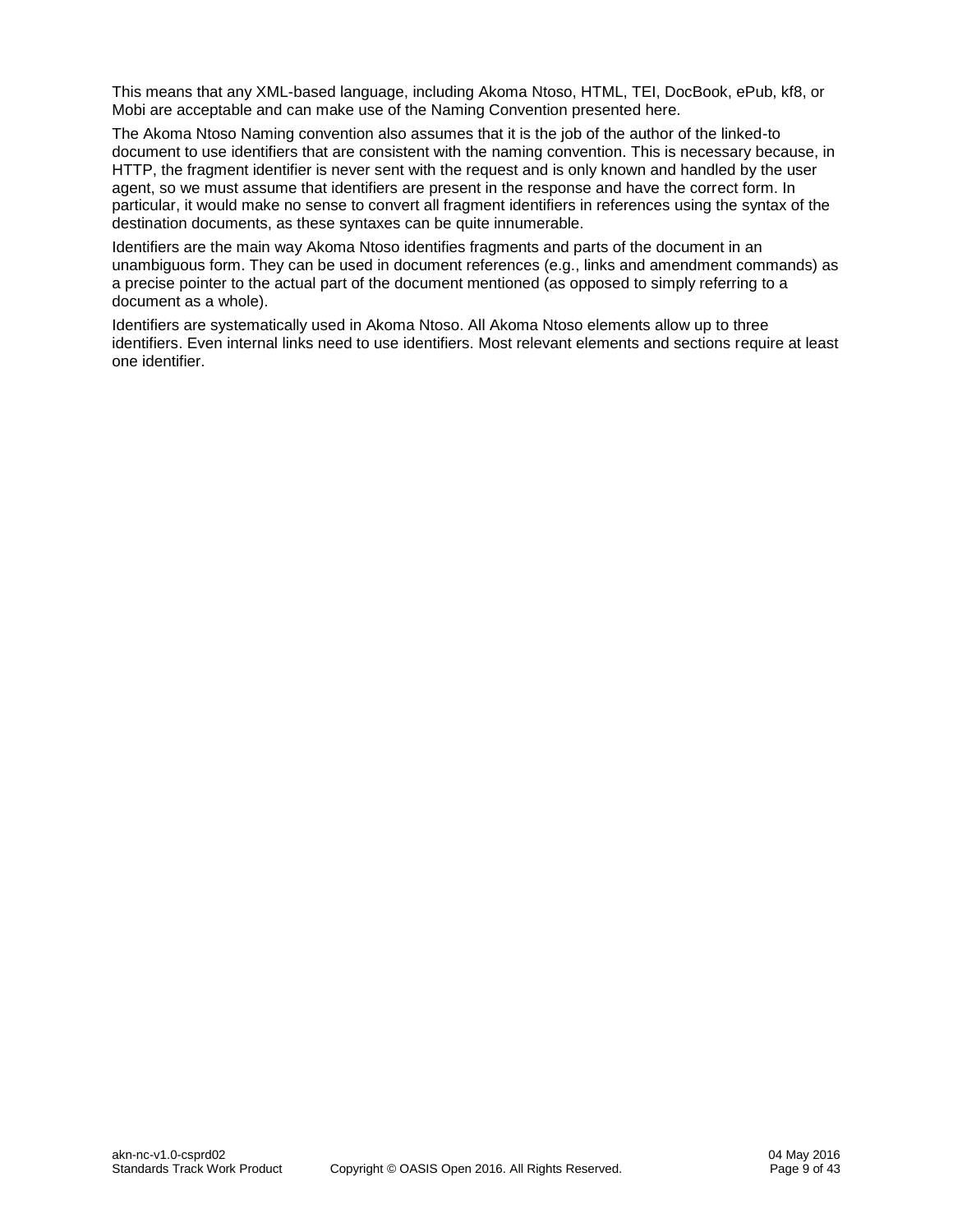# <span id="page-9-0"></span>**3.3 Scope**

The Akoma Ntoso naming convention identifies, in a unique way, all Akoma Ntoso concepts and resources on the Internet and, in general, all collections thereof. These principles and characteristics should be respected in the naming convention:

- 1. *MEANINGFULNESS*: the name is a meaningful and logical description of the resource and not of its physical path.
- 2. *PERMANENCE*: the name must be permanent and stable over time.
- 3. *INVARIANCE*: the name must derive from invariant properties of the resource so as to provide some degree of certainty in obtaining the same name for the same resource regardless of process, tool and person.

FRBR concepts are used differently when referring to documents in a variety of situations. In each case it is important to use the IRI for the correct FRBR level of document. Here, we describe a few particularly frequent situations:

- 1. Legislative references will most probably refer to Works --: acts referring to other acts do so regardless of the actual version, and references must be to something independent of all possible expressions, e.g., to the Work.
- 2. The list of attachments and schedules belong to a specific Expression, so references to ExpressionComponents are specific to the Expression-level.
- 3. The specific Manifestation that is the Akoma Ntoso XML format uses an XML-based syntax to refer to ExpressionComponents, and associate them to the corresponding ManifestationComponents containing the appropriate content. Therefore, within XML files the IRI of the ManifestationComponents must be used to refer to all components including the main document, all attachments, and all schedules.
- 4. Multimedia fragments within an XML Manifestation (e.g., a drawing, a schema, or a map.) do not exist as independent ExpressionComponents as they are only a part of some ExpressionComponent (even when they are the only part). In fact, they are only ManifestationComponents and as such are referred to in  $\langle$ object> and  $\langle$ imq> elements with the appropriate ManifestationComponent IRI. Even if the same multimedia content appears in different parts of the content of a Manifestation, each instance of that content must correspond to a different ManifestationComponent, and must be considered independently of the other.
- 5. It is an Item-level decision, once ascertained that the content is exactly identical, to provide space-saving policies by storing only one copy of the multimedia content. This Item-level decision has no impact on references and names, which are still individually different from each other.
- 6. Non-document concepts are referred to within the metadata and content of Akoma Ntoso documents. References are always performed in two steps: the first step ties the reference point in the document to an item in the References section using internal (and not standardized) identifiers; the second step ties the item in the reference section to the actual concept through the IRI of the concept as specified in this Naming Convention.

Since the most primary concepts in Akoma Ntoso are connected to documents, the main part of this section is devoted to detailing the IRIs of document-related concepts, and in particular Works, Expressions, and Manifestations. Items are, by definition, outside of the scope of this standard and are only briefly described. The final part of the section provides an IRI-based naming mechanism for nondocument entities (as well as for document entities when they are handled in a similar way to nondocument entities).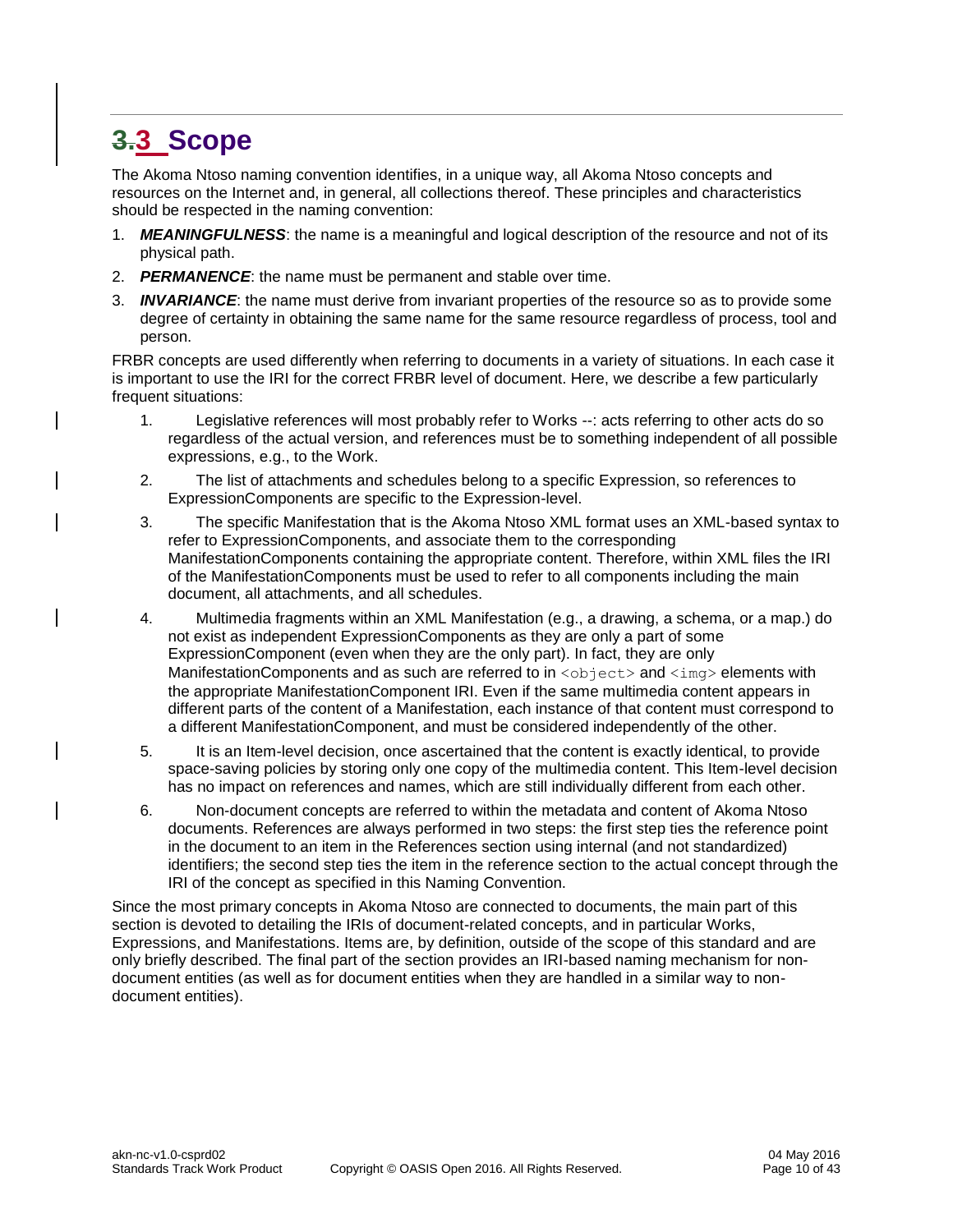# <span id="page-10-0"></span>**4.4 IRI<sup>1</sup> (Normative)**

## <span id="page-10-1"></span>**4.1 Introduction to compliant IRI syntaxes**

### **4.11.1Document IRIs**

All resources are identified by a unique name. Resources are categorized as Work, Expression, Manifestation and Item, and each of these categories has a different naming structure. The actual syntax of the resource is specified in the following section, the "AKOMA NTOSO Naming Convention", which is an integral part of the Akoma Ntoso standard.

The Akoma Ntoso standard defines a number of referenceable concepts that are used in many situations in the lifecycle of legal documents.

The purpose of this section is to provide:

a) a standard referencing mechanism to these concepts through the use of IRI references associated to classes and instances of an ad hoc ontology. (the Akoma Notoso Naming Convention). The referencing mechanism discussed in this document is meant to be generic and evolving with the evolution of the underlying ontology.;

b) a set of requirements for other naming conventions to be usable within Akoma Ntoso XML resources in a proper way (Functionally Equivalent Naming Conventions see 4.12).

### <span id="page-10-2"></span>**4.2 Document IRIs**

The most important concepts of the Akoma Ntoso informal ontology are related to documents that have legal status. All discourses and all descriptions of legal sources can be characterized as referring to one of the four levels of a document as introduced by IFLA FRBR (**[FRBR]**):

- (a) Work the abstract concept of the legal resource (e.g., act 3 of 2015).
- (b) Expression any version of the Work whose content is specified and different from others for any reason: language, versions, etc. (e.g., act 3 of 2015 as in the version following the amendments entered into force on July 3rd, 2016).
- (c) Manifestation any electronic or physical format of the Expression: MS Word, Open Office, XML, TIFF, PDF, etc. (e.g., PDF representation of act 3 of 2015 as in the version following the amendments entered into force on July 3rd, 2016).
- (d) Item the physical copy of any Manifestation in the form of a file stored somewhere in some computer on the network or disconnected (e.g., the file called act32015.pdf on my computer containing a PDF representation of act 3, 2015 as in the version following the amendments entered into force on July 3rd, 2016).

All documents at all levels can be composed of sub-elements that, when combined, form the whole document. These are called components and abstractly represent the notion that several independent *subdocuments* form the whole document as it appears to the reader (i.e., a main body possibly followed by a number of attachments such as schedules and tables):

- WorkComponents (e.g., main, schedule, annexes, table) the WorkComponents are abstract entities that can be referenced to refer to different ExpressionComponents in time.
- ExpressionComponent (e.g., main, schedule, annexes, or table.) the ExpressionComponents represent the visible division of the document as generated by the content author (Parliament, etc.) for a specific Expression of the Work.

l

<sup>1</sup> IRI: see **[IRI]**.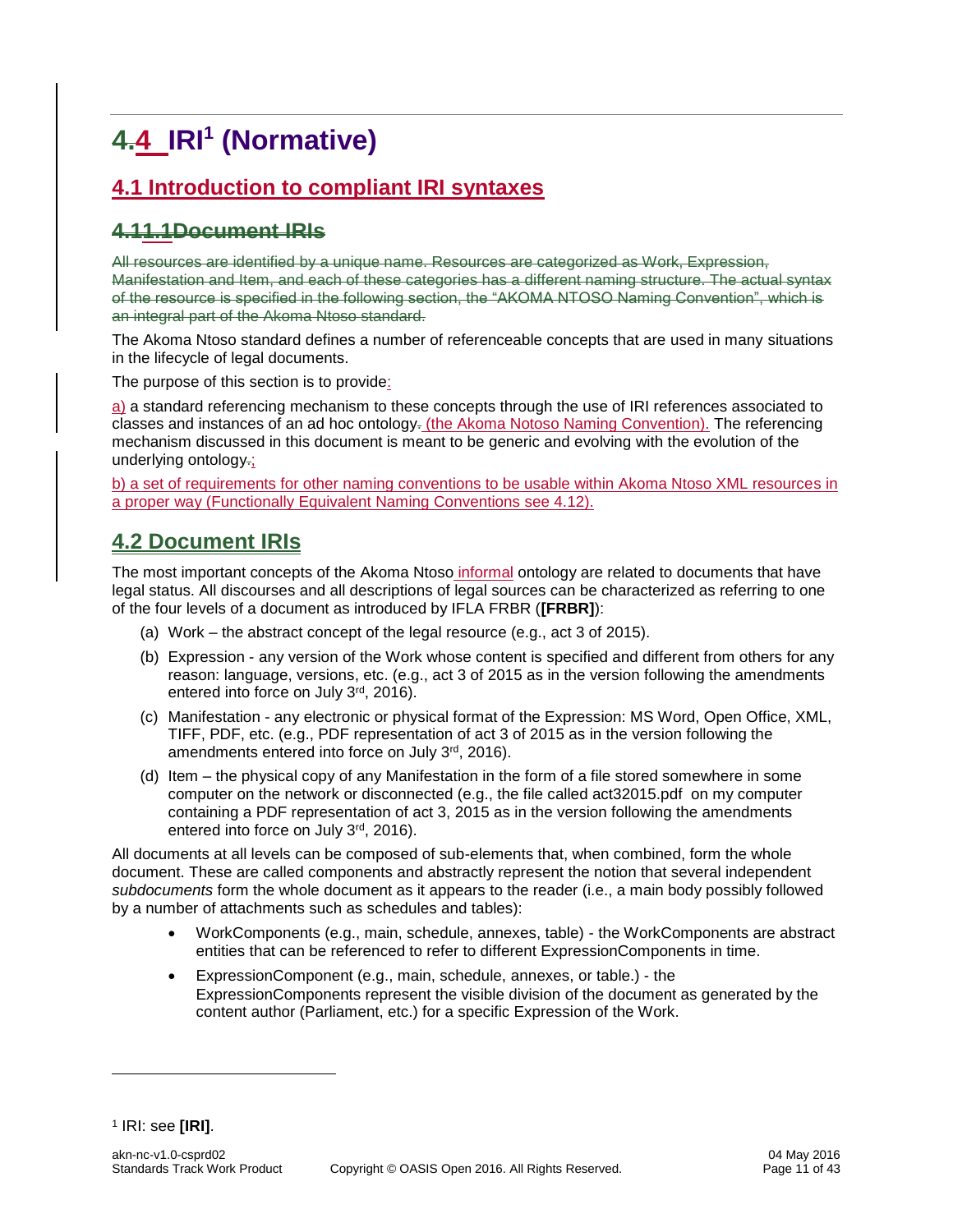- ManifestationComponent (e.g., xml files, PDF files, or TIFF images.) the ManifestationComponents represent the division of the document as generated by the Manifestation author (e.g., the XML editor) for a specific Manifestation of a specific Expression.
- ItemComponent the actual files corresponding to the ManifestationComponents

Other concepts dealt by the Akoma Ntoso informal ontology also derive from the IFLA FRBR ontology, and include, but are not limited to, individuals (Person), organizations (Corporate Body), actions and occurrences (Event), locations (Place), ideas (Concept) and physical objects (Object).

### <span id="page-11-0"></span>**4.24.3 Absolute and Relative IRIs**

At all levels, the Akoma Ntoso IRIs belong to the http:// scheme and are normally resolved using mechanisms widely available in browsers and web servers. Within documents, IRIs are used as references to addressable resources, and are thus called *IRI references*.

According to the authoritative source RFC 3986<sup>2</sup>, all http:// IRI references are divided into *absolute IRI* and *relative IRI references*. An absolute IRI starts with the string "http://", which is then followed by an officially registered domain name, and the local part that starts off the first individual "/" character. A relative reference, on the other hand, has no indication of the scheme, no indication of the domain name, and may have further missing parts at the beginning of the whole string (no missing parts on the end, though). Browsers are able to build the absolute IRI corresponding to the relative IRI by adding at the beginning of the provided IRI the missing parts that are taken from the IRI of a base resource.

In XML manifestations of Akoma Ntoso documents, IRI references are always expressed in relative forms.

This implies that any resolution is carried out by the source of the base document (e.g., the one where the IRI reference is stored). This makes all IRIs independent of the actual resolution mechanism, and allows for very flexible storage, access, and reference mechanisms. This means that all resolution mechanisms used to access an Akoma Ntoso document from another Akoma Ntoso document will rely on the same resolution mechanism as the original one, regardless of the resolution mechanism employed to generate the documents themselves. In case the hosting document lacks a base IRI, it is the responsibility of the active application to provide a base IRI in its stead.

Since it is a requirement of Akoma Ntoso that all existing FRBR items of a Manifestation are byte-per-byte identical to each other, it is a natural consequence that it is not abstractly relevant which resolution engine dereferences the actual Item whose IRI is resolved out of a Work-level, an Expression-level, or a Manifestation-level IRI reference. This, in practice, means that protocol and authority are not contributing information to the resolution, and are thus interchangeable. Parties interested in absolute IRIs for Akoma Ntoso are required to produce their own resolution engine and use its protocol and authority for the purpose.

Another distinction is between *global* and *local* IRI references<sup>3</sup> . A global IRI reference is a relative IRI reference where all parts are present except for protocol and authority (i.e., domain name). Thus, a global IRI reference *always* starts with a slash, to indicate that *all* other parts are explicitly specified. A local IRI reference, on the other hand, may have one or more parts missing (necessarily from left to right), and the corresponding global (and, subsequently, absolute) IRI reference is determined by adding the corresponding parts taken from the base document, as usual with relative IRI references with missing parts. In the following we will call all IRI references as simply IRI (they are *all* references, after all), and distinguish between absolute IRIs, global IRIs and local IRIs.

In XML manifestations of Akoma Ntoso documents, all Work, Expression, and Manifestation-level references to whole documents must be *global*, and all references to individual components within the same level (or lower levels) must be *local* and are stored simply as the name of the corresponding component.

l

<sup>2</sup> <http://tools.ietf.org/html/rfc3986>

 $^3$  this is a simplification of RFC 3986, that calls global IRI refs as "absolute path references" and local IRI  $\,$ refs as "relative path references".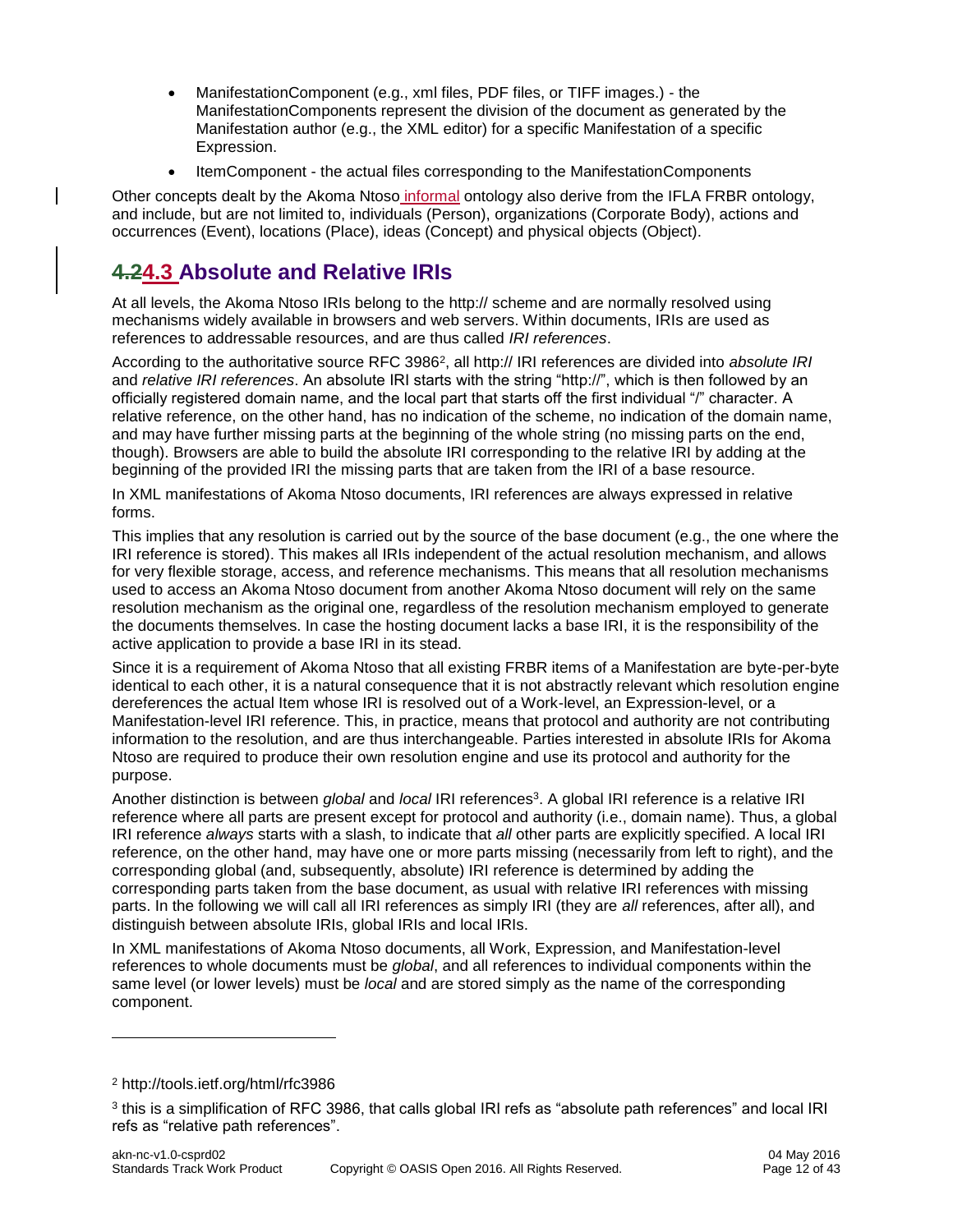Thus, for instance, "/akn/kn/act/2015-01-01/1/!schedule\_1" is the relative, global Work-level IRI for schedule 1 of act 1/2007 of Kenya. However, a Work-level reference to schedule 1 placed within the main document of the act will only contain the local IRI "1/!schedule1". This guarantees that these references continue to work even after new expressions are created of the same Work, either if the part containing the reference is changed or if it remains untouched.

Akoma Ntoso XML elements refer to other documents according to different levels of the FRBR hierarchy. In particular,  $\langle \text{ref} \rangle$ ,  $\langle \text{mref} \rangle$ , and  $\langle \text{rref} \rangle$  point to Work-level and occasionally Expression-level IRIs only, while <object>, <img>, and <attachment> always point to Manifestation-level IRIs. As the global/local distinction is involved,  $\langle$ ref>,  $\langle$ mref>, and  $\langle$ rref> elements always use global IRIs for documents different than the host, while <img> or <attachment> always refer to components of the host document, and thus always use local references.

In the Akoma Ntoso Naming Convention, a reference to a different document is always global:

```
<ref href="/akn/kn/act/2015-08-10/123/!main~sec_12">section 12 of act 
13/2006</ref>
```
This means that whenever referring to a different document it is necessary to provide the full list of identification parts even when they are identical to the ones of the base document. On the other hand, local IRI references are used in the Akoma Ntoso naming convention for references to components or fragments, and implicitly make use of the identification parts of the base document for the correct resolution of the IRI reference.

Global IRI references are discussed in sections 4.4 through 4.8, while local IRI references are discussed in section 4.9.

### <span id="page-12-0"></span>**4.34.4 Resolving Akoma Ntoso IRI references**

The Akoma Ntoso naming architecture is built so as not to rely on the existence of a single storage architecture, since the IRIs stored within documents are differentiated from the ones physically representing the resource being sought.

The mapping from architecture-independent IRIs into accessible architecture-dependent URLs (representing the best Item for the document being sought) is realized through specific applications called *IRI resolvers*. The Akoma Ntoso naming architecture is built so as not to rely on the existence of any individual IRI resolver, but assumes that all IRIs are always correctly resolved to the best available Item regardless of the resolving mechanisms. In fact, each naming authority is given the global task of resolving any possible Akoma Ntoso IRIs, regardless of whether it belongs or not to the country or countries managed by the naming authority. This implies that the authority-specific details of IRIs are purposefully omitted in this specification, and need to be considered only when first accessing a document.

For this reason, all IRIs in this specification are prefixed with the arbitrary domain name *[http://www.authority.org]* that stands for any of an arbitrarily large number of equivalent naming authorities.

The IRI reference for the Work is the baseline for building the IRI reference for the Expression (section 4.5), which is the baseline for the IRI reference of the Manifestation (section 4.6). Additionally, all IRI references can be enriched with information about the component and the fragment requested (section 4.8). IRI references for items are beyond the scope of this Naming Convention.

### <span id="page-12-1"></span>**4.44.5 The IRI reference of a Work**

The IRI for the Work consists of the following pieces, separated by forward slashes "/":

- The base URL of a naming authority with IRI-resolving capabilities *(not relevant for the Naming Convention)*. In all our examples this will always be described as *[http://www.authority.org]*, as explained in section 4.3.
- A detail fragment that organizes additional data in a hierarchical fashion:
	- The  $/akn$  prefix to allow the identification of the IRI as belonging to the Akoma Ntoso Naming Convention (required)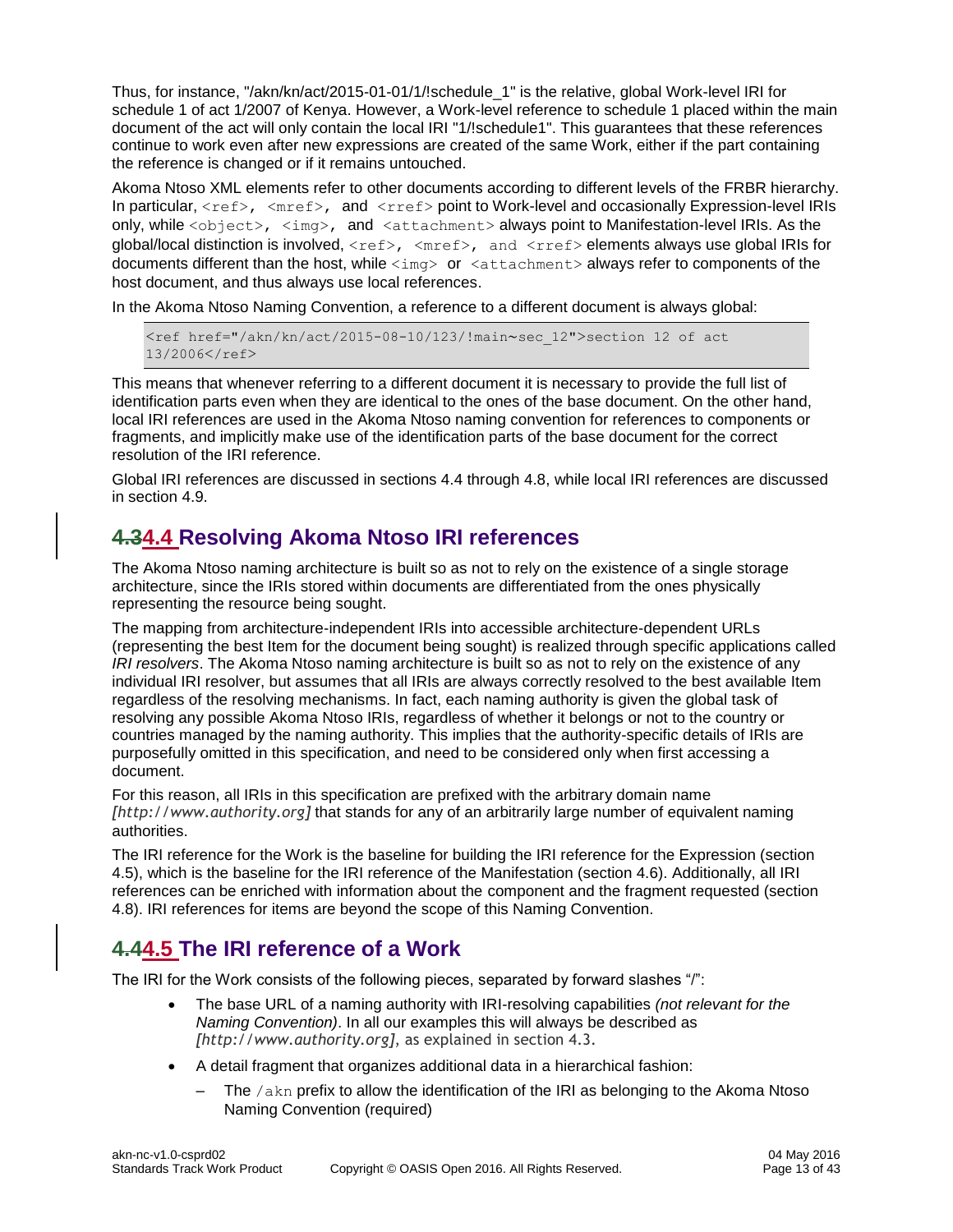- Country or subdivision (a two-letter or code according to ISO 3166-1 **[ISO3166]** or a short and unique alphanumeric codes according to ISO 3166-2 **[ISO3166-2]**). For an Akoma Ntoso XML representation, this value MUST correspond to the content of the element <FRBRcountry> in the metadata. (required)
- Type of document. For an Akoma Ntoso XML representation, this value MUST correspond to the element immediately below the akomaNtoso root element (e.g., act, bill, or debateReport.) (required)
- Any specification of document subtype, if appropriate. For an Akoma Ntoso XML representation, this value MUST correspond to the content of the element <FRBRsubtype> in the metadata or, in its absence, to the "name" attribute of the document type (optional).
- The emanating actor, unless implicitly deducible by the document type (e.g., acts and bills do not usually require actor, while ministerial decrees and European legislation do). For an Akoma Ntoso XML representation, this value MUST correspond to the content of the element <FRBRauthor> in the <FRBRWork> section of the metadata (optional).
- Original creation date (expressed in YYYY-MM-DD format or just YYYY if the year is sufficient for identification purposes). For an Akoma Ntoso XML representation, this value MUST correspond to the content of the element <FRBRdate> in the <FRBRExpressionFRBRWork> section of the metadata (required).
- Number or title or other disambiguating feature of the Work (when appropriate, otherwise optionally the string nn). For an Akoma Ntoso XML representation, this value MUST correspond to the content of element <FRBRnumber> or <FRBRname>, respectively, in the metadata (required when necessary for disambiguation, optional otherwise).
- Component and fragment specifications, as specified in sections 4.7 and 4.8 (optional)

#### For example:

- *[http://www.authority.org]***/akn/dz/debaterecord/2004-12-2[1](http://www.authority.org/dz/debaterecord/2004-12-21)** Algerian parliamentary debate record, 21<sup>st</sup> December 2004.
- *[http://www.authority.org]***/akn/sl/act/2004-02-13/[2](http://www.authority.org/sl/act/2004-02-13/2)** Sierra Leone enacted Legislation. Act number 2 of 2004.
- *[http://www.authority.org]***/akn/ng/bill/2003-05-14/1[9](http://www.authority.org/ng/bill/2003-05-14/19)** Namibia Bill number 19 of 2003
- *[http://www.authority.org]***/akn/mg/act/2003-03-12/[3](http://www.authority.org/mg/act/2003-03-12/3)** Madagascar. Act 3 from 2003
- *[http://www.authority.org]***/akn/ke/act/decree/MinistryForeignAffairs/2005-07-12/3** Kenya, Decree n. 3 of 2005 by the Ministry of Foreign Affairs
- *[http://www.authority.org]***/akn/it-45/act/legge/consiglio/2004-05-24/11** Regione Emilia-Romagna (it-45) Act n. 11 of 24 May 2014
- [http://www.authority.org]/akn/UN/doc/standard/FAO/1981/CODEXSTAN33-1981/ FAO standard CODEXSTAN33-1981 of 1981.

### <span id="page-13-0"></span>**4.54.6 The IRI reference of an Expression**

Characterizing the Expression is the specific identification of the features of the content. This includes specifications of the version and the language of the Expression. Therefore, different versions of the same Work, or the same version of the same Work expressed in different languages correspond to different Expressions and will have different IRIs. Expressions are organized in components (the ExpressionComponents), and therefore we need to identify separately the Expression as a whole from the individual IRIs for each ExpressionComponent. All of them are all immediately derived from the baseline, which is the IRI for the Work.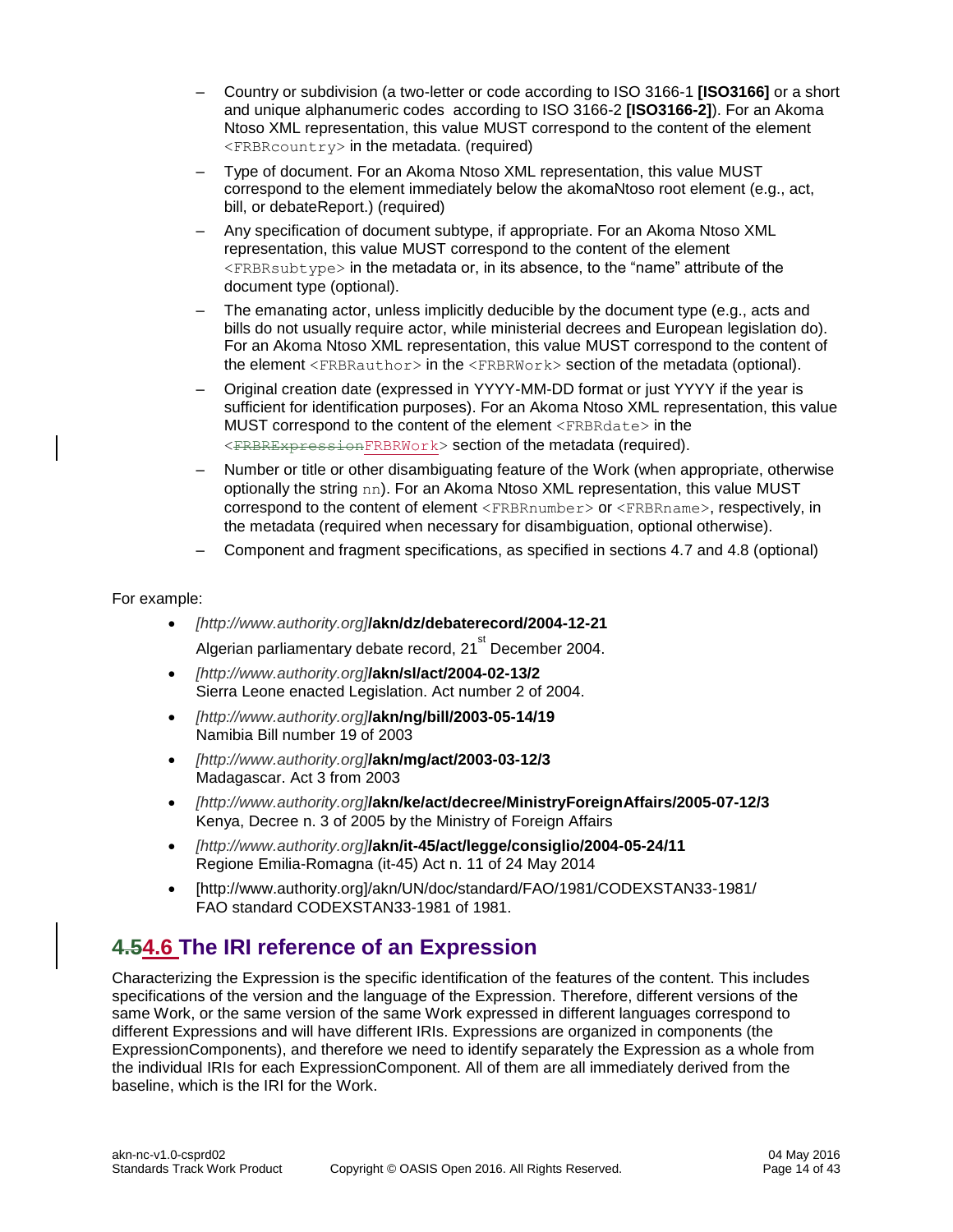#### <span id="page-14-0"></span>**4.5.14.6.1 The IRI for the Expression as a Whole**

The IRI for the Expression as a whole consists of the following pieces:

- The IRI of the corresponding Work as discussed in section 4.4
- The character "/"
- The human language code in which the Expression is drafted (a three-letter code according to ISO 639-2 alpha-3). For an Akoma Ntoso XML representation, this value MUST correspond to the content of the first element <FRBRlanguage> in the metadata section. According with ISO 639-2 alpha-3 "mul" means multilingual document (text with different languages), while "und" means undetermined language
- The " $@$ " character (required)
- Zero or more semicolon-separated version identifiers as follows:
	- If an approved act, the version date of the Expression in syntax YYYY-MM-DD. For an Akoma Ntoso XML representation, this value MUST correspond to the content of element <FRBRdate> in the <FRBRExpression> section of the metadata. If appropriate, the date can be integrated with a time using values for the XSD:dataTime datatype: Thh:mm:ss±hh:mm. The difference between the local time and Coordinated Universal Time (UTC) is specified using the sign + or - followed by the difference from UTC represented as hh:mm (note: the minutes part is required). See ISO 8601 Date and Time Formats and XML Schema Part 2: Datatypes [\(http://www.w3.org/TR/xmlschema-2/\)](http://www.w3.org/TR/xmlschema-2/).
	- If any other document, the presentation date is appropriate, or the version number if one exists, or any other disambiguating string that helps identifying the specific version of the document. For an Akoma Ntoso XML representation, this value MUST correspond to the content of element <FRBRversionNumber>
- Any content-specification date (as opposed to validity dates) (optional).
- Any content authoring information to determine the authoriality of the text content (optional). This is separate and independent of the authoring information relative to the metadata and markup, which are among the features of the Manifestation (optional). For an Akoma Ntoso XML representation, this value MUST correspond to the content of element <FRBRauthor> in the <FRBRExpression> section of the metadata.

The absence of the version identifiers signals two different situations depending on the type of document:

- If the document is not versioned (e.g., the debate record of an assembly) then version identifier need not and cannot be present.
- If the document is versioned (e.g., an act in force), then the lack of version identifiers refers to the version in force at the moment of the resolution of the IRI (i.e., the "current" version of the act, where "current" refers to the moment in time in which the IRI is dereferenced, rather than the moment in time in which the document containing the IRI was created: *today* for the reader, as opposed to *today* for the author of the references).

A particular Expression is the first version of a Work. This Expression should not be confused with the Work itself (which considers the first Expression in no special way to all other possible expressions), and it is a very specific, although peculiar, Expression. The first version of an Expression is referred to with an IRI with a dangling "@" character (which implies that the actual version date is the first appropriate date for that Work).

- *[http://www.authority.org]***/akn/dz/debaterecord/2004-12-21/nn/fra** Algerian parliamentary debate record, 21st December 2004, French version, with nn optional undefined number.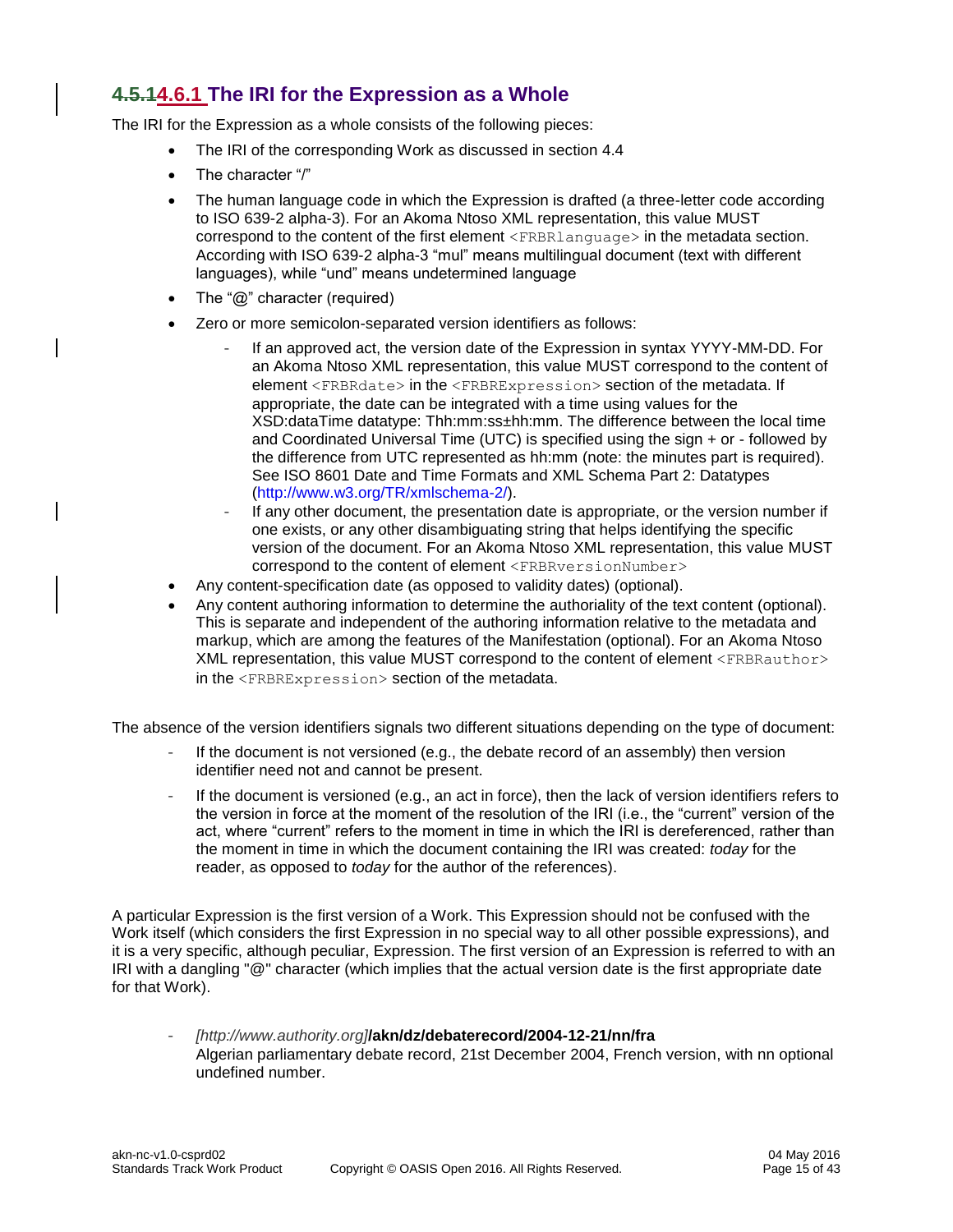- *[http://www.authority.org]***/akn/sl/act/2004-02-13/2/eng** Sierra Leone enacted Legislation. Act number 2 of 2004. English version, current version (as accessed today [according to the reader])
- *[http://www.authority.org]***/akn/sl/act/2004-02-13/2/eng@** Sierra Leone enacted Legislation. Act number 2 of 2004. English version, original version
- *[http://www.authority.org]***/akn/sl/act/2004-02-13/2/eng@2004-07-21** Sierra Leone enacted Legislation. Act number 2 of 2004. English version, as amended on July 2004
- *[http://www.authority.org]***/ /akn/uy/bill/ejecutivo/carpeta/2005-04-04/137-2005/esp@2005- 05-02T13:30:00-03:00** Uruguay bill. Number 137-2005, at 2005-04-04. Spanish version, as amended on May 2<sup>nd</sup>, 2005, at 10.30 Montevideo time.
- *[http://www.authority.org]***/akn/ng/bill/2003-05-14/19/eng@first** Namibia Bill number 19 of 2003, first version, English version
- *[http://www.authority.org]***/akn/mg/act/2003-03-12/3/mul** Madagascar. Act 3 from 2003, current version (as accessed today [according to the reader]) in multilingual text (in this case, French and Malagasy).
- *[http://www.auth.org]***/akn/sl/act/2004-02-13/2/eng@2004-07-21/officialpublisher** Sierra Leone enacted Legislation. Act number 2 of 2004. English version, as amended on July 2004. Official version. Emitted by publisher body.
- *[http://www.authority.org]***/akn/**eu/bill/DIR/CONSIL/2013/COM(2013)344/eng@final\_2 Proposal for an European directive of the Council – English variant, version "final/2".
- *[http://www.authority.org]***/akn/uy/act/2008-08-11/18331/esp@2009-12-12;2010-01- 01~art\_3\_\_para\_5\_\_point\_c** Act of Uruguay n. 18331 in the version of 2009, Dec 12, with a retroactive modification happened in 2010.

### <span id="page-15-0"></span>**4.5.24.6.2 The IRIs for Virtual Expressions**

In some situations, the information such as the actual enter-in-force date or the language of an Expression is not known in advance, or it is necessary to create references or mentions of documents whose features are now known completely (possibly, because their exact delivery date is not known yet). These are called *virtual expressions* (i.e., references to expressions that probably do not exist yet or ever, but can be unambiguously deduced once all relevant information is made available.)

There are at least three cases where such a situation may arise:

- 4.1.The information is not known by the author of the reference (e.g., the legislator), in which case the act of actually retrieving the correct information is in itself an act of interpretation.
- 5.2.The information is not known by the editor of the text containing the reference (e.g., the publisher of the XML version of the document), in which case the information can theoretically be available, but is too much of a burden for the publisher to retrieve it.
- 6.3. The information is not known by the query system when evaluating the reference.

In these cases, the syntax for the IRI of the virtual Expression uses a similar syntax to the specification of the actual Expression, but the character ":" is used before each unknown value and instead of the "@" at the end of the specification of the Work-level IRI. For instance, if we need to reference the Expression of an act in force on date "1/1/2007", we will probably need to refer to some Expression whose enter in force date was in a previous date to 1/1/2007.

- *[http://www.authority.org]***/akn/sl/act/2004-02-13/2/eng:2007-01-01** Sierra Leone enacted Legislation. Act number 2 of 2004. English version, as amended on the closest date before January 1st, 2007
- *[http://www.authority.org]***/akn/eu/act/2004-11-13/87/und:2015-01-10** European Directive number 2004/87/EC of 2004. All the language versions, as amended on the closest date before January 10, 2015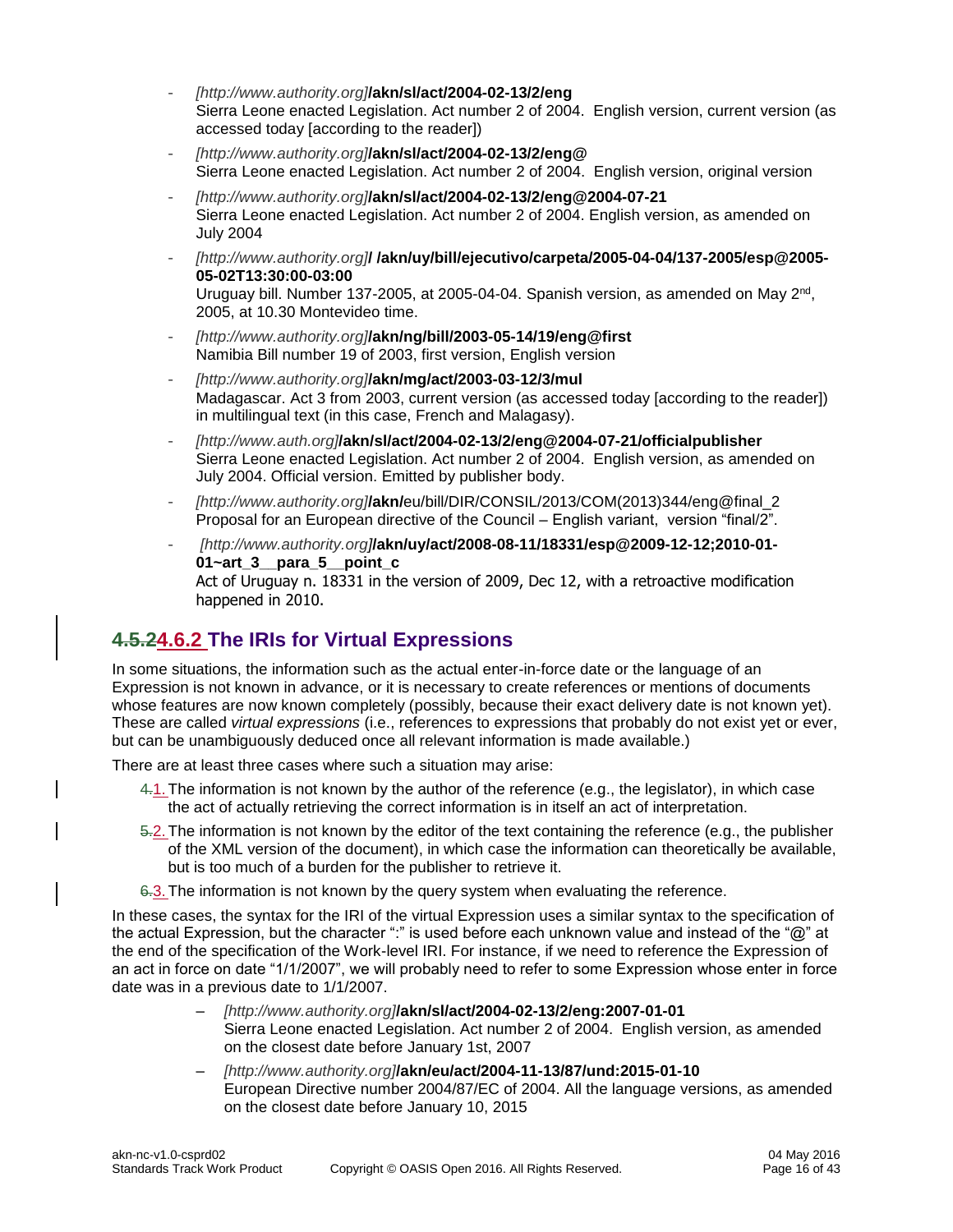Similarly, if we need to refer dynamically to the expressions in German of a specific act, we need to make a virtual reference whose date is left unspecified, and the language is forced to be German, as follows (deu is SO 639-2 alpha-3 code for German).

- *[http://www.authority.org]***/akn/ch/act/2009-05-09/432/deu:** Swiss enacted Legislation. Act number 432 of 2009. Dynamic reference to any of the German versions.
- *[http://www.authority.org]***/akn/it/act/2005-03-07/82/eng:2010-01-01->2015-12-31** Italian enacted Legislation. Act number 82 of 2005-03-07. Dynamic reference to any of the Italian versions valid within the interval January 1<sup>st</sup> 2010 to December, 31<sup>st</sup> 2015.

### <span id="page-16-0"></span>**4.64.7 The IRI reference of a Manifestation**

Characterizing the Manifestation is the specific process that generates an electronic document in a specific format. This includes specifications of the data format used. Therefore, different Manifestations of the same Expression generated in different data formats will have different IRI references.

All of them are all immediately derived from the baseline, which is the IRI for the Expression.

The IRI for the Manifestation as a whole consists of the following pieces:

- The IRI of the corresponding Expression as a whole
- The markup authoring information (useful to determine the authoritativeness of the markup and metadata) (optional). For an Akoma Ntoso XML representation, this value MUST correspond to the content of element <FRBRauthor> in the <FRBRManifestation> section of the metadata.
- Any relevant markup-specific date (optional). For an Akoma Ntoso XML representation, this value MUST correspond to the content of element <FRBRdate> in the <FRBRManifestation> section of the metadata.
- Any additional markup-related annotation (e.g., the existence of multiple versions or of annotations.) (optional)
- The character "." (required)
- A unique three or four letter extension signifying the data format in which the Manifestation is drafted (required). For instance, such extension can be "pdf" for PDF, "doc" or "docx" for MS Word, "htm" or "html" for HTML "xml" for an XML Manifestation, or "akn" for the package of all documents including XML versions of the main document(s) according to the Akoma Ntoso vocabulary. For an Akoma Ntoso XML representation, this value MUST correspond to the content of element <FRBRformat> in the <FRBRManifestation> section of the metadata.

Some examples:

- *[http://www.authority.org]***/akn/dz/debaterecord/2004-12-21/fra@.doc** Word version of the Algerian parliamentary debate record, 21st December 2004, Original French version
- *[http://www.authority.org]***/akn/sl/act/2004-02-13/2/eng.pdf** PDF version of the Sierra Leone act number 2 of 2004, English version, current version (as accessed today)
- *[http://www.authority.org]***/akn/sl/act/2004-02-13/2/eng@2004-07-21.akn** Package of all documents in Akoma Ntoso XML of the Sierra Leone act number 2 of 2004. English version, as amended in July 7th 2004.
- *[http://www.authority.org]***/akn/sl/act/2004-02-13/2/eng@2004-07-21/CIRSFID/2011-07- 15.akn**

Package of all documents including XML versions of the Sierra Leone enacted Legislation. Act number 2 of 2004. English version, as amended in July 2004. Rendered in Akoma Ntoso by CIRSFID on 15 July 2011.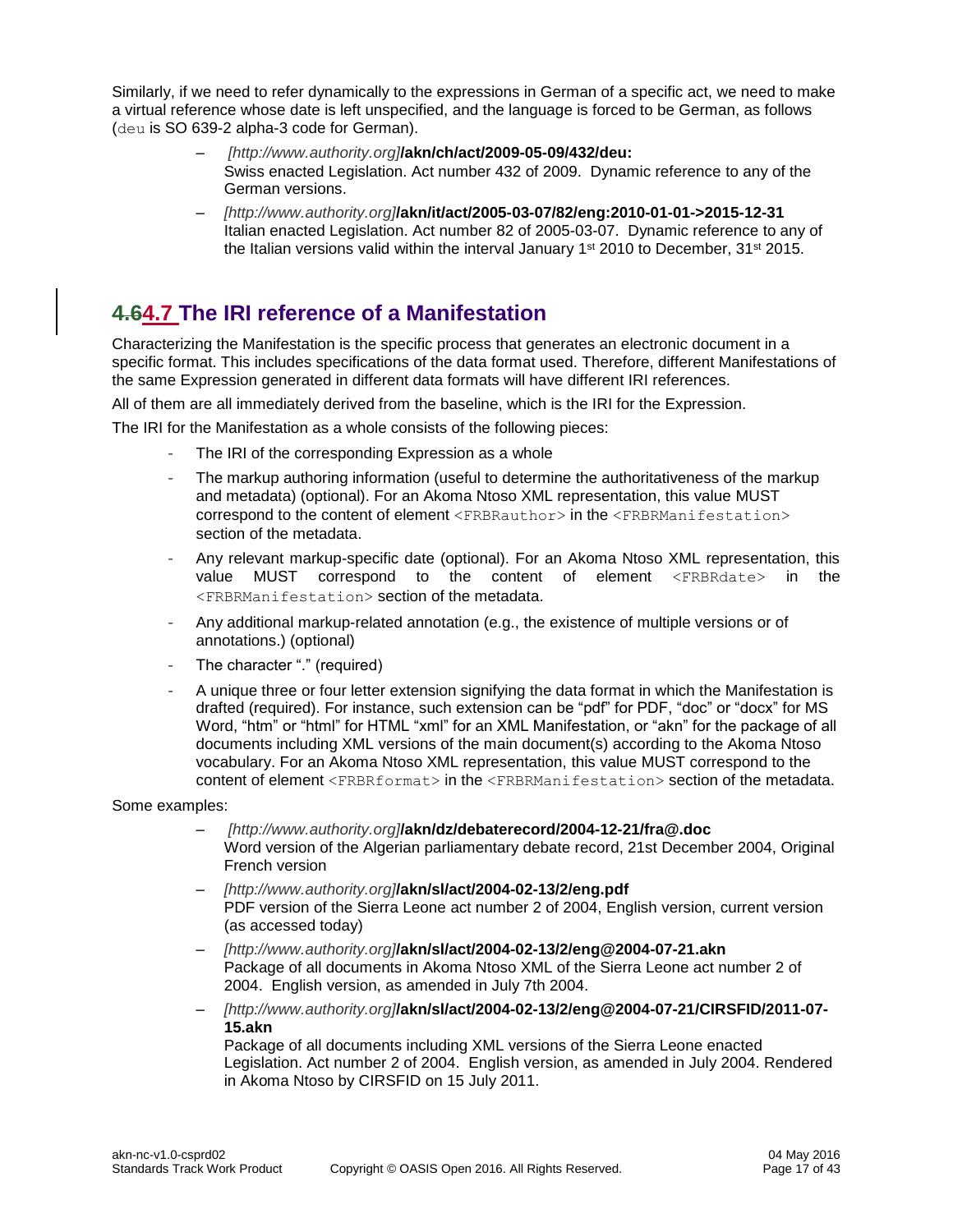### <span id="page-17-0"></span>**4.74.8 Specifying components and portions**

Referring to within-documents destination is possible by adding to a whole-document reference an additional item pointing to the specific destination. Within this specification we distinguish between *components* and *portions*.

Some documents are made of many components; some are only composed of a main document. Within each component, structured portions can be localized and referred to by means of identifying information. Legal citations often point to a specific portions of the abstract document, as in "Article 3 of Directive 2003/87/EC".

In order to explicitly refer to individual components and portions, it is therefore necessary to introduce a naming convention that identifies them, and allows an easy connection between the component and the document it belongs to.

Components and portions are a way to organize content. As such, they are naturally Expression-level concepts, which is where content is actually expressed and structured. Yet, it is sometimes appropriate to refer to components and portions in Work-level references, and therefore a syntax for these situations is provided. For instance, consider an original act that refers to table A of schedule 1. After a little time, schedule 1 is completely abrogated and table A thus becomes (implicitly) an attachment of the main document. As such, it is important that all references to table A of schedule 1 are considered as references to table A of the main document after that event. This brings about the necessity to have IRIs for Work Components. These are to be used when referring in a Work-level style to components that have official names and positions, but may change in name and position with time.

Components and portions are specified at the end of the IRI for Work-level and Expression-level references, and just before the data format for Manifestation-level references. They are introduced by a special character to separate the parts of the IRI reference identifying the document as a whole from the parts identifying the component and/or portion.

#### <span id="page-17-1"></span>**4.7.14.8.1 Specifying components in IRI references**

A Work-level IRI reference including a component specification consists of the following pieces:

- The IRI of the corresponding Work as a whole
- The character "/"
- The character "!" and
- Either:
	- The name "main" if the component is the only component or the main component in a hierarchy
	- A unique name for the attachment, optionally followed by the number associated to this component in the document. If this number is provided, it is separated from the name with  $"$ .

For instance:

- *[http://www.authority.org]***/akn/kn/act/2007-01-01/1/!main** Kenya, main document of act 1, 2007
- *[http://www.authority.org]***/akn/eu/act/DIR/2014-03-01/16/!annex\_1 annex 1 of the European directive 16 of 1 March 2014**

An Expression-level IRI reference including a component specification consists of the following pieces:

- The IRI of the corresponding Expression as a whole
- The character "/"
- The character "I" and
- Either:
	- The name "main" if the component is the only component or the main component in a hierarchy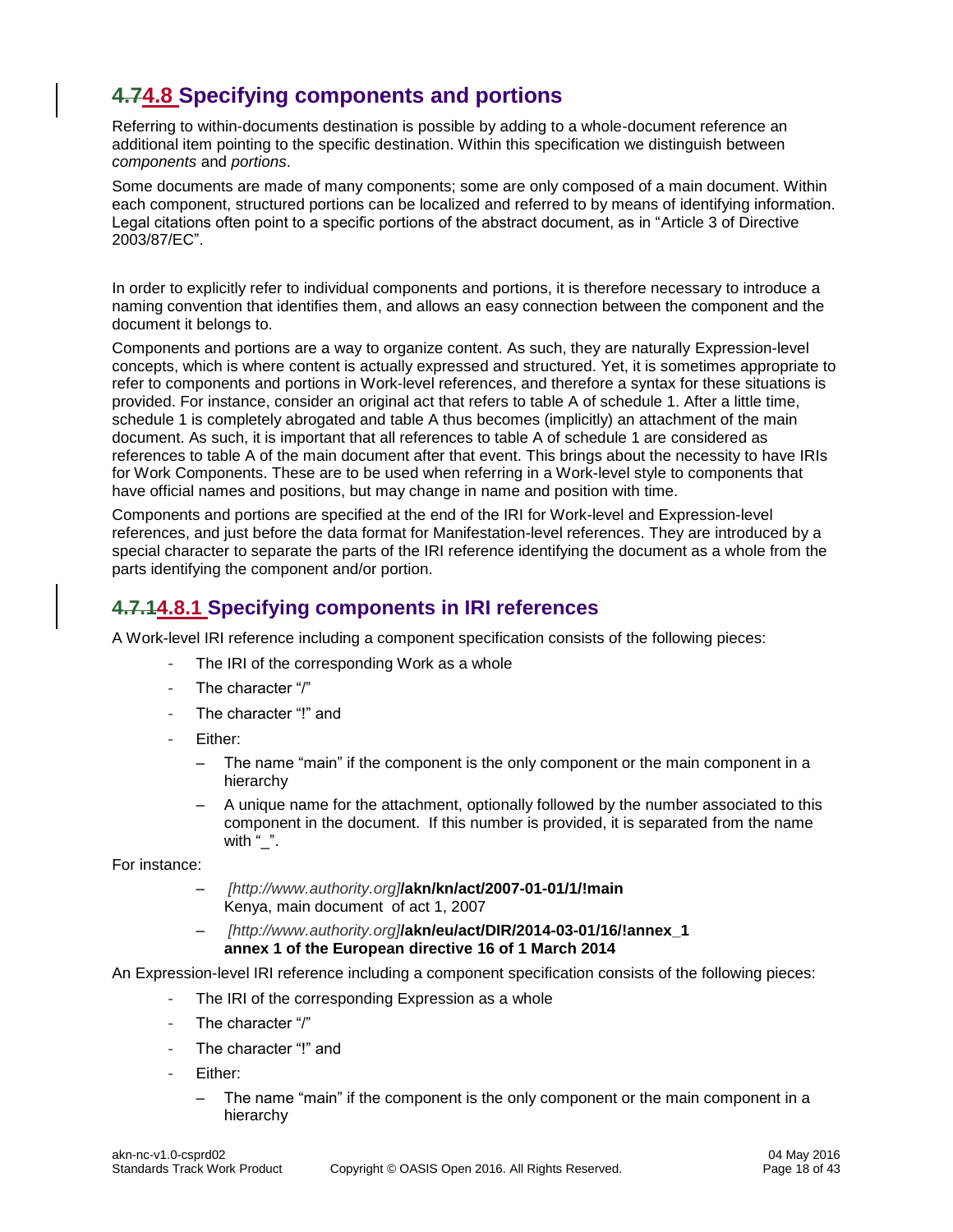– A unique name for the attachment, optionally followed by the number associated to this component in the document. If this number is provided, it is separated from the name with " ".

For instance:

- *[http://www.authority.org]***/akn/dz/minutes/2004-12-21/nn/fra/!main**
- Algerian parliamentary debate record, 21st December 2004, French version, main document, current version
- *[http://www.authority.org]***/akn/sl/act/2004-02-13/2/eng@/!main** Main body of the Sierra Leone enacted Legislation. Act number 2 of 2004. English version, original version
- *[http://www.authority.org]***/akn/sl/act/2004-02-13/2/eng@2004-07-21/!schedule\_1** Attachment "schedule 1" of Sierra Leone enacted Legislation. Act number 2 of 2004. English version, as amended on July 21<sup>st</sup>, 2004

In order to allow the specification of the data format of a Manifestation to be the last item of the IRI as usual in web addresses, Manifestation-level IRI references are built differently than Work-level and Expression-level IRI references.

In fact, a Manifestation-level IRI reference including a component specification consists of the following pieces:

- The IRI of the corresponding Manifestation as a whole, minus the "." and the specification of the format,
- The character "/"
- The character "!" and
- Either:
	- $\circ$  The name "main" if the component is the only component or the main component in a hierarchy
	- $\circ$  A unique name for the attachment, optionally followed by the number associated to this component in the document. If this number is provided, it is separated from the name with "".
- The character "." (required)
- A unique three or four letter extension signifying the data format in which the Manifestation is drafted (required). For instance, such extension can be "pdf" for PDF, "doc" or "docx" for MS Word, "htm" or "html" for HTML "xml" for an XML Manifestation, or "akn" for the package of all documents including XML versions of the main document(s) according to the Akoma Ntoso vocabulary. For an Akoma Ntoso XML representation, this value MUST correspond to the content of element <FRBRformat> in the <FRBRManifestation> section of the metadata.

For instance:

- *[http://www.authority.org]***[/akn/it/bill/2004-02-13/C245/ita@2/official/2004-02-](mailto:/akn/it/bill/2004-02-13/C245/ita@ver_2/official/2004-02-15/publisher/!annex_1/annex_3~art_12.pdf) [15/publisher/!annex\\_1.pdf](mailto:/akn/it/bill/2004-02-13/C245/ita@ver_2/official/2004-02-15/publisher/!annex_1/annex_3~art_12.pdf)**

Italian bill number C245 as of 2004-02-13, second version, official expression, manifestation released on 2004-02-15 by publisher in pdf format.

#### <span id="page-18-0"></span>**4.7.24.8.2 Hierarchies of components in component specifications**

A frequent situation occurs when an attachment has itself further attachments. This creates a complex hierarchical situation in which the component should be considered, in a way, as a document by itself, composed of components which need to be listed and properly differentiated. The process is further iterated whenever its attachments also have further attachments and so on. The situation must also foresee the situation in which attachments at different levels of the hierarchy end up having the same name (e.g., table A in schedule 1 and table A in schedule 2).

In such situations, each component must be considered as a document by itself. Recursively, the specification of components in IRI references are as follows: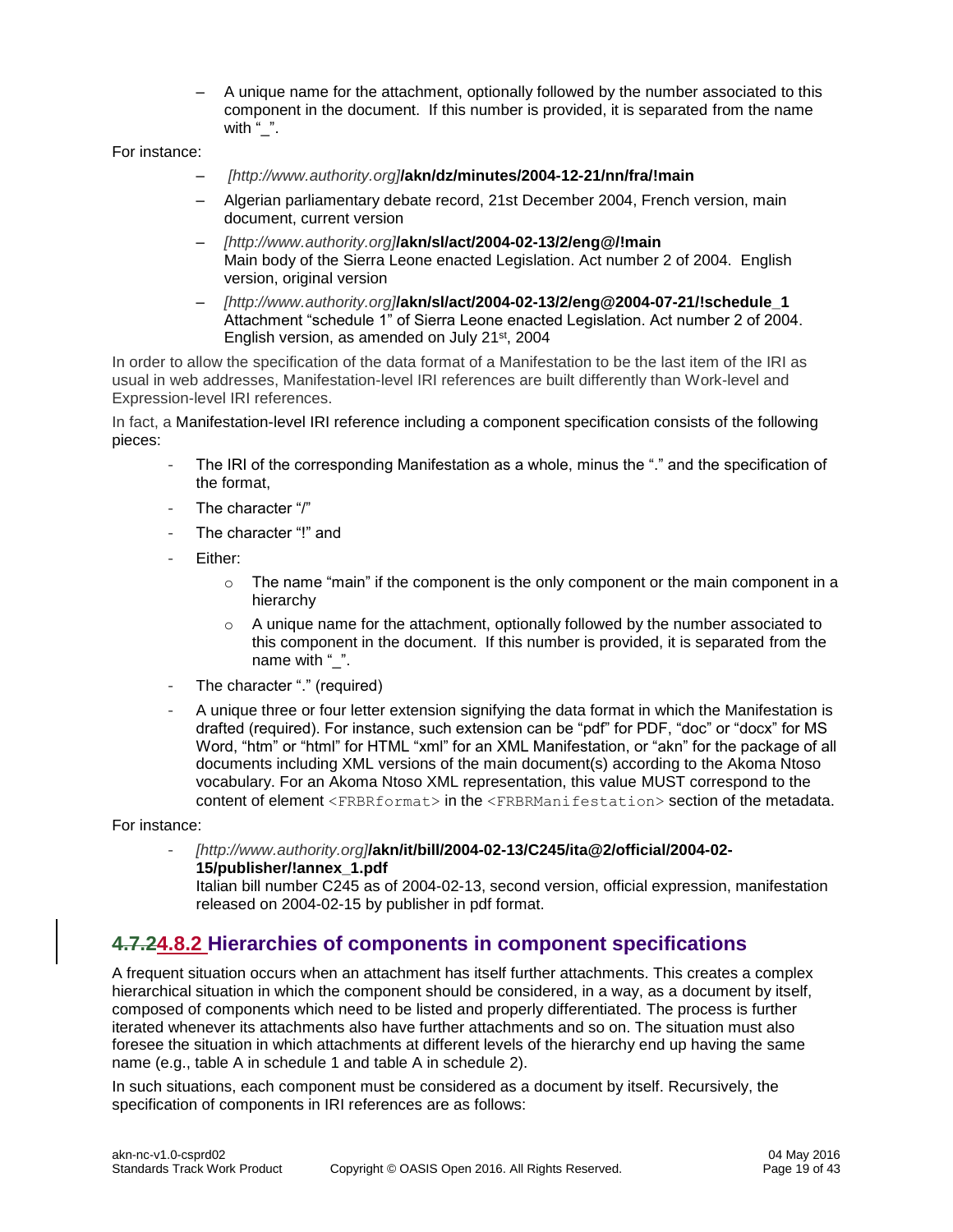- If the component does not have attachments, its IRI reference is determined as detailed in the previous sections, without further additions.
- If the component has attachments, the IRI reference detailed in the previous sections is meant to refer to the component as a whole, including its attachments.
- To refer to the main document of a component that has further attachments, an additional "/main" part is specified.
- To refer to any further attachment of component, a further "/" followed by a unique name for the attachment is added.

Some examples:

– *[http://www.authority.org]***/akn/sl/act/2004-02-13/2/eng@2004-07-21/!main/schedule\_1 and equivalently**

*[http://www.authority.org]***/akn/sl/act/2004-02-13/2/eng@2004-07-21/!schedule\_1** Attachment "schedule01" of the Sierra Leone Act number 2 of 2004. English version, as amended on July 21st, 2004.

– *[http://www.authority.org]***/akn/sl/act/2004-02-13/2/eng@2004-07- 21/!main/schedule\_1/main and equivalently**  *[http://www.authority.org]***/akn/sl/act/2004-02-13/2/eng@2004-07-21/!schedule\_1/main** Main component of the attachment "schedule01" of Sierra Leone Act number 2 of 2004, English version, as amended on July 21<sup>st</sup>, 2004.

– *[http://www.authority.org]***/akn/sl/act/2004-02-13/2/eng@2004-07- 21/!main/schedule\_1/table\_A and equivalently** *[http://www.authority.org]***/akn/sl/act/2004-02-13/2/eng@2004-07- 21/!schedule\_1/table\_A**

Attachment "Table A" of attachment "schedule01" of Sierra Leone act number 2 of 2004, English version, as amended on July 21<sup>st</sup>, 2004.

- *[http://www.authority.org]***/akn/eu/debate/2004-02-13/2/mul@/**!**main** Main document of the European parliament debate report number 2 of 2004, containing multiple languages, original version
- *[http://www.authority.org]/***akn//eu/bill/DIR/consil/2013/COM(2013)366/eng@second/!a nnex\_1**

Annex 1 of the proposal for a Council directive, second version.

#### <span id="page-19-0"></span>**4.7.34.8.3 Describing Components in the Akoma Ntoso Package Manifestation**

The Akoma Ntoso package Manifestation is a very specific Manifestation using a number of data formats (mainly XML but other multimedia formats could be present as needed) with a very specific organization of parts and components. Since it makes explicit choices in terms of data formats and reciprocal references, it is important to provide clear and non-ambiguous rules as to the internal naming mechanism and its overall structure. An Akoma Ntoso package manifestation is a package composed of one or more files organized in a flat fashion. The transportable format is a ZIP file whose extension is ".akn". Other formats are possible and acceptable as long as they adhere to these rules.

The following are alternative options for the Akoma Ntoso package:

- 7.1. If the document is just composed of text and does not refer to any multimedia fragment of any form, then the ZIP package contains a single document called "main.xml".
- 8.2. If the document is composed of many Manifestation-level components but does not refer to any multimedia fragment of any form, then the zip package is composed of many XML files, **one for each Expression-level component**. Each Manifestation-level component is then called as its corresponding Expression-level component, plus the ".xml" extension. The name "main" is reserved for the main component. Numbers are never used except when they are already part of the Expression-level component's name.
- 9.3. If the document contains multimedia fragments of any kind, these fragments do not have a corresponding Expression-level component, but are just Manifestation-level components specified in "src" attributes, for instance in  $\langle\text{imq}\rangle$  elements. All multimedia components MUST be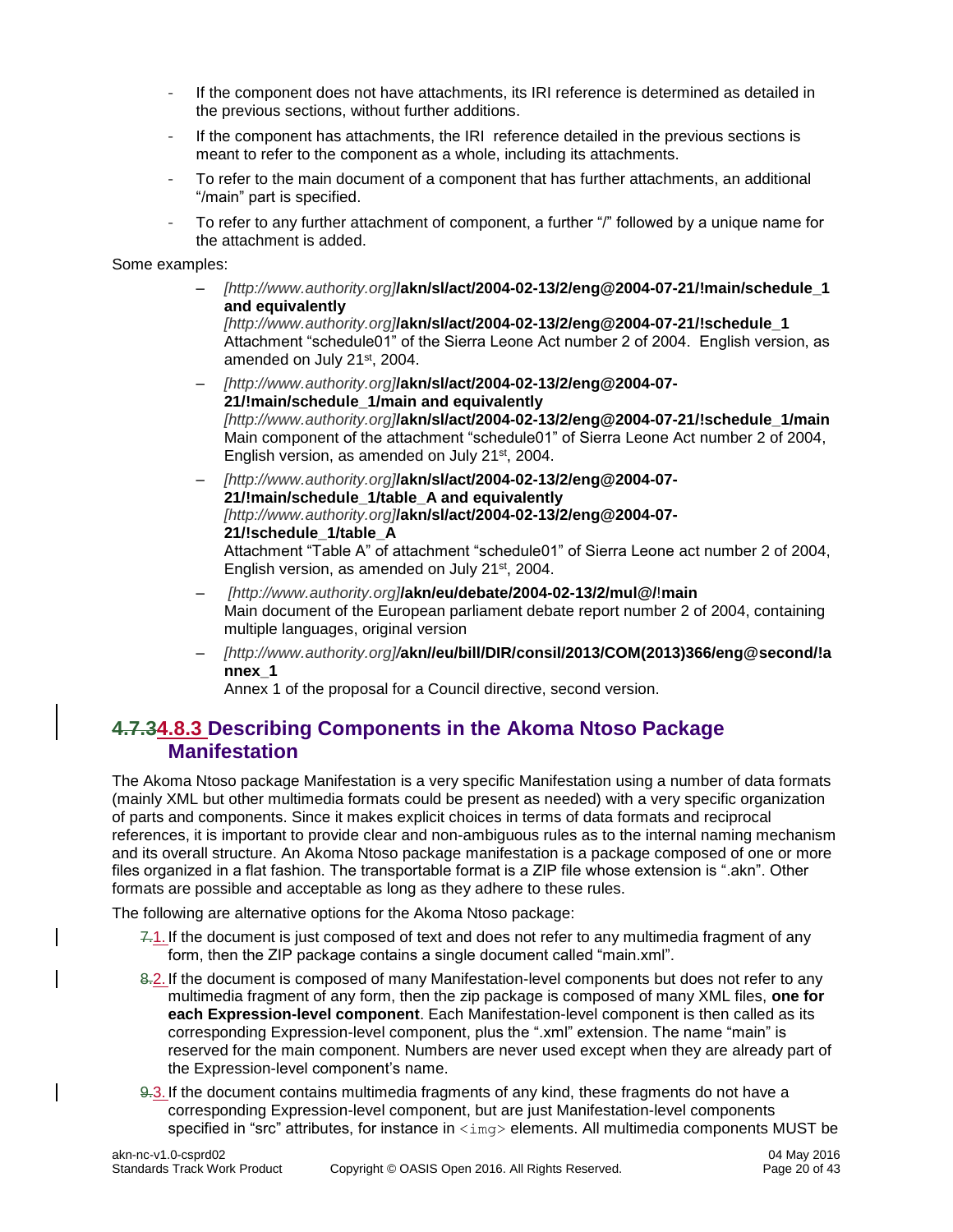stored within an inner structure (e.g., a folder) called "media". Multimedia components can be called freely, but MUST use the appropriate extension to refer to their content type. Thus a logo can be called "logo.tif" or any other name, as long as the extension is correctly specifying the content type.

Reciprocal references to Manifestation-level components are necessary within a specific Manifestation. For instance, the Manifestation of the main document refers to the manifestations of its attachments via the <attachment> elements, and the schedule showing an image refers to the file of the image via the  $\langle 1 \rangle$  element. In these cases, all references MUST be relative to the package (i.e., the Manifestation as a whole):

- attachment1.xml
	- Manifestation of the first attachment of the current document
- schedule3.xml Manifestation of the third attachment of the current document
- media/logo.tif Manifestation of an image within the current document

### <span id="page-20-0"></span>**4.7.44.8.4 Specifying portions**

A portion is a specific document type in Akoma Ntoso XML, that contains a only a part of a whole document. Portion documents are used when the full document is large, and only a smaller part is necessary, such as a few sections or articles.

Requesting a portion is therefore only appropriate for Akoma Ntoso XML Manifestations, and is not guaranteed to be supported by all servers. A request for a portion therefore MUST return a manifestations containing at least the requested part, but possibly containing much more than the requested part, up to and including the whole document the part belongs to.

In an Akoma Ntoso IRI reference, the specification for the portion of a document is introduced by the special character "~".

Therefore, a Work-level IRI reference (or an Expression-level IRI reference) including a portion specification consists of the following pieces:

- The IRI of the corresponding Work (or, respectively, of the corresponding Expression) as a whole,
- The character "/" (required),
- A specification of the component according to section 4.7.1 (optional),
- The character "~" (required),
- Either:
	- The eId of the element containing the subtree being requested, or
	- A pair of eIds of the first and last elements of the sequence of parts being requested, separated by a dash "->".

In order to allow the specification of the data format of a Manifestation to be the last item of the IRI as usual in web addresses, Manifestation-level IRI references are built differently than Work-level and Expression-level IRI references.

In fact, a Manifestation-level IRI reference including a portion specification consists of the following pieces:

- The IRI of the corresponding Manifestation as a whole, minus the "." and the specification of the format,
- The character "/" (required),
- A specification of the component according to section 4.7.1 (optional),
- The character "~" (required),
- Either: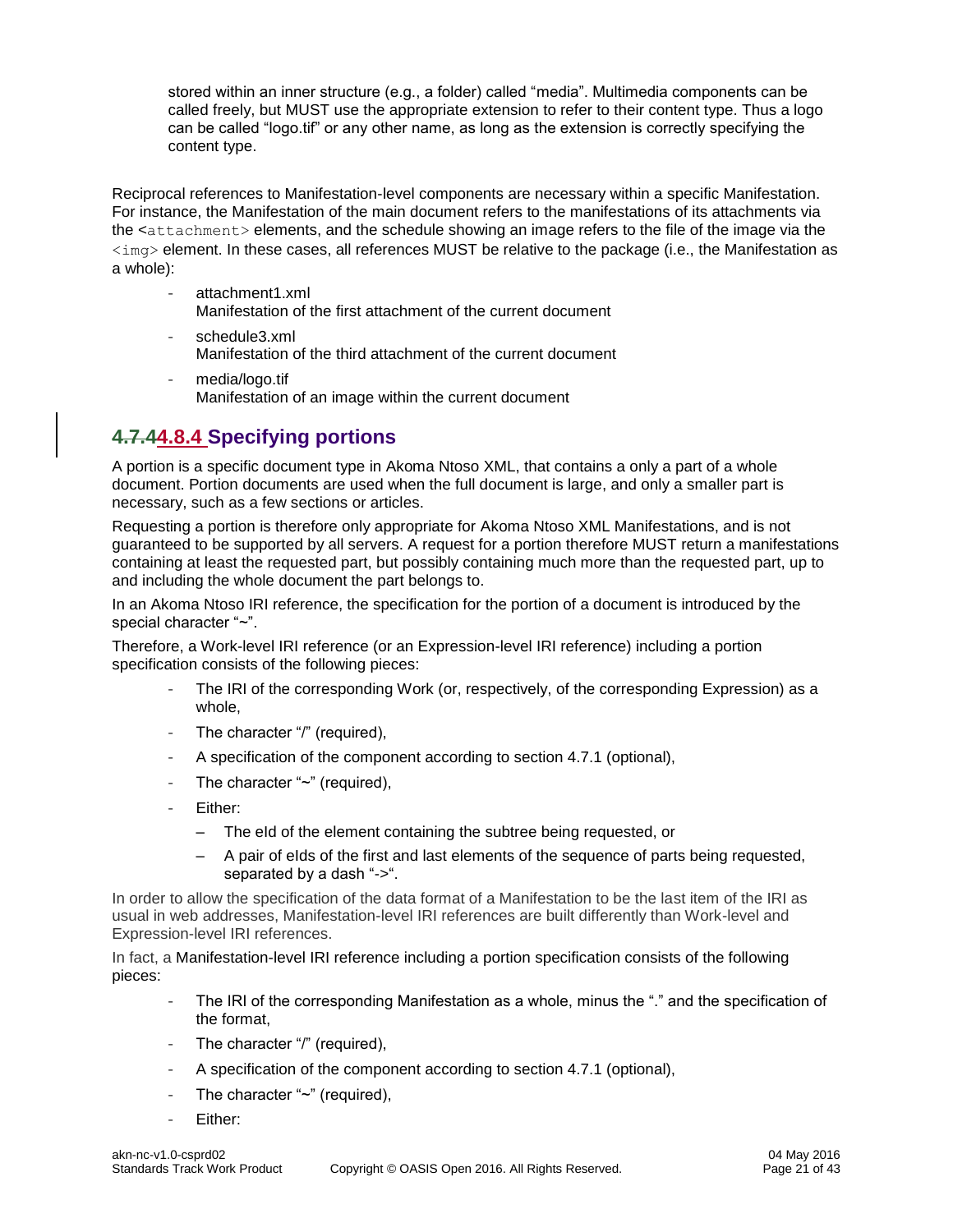- The eId of the element containing the subtree being requested, or
- A pair of eIds of the first and last elements of the sequence of parts being requested, separated by a dash "->".
- The character "." (required)
- A unique three or four letter extension signifying the data format in which the Manifestation is drafted (required). For instance, such extension can be "pdf" for PDF, "doc" or "docx" for MS Word, "htm" or "html" for HTML "xml" for an XML Manifestation, or "akn" for the package of all documents including XML versions of the main document(s) according to the Akoma Ntoso vocabulary. For an Akoma Ntoso XML representation, this value MUST correspond to the content of element <FRBRformat> in the <FRBRManifestation> section of the metadata.

For instance:

- *[http://www.authority.org]*/akn/eu/act/2003-11-13/87/!main~art\_3 The portion containing article 3 of the Work of the European Directive 2003/87/EC
- *[http://www.authority.org]*/akn/eu/act/2003-11-13/87/eng@/!main~art\_3 The portion containing article 3 of the Expression of the European Directive 2003/87/EC in English
- *[http://www.authority.org]*/akn/eu/act/2003-11-13/87/eng@2015-01-20/!main~art\_3  $-$ >art $5$

The portion containing article 3 to article 5 of the Expression of the European Directive 2003/87/EC in English at the version dated 2015-01-20

• *[http://www.authority.org]*/akn/eu/act/2003-11-13/87/eng@2015-01- 20/!main/schedule\_1~art\_3.xml The portion containing article 3 of schedule 1 of the XML Manifestation of the European Directive 2003/87/EC in English at the version dated 2015-01-20.

When the component is the main component of the document, the "!main" part can be omitted. So the following IRIs are equivalent to the previous examples:

- [http://www.authority.org]/akn/eu/act/2003-11-13/87/~art\_3
- [http://www.authority.org]/akn/eu/act/2003-11-13/87/eng@/~art\_3
- [http://www.authority.org]/akn/eu/act/2003-11-13/87/eng@2015-01-20/ $\sim$ art\_3->art\_5
- [http://www.authority.org]/akn/eu/act/2003-11-13/87/eng@2015-01- 20/!schedule\_1~art\_3.xml

### <span id="page-21-0"></span>**4.84.9 The IRI of an Item**

Akoma Ntoso makes no assumption about the physical storage mechanism employed to record actual manifestations. As such, there is NO rule for IRIs of the items, which are free to assume any form whatsoever and correspond to whatever storage mechanism has been employed locally.

On the other hand, the actual URL for the Item must be provided to a resolution mechanism in order for the hyper-textual feature of the Akoma Ntoso publication systems to work correctly and automatically.

#### <span id="page-21-1"></span>**4.94.10 Local IRI references**

A global IRI reference is a relative IRI reference where all parts are present except for protocol and authority (i.e., domain name). A global IRI reference *always* starts with a slash, to indicate that *all* other parts are explicitly specified. A local IRI reference, on the other hand, has one or more parts missing (necessarily from left to right), and the corresponding global (and, subsequently, absolute) IRI reference is determined by adding the corresponding parts taken from the base document, as described in RFC 3986.

In the Akoma Ntoso Naming Convention, a reference to a different document is always global. Local IRI references are used for references to components, portions or fragments, and implicitly make use of the identification parts of the base document for the correct resolution of the IRI reference.

There are three types of local IRI references in this specification: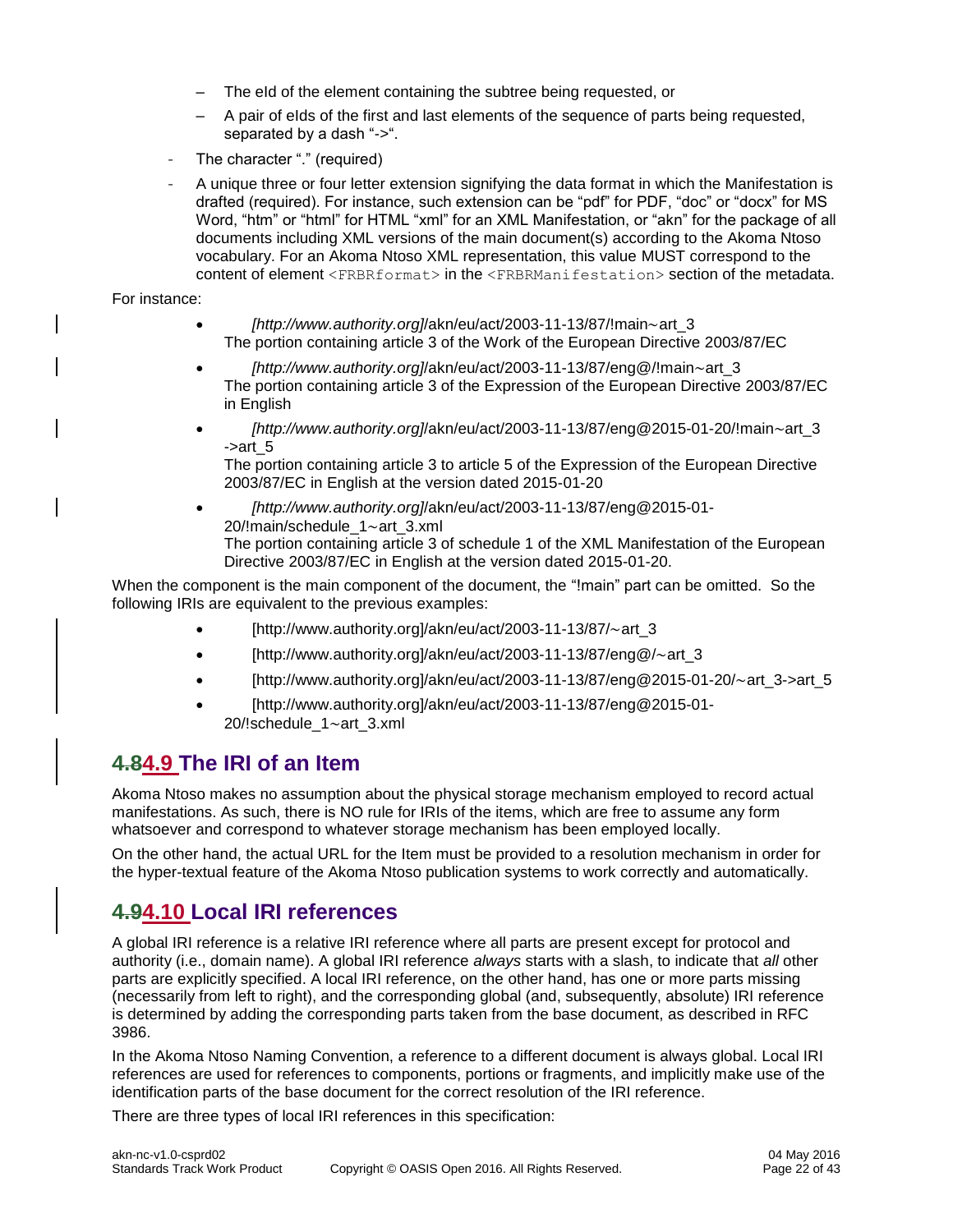#### <span id="page-22-0"></span>**4.9.14.10.1 Fragment references**

A fragment reference is composed of just the fragment part of the Akoma Ntoso IRI reference, according to the specification of RFC 3986. It is composed of the following parts:

- The character "#" (required)
- The eId of the element requested

For instance:

 $•$  #art 5

As per RFC 3986, dereferencing this IRI reference does not imply making a request to the origin server. This request scrolls the current document so as to bring into view the part of the document whose eId has been requested.

The implication of using this type of local references is that the requested part of the document is already dereferenced and available at the client. On the other hand, any Akoma Ntoso document can contain this type of references.

#### <span id="page-22-1"></span>**4.9.24.10.2 Local component references**

A local component reference is composed of just the component part of the Akoma Ntoso IRI reference, according to the syntax in section 4.7.1. It is composed of the following parts:

- The character "!" and
- Either:
	- $\circ$  The name "main" if the component is the only component or the main component in a hierarchy
	- $\circ$  A unique name for the attachment, optionally followed by the number associated to this component in the document. If this number is provided, it is separated from the name with " ".

For instance:

- !schedule 3
- !main

Dereferencing this IRI reference implies making a new request to the origin server. The server may choose to return the requested component either as an autonomous document or as a component of a document collection document type.

The implication of using this type of local references is that the base IRI MUST already contain either the component or the portion part. It is unspecified and usually incorrect to use a local component reference in a document whose base IRI does NOT include a component or portion part.

#### <span id="page-22-2"></span>**4.9.34.10.3 Local portion references**

A local portion reference is composed of just the portion part of the Akoma Ntoso IRI reference, according to the syntax in section 4.7.4. It is composed of the following parts:

- The character "~" (required),
- Either:
	- The eId of the element containing the subtree being requested, or
	- A pair of eIds of the first and last elements of the sequence of parts being requested, separated by a dash "->".

For instance:

- $-art<sub>5</sub>$
- $~$ -sec  $3$ ->sec  $5$

Dereferencing this IRI reference implies making a new request to the origin server. The server MUST either return the requested part as a portion document type containing at least the part being requested,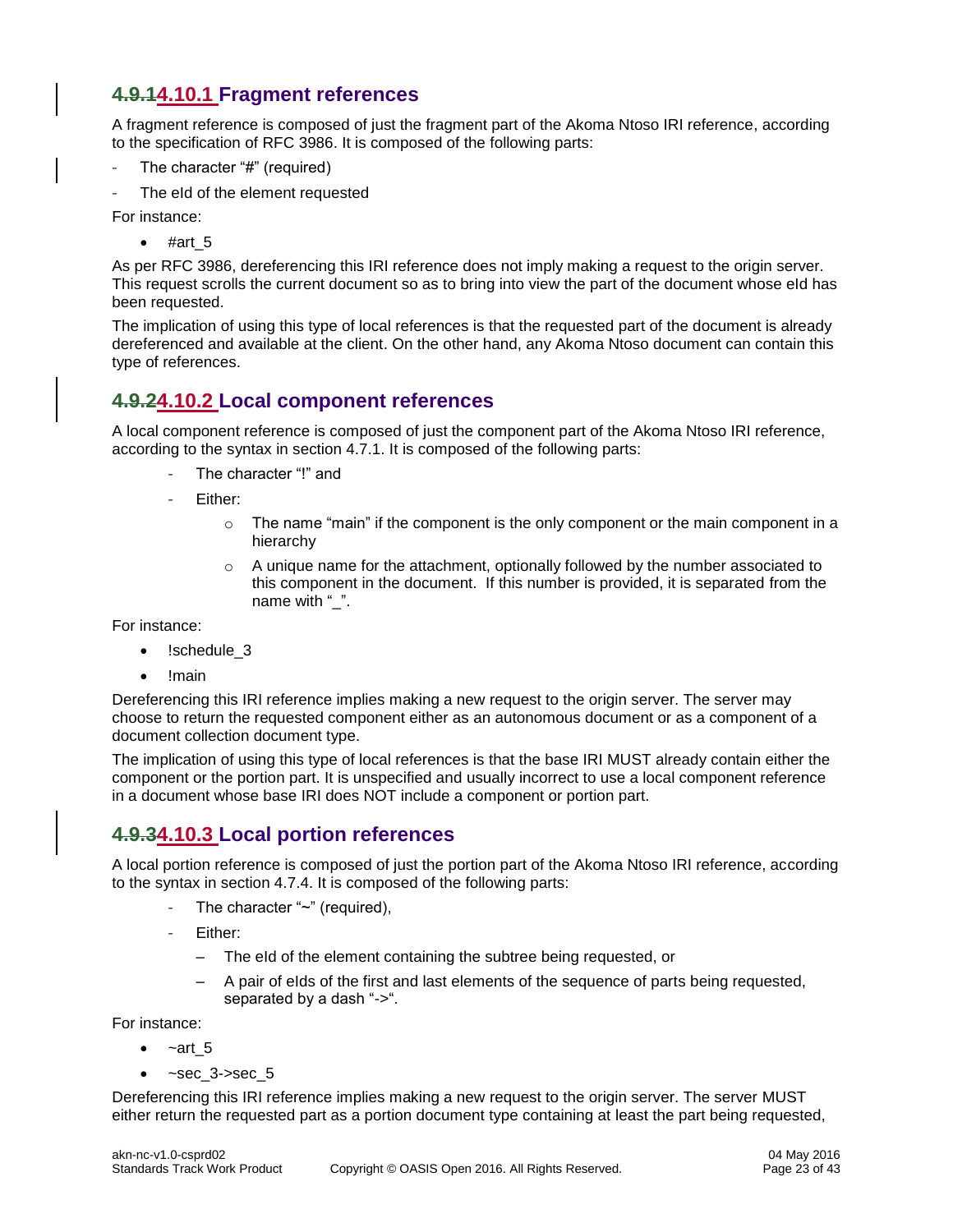OR the full document or component containing the part being requested, even when they correspond to the current document.

The implication of using this type of local references is that the base IRI MUST already contain either the component or the portion part. It is unspecified and usually incorrect to use a local component reference in a document whose base IRI does NOT include a component or portion part.

#### <span id="page-23-0"></span>**4.9.44.10.4 Mixed local references**

It s always possible to combine the three different types of local references into a complex local IRI reference. For instance:

- **!main/schedule\_1~art\_3->art\_5#art\_4**
	- a portion document containing at least the sequence from article 3 to article 5 of the component called schedule 1 of the current document. When dereferenced, scroll to article 4.

### <span id="page-23-1"></span>**4.104.11 The IRI of Non-Document Entities**

The object of all discourses within the Akoma Ntoso framework can be described as a set of abstract classes and their instances and of the relationship among them. Cumulatively, definition of classes, relationships and instances are called an *ontology*.

The four most important classes of the Akoma Ntoso informal ontology (Work, Expression, Manifestation, and Item) are surely connected to documents, but many more exist, even if they are not connected directly to physical documents. The purpose of this section is to provide syntax for non-document entities (i.e., instances of non-document classes such as people, organizations, or concepts.) Furthermore, the syntax described here can also be used for document entities as an equivalent syntax to the one specified in the previous sections.

Akoma Ntoso entities are always associated to a class, providing a structure of properties and relationships to other instances of the same and other classes. Classes in the Akoma Ntoso informal ontology are organized in a complex maze of sub/superclasses. These are useful to give shape and meaning to a domain, and to provide structure to the overall set of instances of a base class. It is important to notice that sub/superclasses do not form necessarily a tree, but can form a more complex structure, namely a *directed graph*.

For instance, the class of Kenyan judges can be considered a sub class of both Kenyan persons and of persons whose job description is judge. That is, there is a (implicit or explicit) subclass of Judges and (implicit or explicit) subclasses of Kenyans, both of which are, in turn, subclasses of Person, and Kenyan Judges is a subclass of both. In fact, we immediately derive the principle that every different value in every different property or relationship implicitly generates a class, that turns into an explicit class only because of our whim or need. For instance, the class of all persons named "Joe" exists implicitly, identifies all persons whose first name is "Joe", and, if so desired, can be made explicit through the definition of a subclass of Person.

While this is very useful for determining relationships between entities, it affects the mechanism to associate IRIs to such entities. In particular, being that there is no single hierarchy of classes, it is not appropriate to propose a single path of specifications from the super class to the final class. As such, ideally /person/judge/ken/JoeSmith must point to the same individual as /person/ken/judge/JoeSmith.

In order to maintain meaningfulness, permanence and invariance (which are the main requirements for our naming convention, as specified in the introduction of this document) we need to find a reliable naming mechanism for clearly identifying entities that does not depend on the sub/superclass organization except when strictly necessary.

In particular, we define the concept of *Top Level Classes* (TLC) that are guaranteed to be a partition of the overall domain of the Akoma Ntoso standard. TLC include Work, Expression, Manifestation, Item, Person, Organization, Concept, Object, Event, Process, Role, Term and Location. The list of TLC may, in the future, include more, as long as they keep on generating a partition (i.e., that they are disjoint and cumulatively describe all possible instance of the Akoma Ntoso domain). Members of the TLC classes can be subclassed at will and with no theoretical constraints.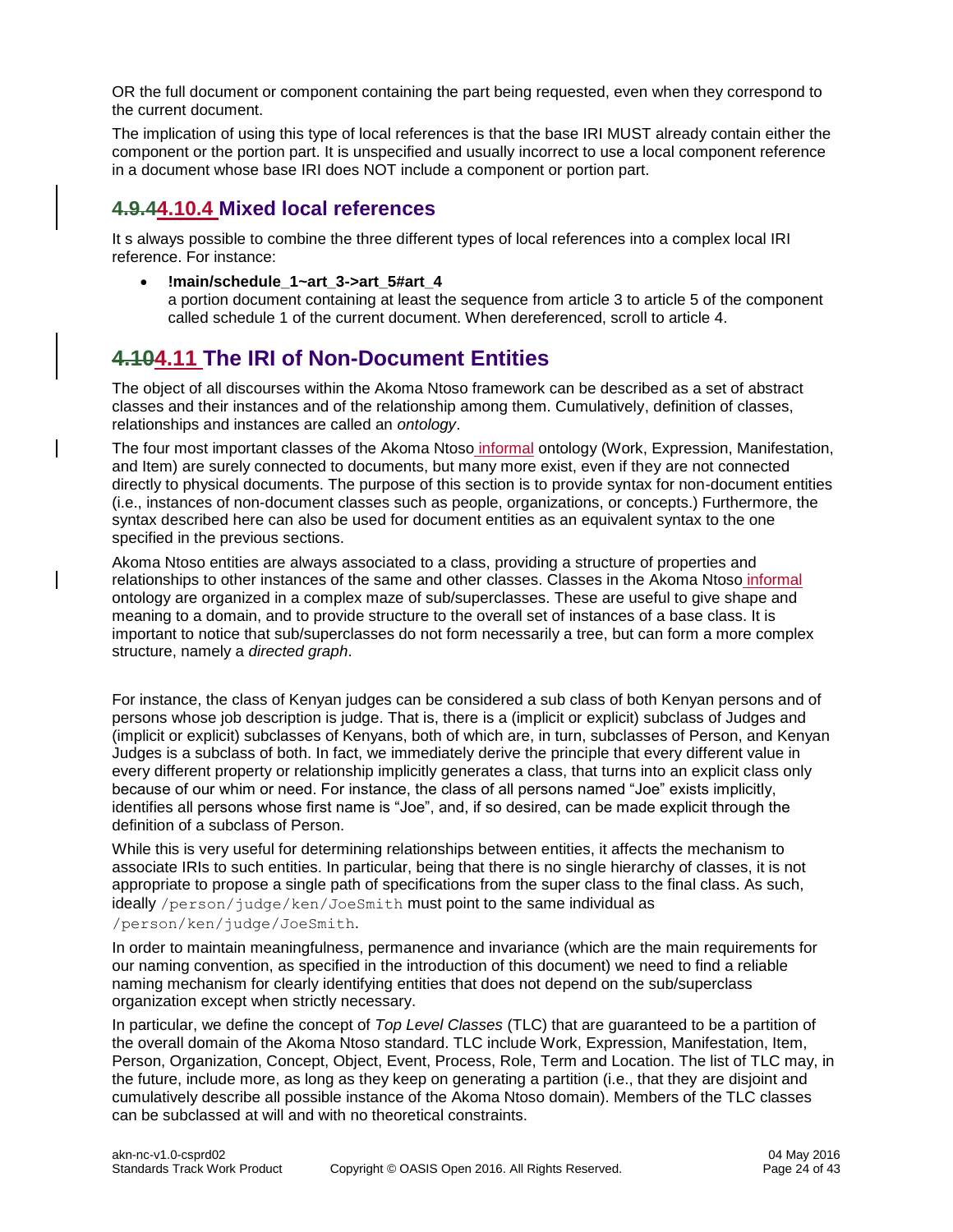Given the high number of foreseeable subclasses of the TLC, and the pointlessness of determining a fixed hierarchy in such number, the naming of entities should not depend on the presence or absence of a given class except for TLC. This means that it is necessary that each instance of each TLC is provided with an ID string that is guaranteed to be unique within the TLC. The syntax of this ID is dependent of the TLC class, and the syntax for each of the existing TLC is provided in the next section.

Therefore, the IRI for non-document entities consists of the following pieces:

- The base URL of a naming authority with IRI-resolving capabilities
- A detail fragment organizing in a hierarchical fashion the additional data:
	- The /akn prefix to allow the identification of the IRI as belonging to the Akoma Ntoso Naming Convention (required)
	- The string "/ontology"
	- The official name of the appropriate TLC
	- Any number (including none) of slash-separated subclasses of the TLC, as long as they all refer to correct properties of the corresponding instance
	- The ID of the instance, guaranteed to be unique within the TLC.

All components are separated by forward slashes ("/") so as to exploit relative IRIs in references.

- *[http://www.authority.org]*/akn/ontology/person/kn.joe.smith.1964-12-22 Joe Smith
- *[http://www.authority.org]*/akn/ontology/person/kn/kn.joe.smith.1964-12-22 Joe Smith (implying that he is a Kenyan)
- *[http://www.authority.org]*/akn/ontology/person/kn/judge/kn.joe.smith.1964-12-22 Joe Smith (implying that he is a Kenyan who is a judge)
- *[http://www.authority.org]*/akn/ontology/person/judge/kn/kn.joe.smith.1964-12-22 Joe Smith (implying that he is a judge who is a Kenyan)
- *[http://www.authority.org]*/akn/ontology/person/kenyanjudge/kn.joe.smith.1964-12-22 Joe Smith (implying that he is a Kenyan judge)

Please note that the classes Work, Expression, Manifestation, and Item belong to the ontology as much as the other classes. As such, each Work, Expression, and Manifestation can also be indicated with an ontology-based IRI that refers to exactly the same entity. Therefore, the following IRIs are equivalent pairwise, and refer to the same entities:

- *[http://www.authority.org]/*akn/sl/act/2004-02-13/2 *[http://www.authority.org]/*akn/ontology/work/sl.act.2004-02-13.2
- *[http://www.authority.org]/*akn/sl/act/2004-02-13/2/eng@2004-07-21 *[http://www.authority.org]/*akn/ontology/expression/sl.act.2004-02-13.2.eng@2004-07-21
- *[http://www.authority.org]/*akn/sl/act/2004-02-13/2/eng@2004-07-21!schedule\_1 *[http://www.authority.org]/*akn/ontology/expression.component/sl.act.2004-02- 13.2.eng@2004-07-21!schedule\_1
- *[http://www.authority.org]/*akn/sl/act/2004-02-13/2/eng@2004-07-21.akn *[http://www.authority.org]/*akn/ontology/manifestation/sl.act.2004-02- 13.2.eng@2004-07-21.akn

### <span id="page-24-0"></span>**4.10.14.11.1 The Identifiers for Top Level Classes**

As mentioned in the previous section, the hierarchy of path elements is of no use for identifying instances of each TLC, given the fact that there can be no unique hierarchy of subclasses in the Akoma Ntoso informal ontology. Thus, each instance of the ontology needs to be provided with an ID guaranteed to be unique within the TLC it belongs to. The syntax of the ID depends on the actual TLC, and is briefly explained in the following schema.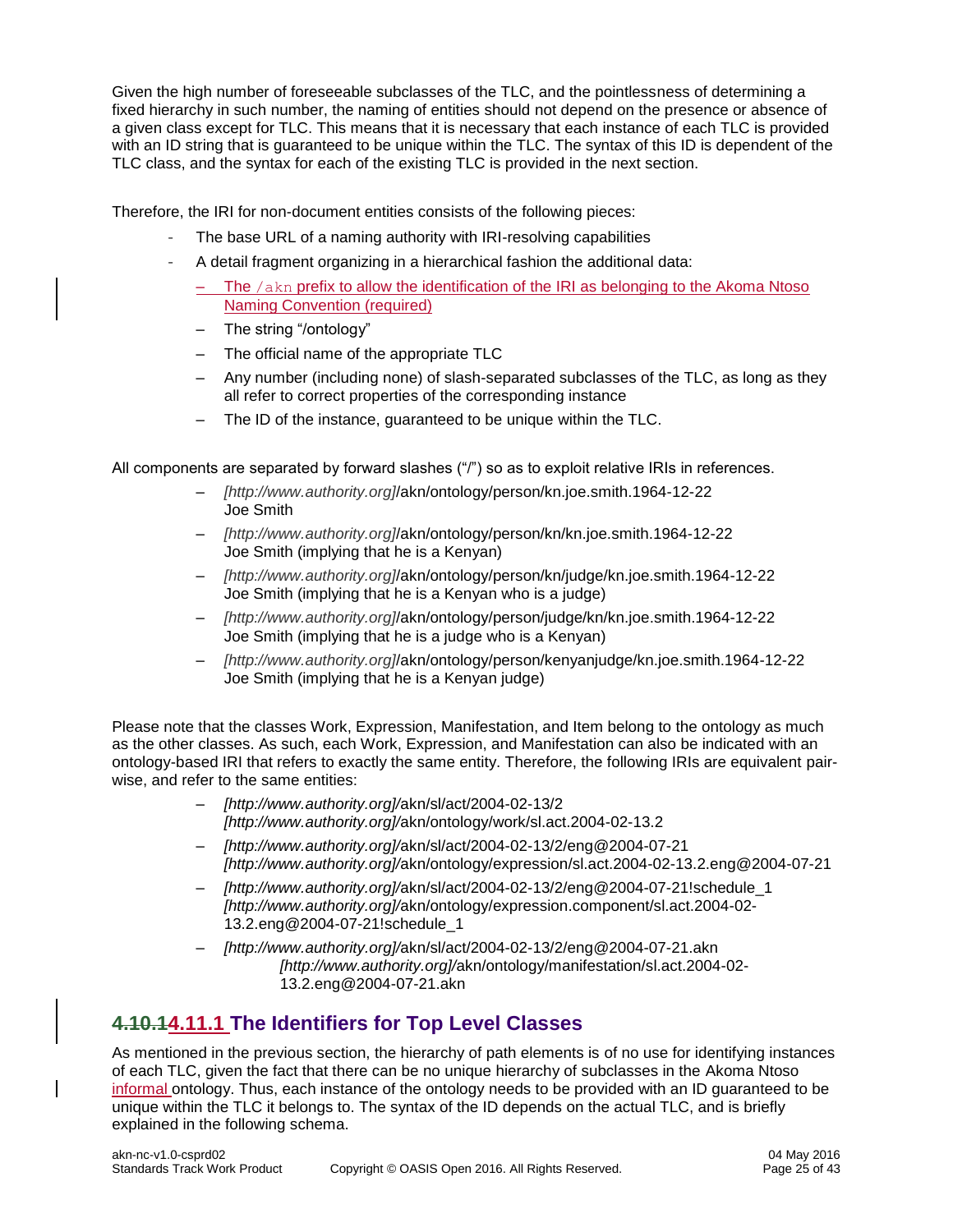#### <span id="page-25-0"></span>**4.11.1.1 TLCPerson**

A dot-separated string composed of the country of citizenship, the first name, the family name, the birth date in yyyy-mm-dd format, and an optional arbitrary string if ambiguity exists (e.g., if two individuals with the same name and the same birth date exist in the same country).

> – kn.joe.smith.1964-12-22 Mr. Joe Smith, the only Kenyan citizen with that name born on December 22nd, 1964

#### <span id="page-25-1"></span>**4.11.1.2 TLCOrganization**

A dot-separated string composed of the country of registration (or the string "int" if international, or the string "unreg" if not registered anywhere), a recognizable form of the organization name and an optional arbitrary string if ambiguity exists (e.g., if two organizations with the same name exist in the same country).

> – kn.parliament the Kenyan Parliament

#### <span id="page-25-2"></span>**4.11.1.3 TLCConcept**

Concepts differ from terms as they are refer to a specific word or collection of words embodying some concept, rather than to regardless of the concept embodied by different words. Therefore, forlinguistic form used. For instance, "pope" and "pontiff" are different termslinguistic forms for the same concept, while "date" is a single termlinguistic form potentially referring to two different concepts (a calendar date as opposed to a type of fruit). TLCConcepts must referbe associated to a specific reference resource that can be used to disambiguate the object being referred.disambiguates it. This must be an item of a thesaurus, of an encyclopedia, or of a commonly available dictionary. A The identifier of the TLCConcept is a unique form representation of the terms specifying name of the concept joined with dots and preceded by an unambiguous name for the resource being used. No country specifications are necessary for concepts.

> – wikipedia.Presidential.election the concept of Presidential Election as defined in Wikipedia.

#### <span id="page-25-3"></span>**4.11.1.4 TLCObject**

Objects must refer to a specific reference resource that can be used to disambiguate the object being referred to. This must be a thesaurus, an encyclopedia, or a commonly available dictionary. A unique form of the terms specifying the concept joined with dots preceded by an unambiguous name for the resource being used. No country specifications are necessary for objects.

> – wikipedia.weapon a weapon (as a physical object) as defined in Wikipedia

#### <span id="page-25-4"></span>**4.11.1.5 TLCEvent**

Events must refer to a specific reference resource that can be used to disambiguate the object being referred to. This must be a thesaurus, an encyclopedia, or a commonly available dictionary. A unique form of the terms specifying the concept joined with dots preceded by an unambiguous name for the resource being used. No country specifications are necessary for events.

> – wikipedia.world.war.ii The second World War as defined in Wikipedia

#### <span id="page-25-5"></span>**4.11.1.6 TLCLocation**

Places must refer to a specific reference resource that can be used to disambiguate the object being referred to. This must be a thesaurus, an encyclopedia, or a commonly available dictionary. A unique form of the terms specifying the concept joined with dots preceded by an unambiguous name for the resource being used. No country specifications are necessary for places.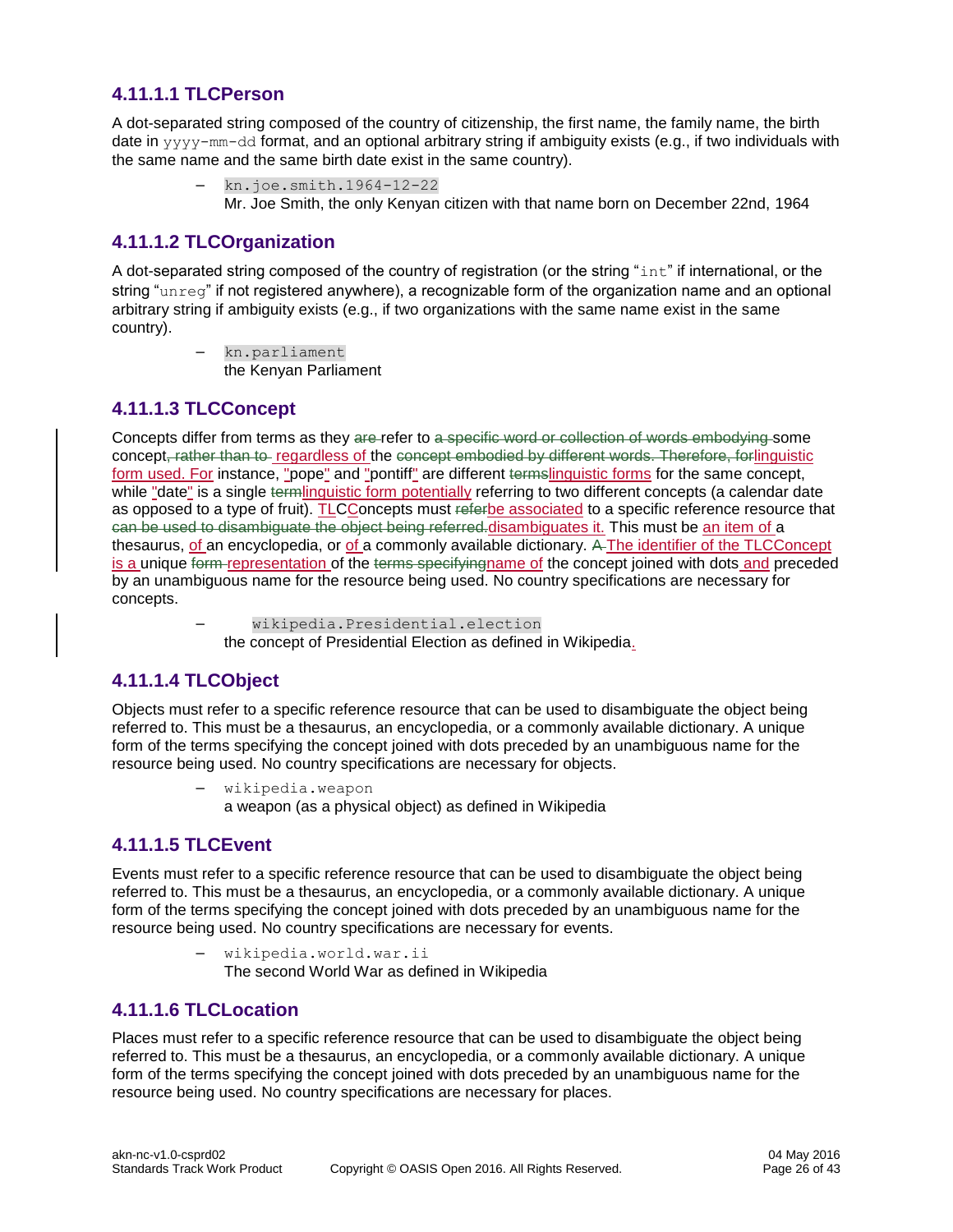– wikipedia.rome The city of Rome as defined in Wikipedia

#### <span id="page-26-0"></span>**4.11.1.7 TLCProcess**

Processes must refer to a specific reference resource that can be used to disambiguate the object being referred to. This must be a thesaurus, an encyclopedia, or a commonly available dictionary. A unique form of the terms specifying the concept joined with dots preceded by an unambiguous name for the resource being used. Country specifications are necessary for processes since processes with the same name may exist with different steps across different countries.

> – wikipedia.kn.promulgation The promulgation as defined in Wikipedia and as carried out in Kenya.

#### <span id="page-26-1"></span>**4.11.1.8 TLCRole**

Roles must refer to a specific reference resource that can be used to disambiguate the object being referred to. This must be a thesaurus, an encyclopedia, or a commonly available dictionary. A unique form of the terms specifying the concept joined with dots preceded by an unambiguous name for the resource being used. Country specifications are necessary for roles since roles with the same name may exist with different characteristics across different countries.

- wikipedia.kn.speaker
	- The role of the speaker of the house as defined in Wikipedia and as conceived in Kenya.

#### <span id="page-26-2"></span>**4.11.1.9 TLCTerm**

Terms differ from concepts as they are referring to a specific word or collection of words embodying some conceptrefer to a linguistic form, rather than to the concept embodiedexpressed by different words.it. Therefore, for instance, pope"majority vote" and pontiff are"mayoría de votos" are different linguistic forms in different termslanguages for the same concept, while date is a single terms referring to two different concepts (a calendar date as opposed to a type of fruit). Terms. TLCTerms must referbe associated to a specific reference resource that can be used to disambiguate the object being referred to.disambiguates it. This must be an item of a thesaurus, of an encyclopedia, or of a commonly available dictionary. A The identifier of the TLCTerm is a unique formrepresentation of the terms specifyingwords of the conceptlinguistic form joined with dots and preceded by an unambiguous name for the resource being used. No country specifications are necessary for placesterms, but a language reference is necessary for the correct attribution.

> wikipediaeurovoc.eng.speakermajority.vote The relemeaning of the speaker of the housemajority vote as defined in WikipediaEurovoc and expressed in English.

#### <span id="page-26-3"></span>**4.11.1.10 TLCReference**

The domain-less IRI of the Work, Expression, Manifestation, as specified in this document, or the full IRI of the Item, with all slash substituted with dots.

• sl.act.2004-02-13.2

Sierra Leone enacted Legislation. Act number 2 of 2004.

• sl.act.2004-02-13.2.eng@2004-07-21

Sierra Leone enacted Legislation. Act number 2 of 2004. English version, as amended on July 2004

• eu.bill.directive.CONSIL.2013.eng@ver\_second

European proposal for a Council directive. English variant in second version.

• [sl.act.2004-02-13.2.eng@2004-07-21.!schedule\\_1](mailto:sl.act.2004-02-13.2.eng@2004-07-21.!schedule_1)

Attachment "schedule01" of Sierra Leone enacted Legislation. Act number 2 of 2004. English version, as amended on July 2004

• [sl.act.2004-02-13.2.eng@2004-07-21.akn](mailto:sl.act.2004-02-13.2.eng@2004-07-21.akn)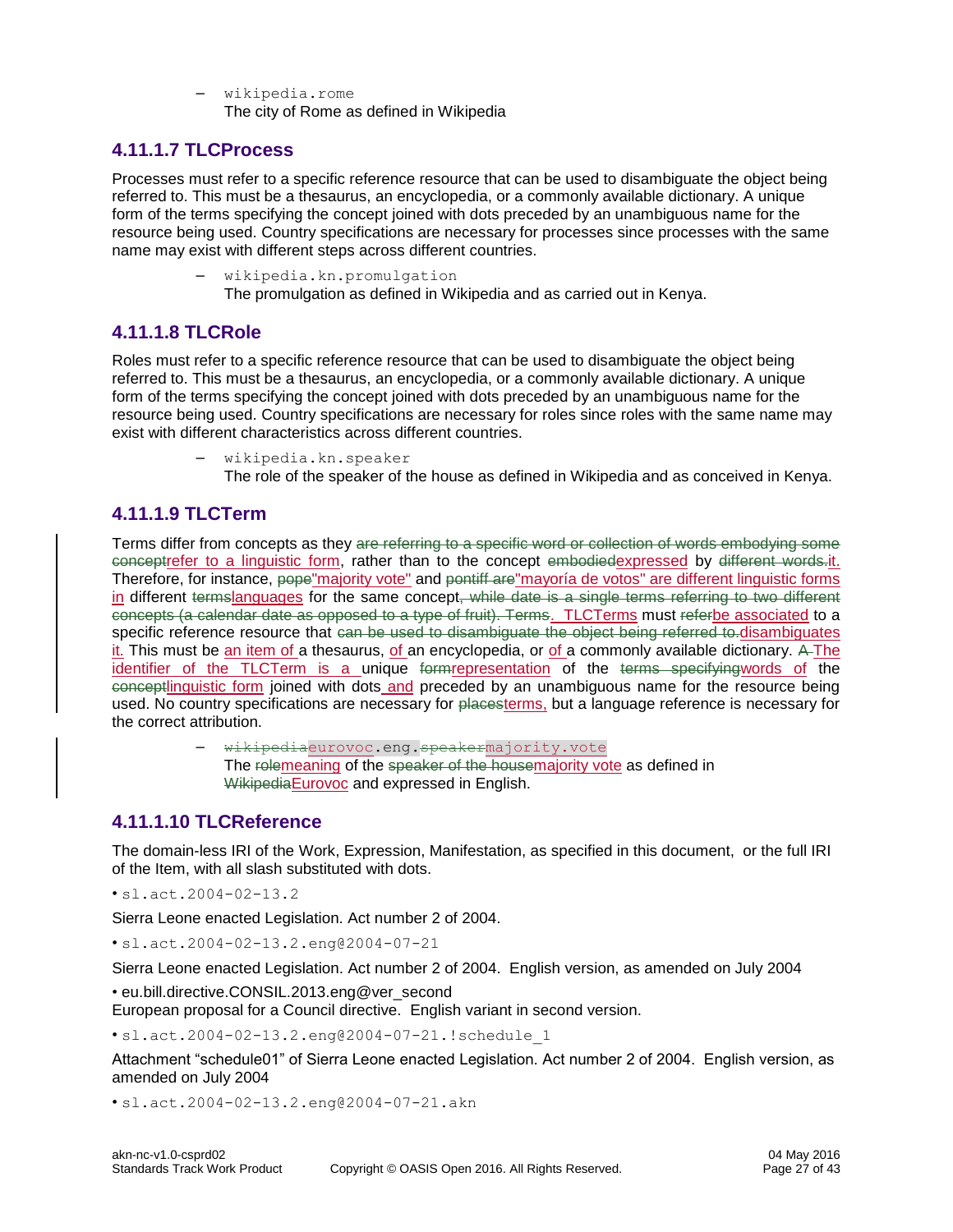Package of all documents including XML versions of the Sierra Leone enacted Legislation. Act number 2 of 2004. English version, as amended in July 2004

• [sl.act.2004-02-13.2.eng@2004-07-21.xml](mailto:sl.act.2004-02-13.2.eng@2004-07-21.xml)

The main document (in XML) of the Sierra Leone enacted Legislation. Act number 2 of 2004. English version, as amended in July 2004

### <span id="page-27-0"></span>**4.12 Functionally Equivalent Naming Conventions (FENC)**

A functionally equivalent naming convention (FENC) is defined as follows:

1. **recognizable**: a syntactical means exists to recognize the specific syntax used for the URI (e.g., a specific prefix);

2. **published**: a sufficiently detailed description of the syntax is publicly available and backed by a recognizable institution;

3. **FRBR compliant**: A full distinction between "distinct intellectual creations", "specific intellectual forms", "physical embodiments" and "exemplars" of relevant documents must be explicitly supported and aligned with the FRBR conceptualizations. Support for items is not necessary nor requested.

4. **active**: at least one working, available, robust dereferencing mechanism (e.g., a URI resolver, a URI redirector or the standard URI resolution mechanism in HTTP) that provides for dereferencing of URIs/IRIs according to the specific syntax;

5. **equivalent**: at least one working, accessible, available, robust mechanism must exist that converts URIs/IRIs according to the specific syntax into equivalent URIs/IRIs according to the Akoma Ntoso Naming convention;

6. **evident**: Akoma Ntoso XML documents identifying themselves (in <FRBRUri> and <FRBRThis> elements) using a FENC URI must also:

a. EITHER provide <FRBRalias> elements equivalent to the <FRBRThis> element, with URI references that use the Akoma Ntoso Naming Convention, one for each of the first three FRBR levels,

b. OR treat as REQUIRED instead of optional the following elements (in their respective FRBRWork, FRBRExpression and FRBRManifestation containers):

\* FRBRdate, FRBRauthor, FRBRcountry, FRBRsubtype, and FRBRformat (always required);

\* FRBRnumber or FRBRname (at least one MUST be present);

\* FRBRversionNumber (REQUIRED if the FRBRdate in the Expression level does not exist);

\* FRBRportion (REQUIRED if the the document is split into portions).Any Naming Convention that complies with these requirements (items 1. through 6.) is termed a functionally-equivalent Naming Convention (FENC) and its URIs/IRIs can be used in any context where Akoma Ntoso URIs/IRIs are appropriate.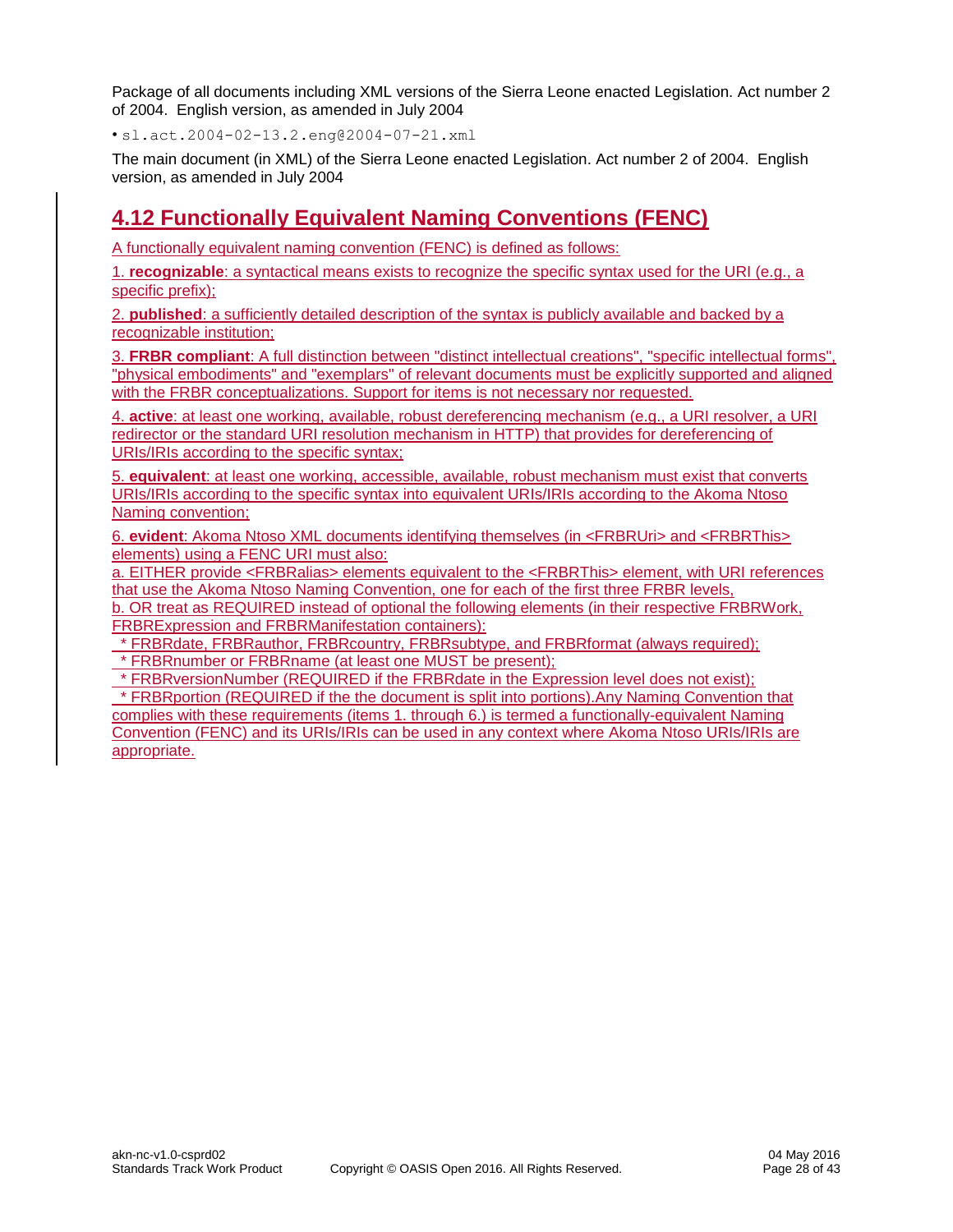# <span id="page-28-0"></span>**5.5 Identifying elements of document (Normative)**

### <span id="page-28-1"></span>**5.1 Introduction to fragment specifications**

Many references need to point to items smaller than whole documents. In sections 4.7, 4.9 and 4.10 the syntax is provided to create IRI references to subdocument units, such as fragments, components and portions.

The description of these syntaxes include the specification for the name or for the identifier of the component or portion being referred to. In this section we discuss how the name and the identifier of these parts should be created and managed, in case the Manifestation being referred to uses the Akoma Ntoso XML vocabulary.

The Akoma Ntoso XML vocabulary uses three different attributes for the attribution of ids to elements. All of them are optional for basic conformance, and required for higher level conformance. For one of these attributes,  $\frac{quidGUID}{m}$ , no syntax is prescribed. The two others, eId and wId, have a prescribed syntaxin conformance level 2. Therefore, while the use of  $eIds$  and  $wIds$  is not required for basic-conformance, level 1, in conformance level 2 they MUST use the syntax described here IF used.

Non XML-based manifestations that use identifiers SHOULD adopt values for ids that are consistent with that specified in this section.

### <span id="page-28-2"></span>**5.15.2 Fundamental principles identifiers in Akoma Ntoso**

The Akoma Ntoso Naming Convention identifies, in a unique way, all Akoma Ntoso concepts and resources on the Internet and, in general, all collections thereof. These principles and characteristics should be respected in the use of identifiers for such documents:

- *Universality*: this specification applies to all document types that Akoma Ntoso deals with now or will deal with in the future. It works for amendable parts as well as non-amendable parts, for frequently modified parts as well as never modified parts. It works for original versions, single versions, multiple versions, and chains of versions.
- *Proportionality of impact*: the approach taken for a rare occurrence does not affect the solutions taken for the more frequent occurrences. It is better for the solution of a rare occurrence to be very convoluted than for the solution to a frequent occurrence to be even only mildly convoluted.
- *Uniqueness*: the identifier of a part is unique within the document.
- *Persistency*: the identifier of a part is persistent across versions, i.e., across all expressions of the same work. The persistency refers to the identity of the part, and not of the name or the number (i.e., if a part is moved and renamed the identifier accompanies the part, and does not stay with the number), so that it is possible to track the movement of the part across versions.
- *Navigability*: the identifier of a part is usable in an IRI reference as the fragment part (after the  $#$  character) or as the portion part (after the  $\sim$  character), even in hypertext links to a separate document, and the link remains traversable to the right place regardless of what happened to the destination document.
- *Self-sufficiency*: the identifier of a part is the only information needed to perform the basic operations (in particular, navigation and tracking). Explanatory metadata are always optional so that it is not necessary to deal with tracking in a separate metadata section.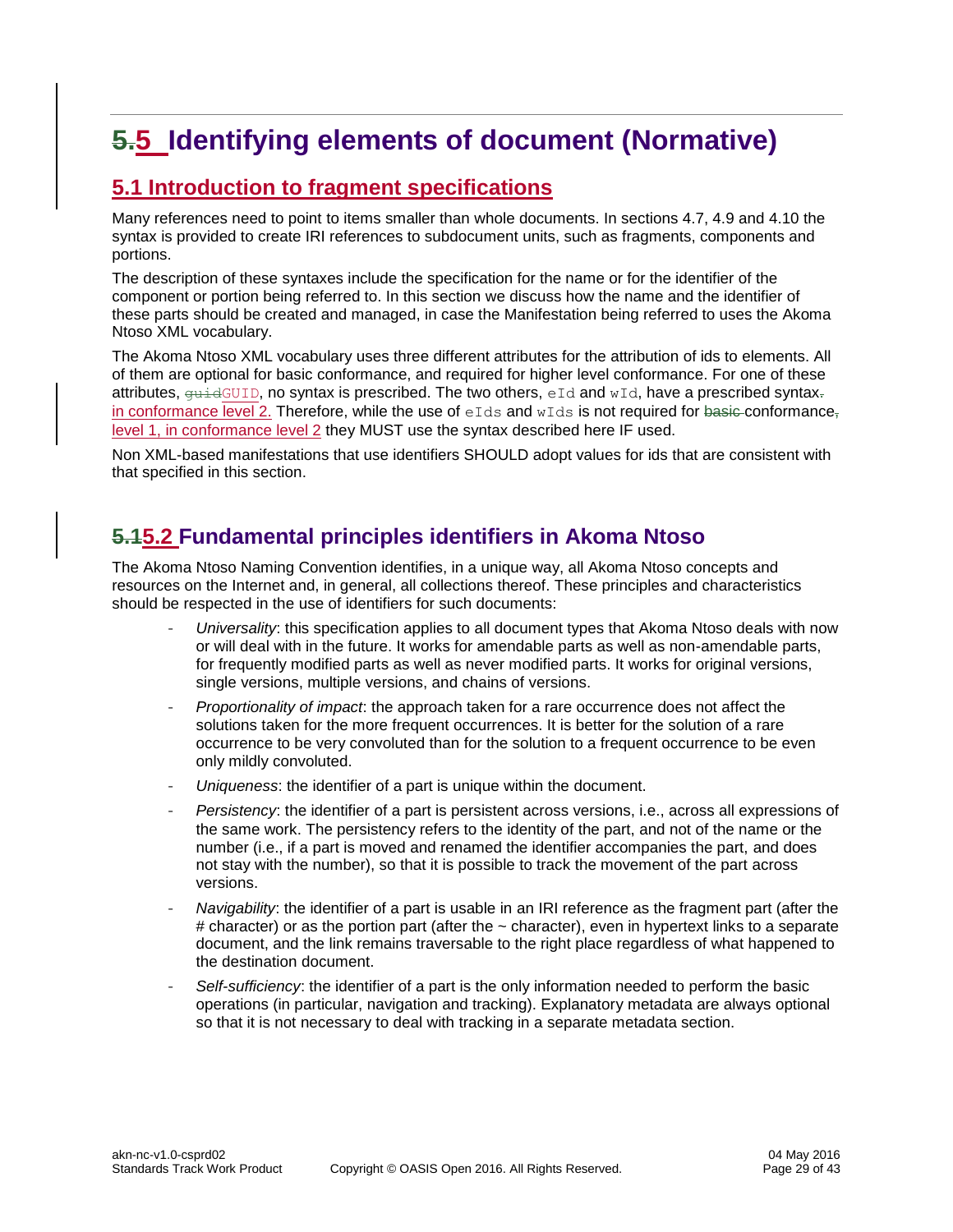- Contiguity: the identifier of a part is near the part it refers to, e.g., as an attribute to the relevant element<sup>4</sup>.
- *Meaningfulness*: the identifier of a part expresses, as much as possible, basic facts about its nature, position, or relation to superior and/or neighboring elements that are meaningful to the local tradition.
- *Transferability*: the identifier of a part is transferable when the part is transferred from a document to another, or from a document type to another. For instance, identifiers of bills are transferable to the identifiers of the corresponding act once the document has been promulgated, and similarly, the identifier of a structure within an amendment proposal, possibly even in an oral discussion reported in a Hansard, is transferable to the identifier of the structure in a new version of the bill. $5$

### <span id="page-29-0"></span>**5.25.3 Id attributes in the Akoma Ntoso XML vocabulary**

There are three different attributes in Akoma Ntoso XML to identify content:

- eId **attribute** ("E*xpression-level" identifier)*
	- This is the first and most important identifier. An  $eId$  attribute provides uniqueness of an element within a specific Expression. The value of  $eId$  is specified as connected to the structural role of the corresponding element. So, it needs to be updated regularly whenever the structural role of the element changes in a new Expression (i.e., if the element is renumbered or changed in nature, e.g., from article to clause).
- wId **attribute** ("*Work-level*" identifier)

This attribute is only needed if the  $eI\,d}$  is not also a Work-level identifier. It is meant for mapping the identity and position of the same elements in different Expressions and variants of the same Work –  $wId$  identifier will be explicitly included when the eId changes from one Expression to another. The value of the  $wId$  attribute never changes; it must be the same values for the same elements in all the Expressions of a document. In order to allow this, a master Expression needs to be identified, i.e., the Expression whose  $eId$  attribute becomes the references for the wId attribute of all other Expressions.

- GUID **attribute** (*Globally Unique Identifiers*)

This attribute is an application-specific identifier that a local implementation may need to add to elements according to local rules and syntaxes. GUID is not a required attribute. Its use and specification is totally dependent on the representation and storage requirements of the author of the Manifestation. Despite the name, GUID do not even have to be globally unique across documents of the same collection. They are meant as a way to place ids from legacy formats and collections and that are still in use. The usage of GUID attribute has no required syntax and does not impact on compliance with this specification.

### <span id="page-29-1"></span>**5.35.4 Syntax for eId and wId attributes**

l

Most elements in the Akoma Ntoso XML vocabulary allow two optional attributes, called  $eId$  and  $wId$ . They are optional for compliance level 1, and are required for compliance levels 2 and above.

The syntax for these attributes is identical and is built in the exact same way, but are based on different elements:

- for the  $eId$  attribute, the reference element is the one in the current Expression
- for the  $wId$  attribute, the reference element is the one in the master Expression, as specified in section 5.4.

<sup>4</sup> Contiguity does NOT mean that the identifier must be called "id", or that it must be the only attribute to exhibit identification characteristics

<sup>5</sup> Transferability does not mean "identical value", but only that a transformation between the two values must be possible in an automatic way.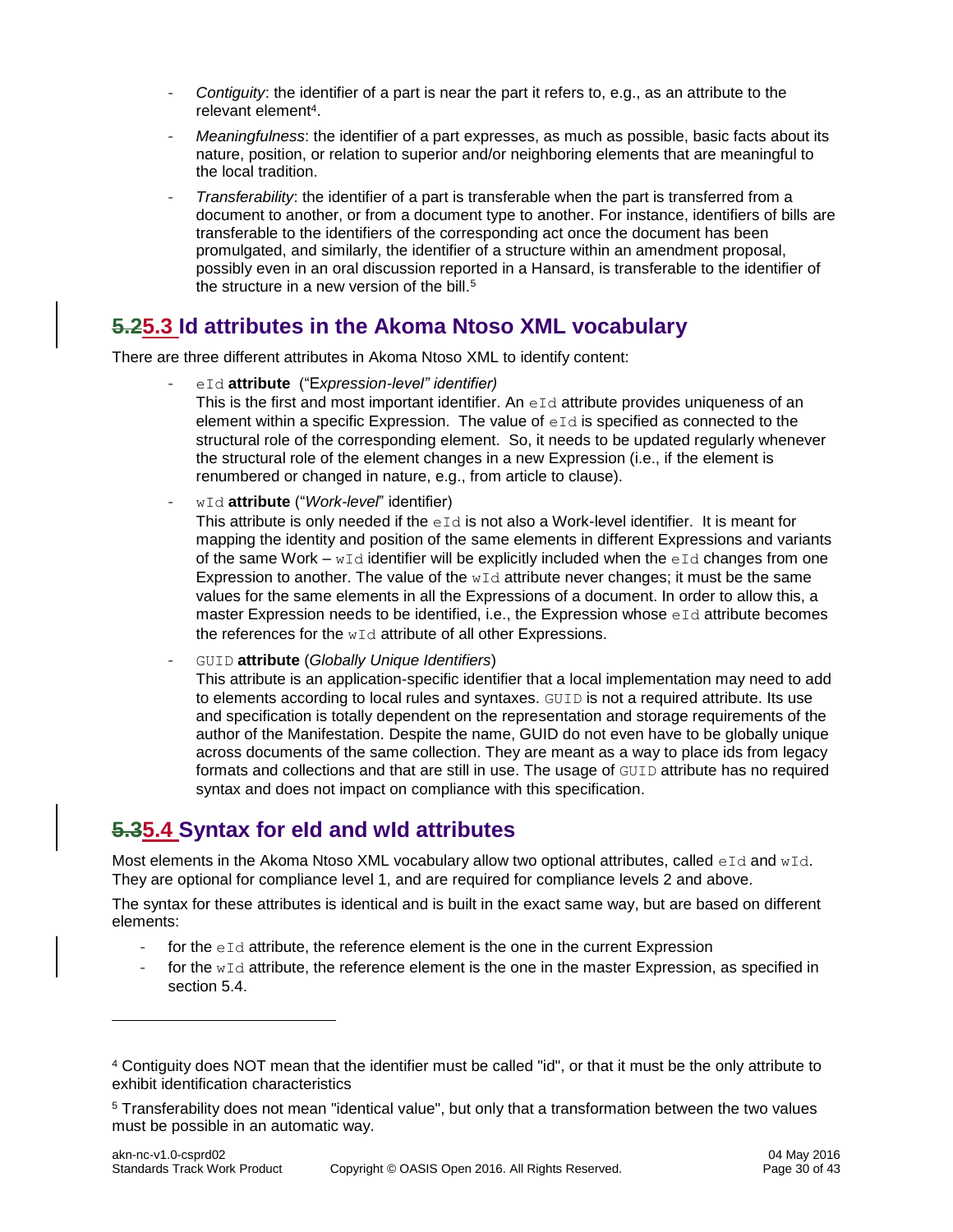The generic syntax for these attributes is the following:

[prefix " "] element ref [" "number]

- $perefix$  is a (possibly empty) string providing uniqueness to the remaining part of the identifier, and it is based on the context in which the element appears;
- $\bullet$  element ref is a (required) identifier of the type of the element;
- number is a (possibly empty) representation of the numbering of the element within its context.

#### <span id="page-30-0"></span>**5.3.15.4.1 Prefix**

Frequently elements appear in different parts of the same document with the same number and they need to be identified by the context in which they appear: for instance, a *Chapter 2* may exist within both *Book I* and *Book II*, and a line 5 most probably exists in every page of some document.

The context is the part of the identifier that provides the required uniqueness. Thus, the context of the two instances of Chapter 2 is Book I or Book II respectively, while the context for each line 5 (i.e., each <eol> element) will be the page number of the page in which it appears (i.e., the immediately preceding <eop> element).

The prefix is a (possibly empty) string providing uniqueness to the remaining part of the identifier, and it is based on the context in which the element appears. In fact, by construction the prefix is *the full identifier of the context element*.

For example:

book I chp 2,

The prefix part of Chapter 2 within Book I is " $\text{book}$  I", which is the identifier of the element "Book I" that provides the context for the rest of the identifier.

eop 2 eol 4 The prefix part of the line 5 of page 3 is "eop  $2$ ", which is the identifier of the element between page 2 and page 3 that provides the context for the rest of the identifier*.* 

Composite documents make it more complex to reach uniqueness of identifiers over the whole XML document, since they might be the result of composing individual documents where the same identifiers may exist independently. For instance, an element called *section 2* may exist independently in the main component and in an annex of the same document.

The identifier of an element MUST therefore include the full identifier of the context element that guarantees its uniqueness, and it CAN be the identifier of the individual document in a composite document, the identifier of a wrapping element that restarts the numbering, or the identifier of a preceding element that restarts the numbering.

Structures within the <quotedStructure> and <embeddedStructure> elements add the relevant mod identifier before their "natural" identifiers. In a way, <quotedStructure> and <embeddedStructure> act as the context for the contained structures. So for instance if clause 3 of article 15 has an amendment that adds article 4/a to a different act, the identifier of the

<quotedStructure> element that contains the new article will be

"art  $15$  cl 3 mod 1 qstr 1", and the identifier of article 4/a inside it will be "art\_15\_cl\_3\_mod\_1\_qstr\_1\_art\_4a". Of course, automatic systems that create current versions of texts should and will remove the prefix belonging to the modification law and will only keep the identifier "art 4a" in the final result.

The following are usual cases of contexts:

All document classes  $(\langle \text{act}\rangle, \langle \text{child}\rangle, \langle \text{doc}\rangle, \text{ etc.})$  are always contexts. This means that, except particular cases, all numbers restart whenever a new document class is started (e.g., in a composite document each document component has its own local numbering).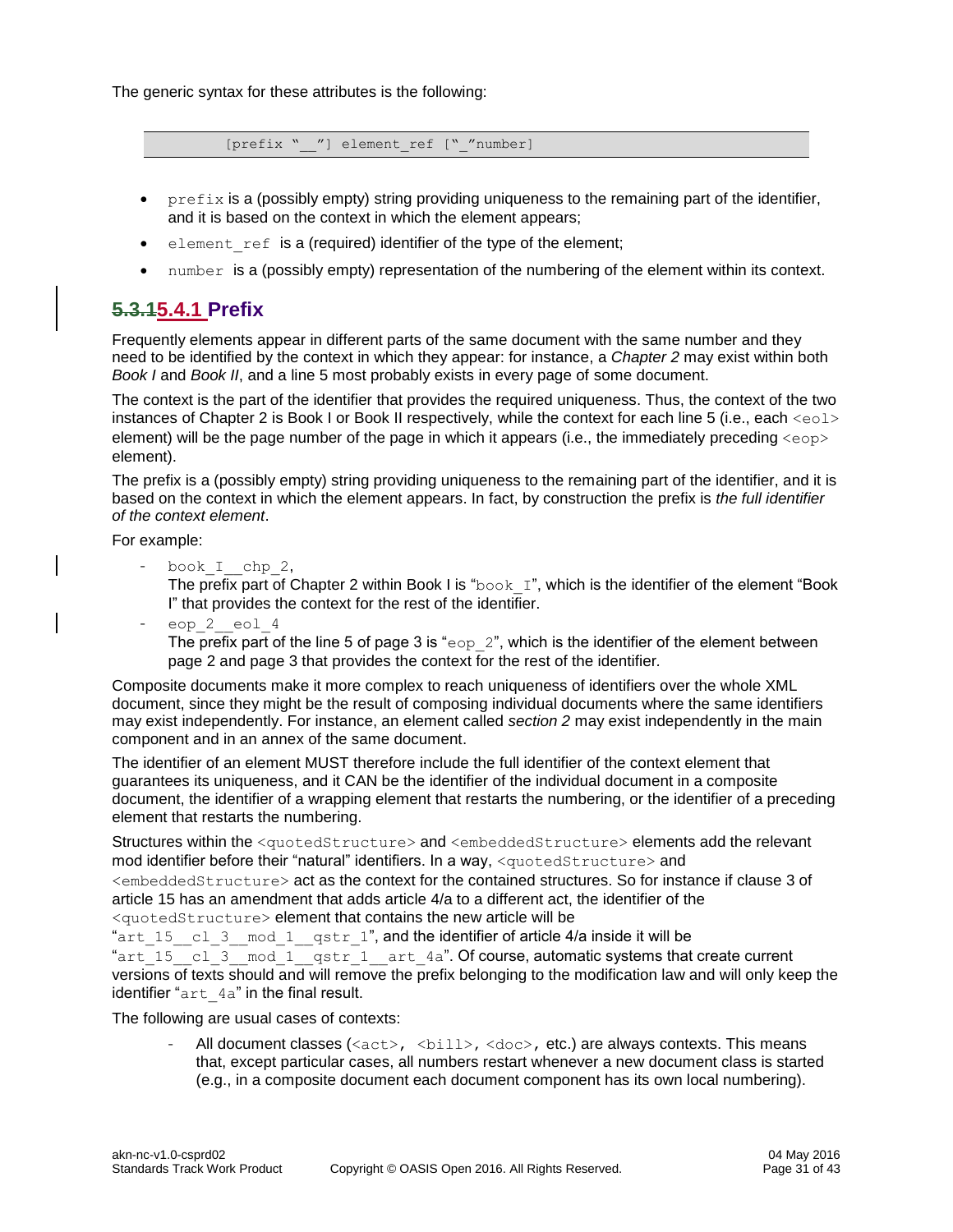- Elements <quotedStructure> and <embeddedStructure> are always contexts, even if they do not force a restart of the numbering, but just a different numbering context within themselves.
- Plain inline elements are never contexts. Exception: element <mod> is always a context.

#### <span id="page-31-0"></span>**5.3.25.4.2 element\_ref**

In general, the *element* ref part is the full name of the element. There are three exceptions:

1. Some elements share the same *element\_ref*. This happens when the two elements has the common user semantic but are found in different structural contexts. These elements are:

| <b>XML</b> elements                                                                                                               | element ref |
|-----------------------------------------------------------------------------------------------------------------------------------|-------------|
| $\langle$ list> and $\langle$ blockList>                                                                                          | list        |
| kintro> and <listintroduction></listintroduction>                                                                                 | intro       |
| <wrapup> and <listwrapup></listwrapup></wrapup>                                                                                   | wrapup      |
| <body>,<mainbody>,<amendmentbody>,<br/><debatebody>, <judgmentbody></judgmentbody></debatebody></amendmentbody></mainbody></body> | body        |

The reason for these elements to have the same *element\_ref* is to reduce the complexity whenever the structures are functionally identical.

2. For some elements, an abbreviation is used. This abbreviation is a well-known shorthand of the full element name that is already used in legal citations. The following is the full list of abbreviations allowed:

| <b>XML</b> element              | element_ref |
|---------------------------------|-------------|
| <alinea></alinea>               | al          |
| <amendmentbody></amendmentbody> | body        |
| <article></article>             | art         |
| <attachment></attachment>       | att         |
| <blocklist></blocklist>         | list        |
| <chapter></chapter>             | chp         |
| <citation></citation>           | cit         |
| <citations></citations>         | cits        |
| kclause>                        | cl          |
| <component></component>         | cmp         |
| <components></components>       | cmpnts      |
| <componentref></componentref>   | cref        |
| <debatebody></debatebody>       | body        |
| <debatesection></debatesection> | dbsect      |
| <division></division>           | dvs         |
| <documentref></documentref>     | dref        |
| <eventref></eventref>           | eref        |
| <judgmentbody></judgmentbody>   | body        |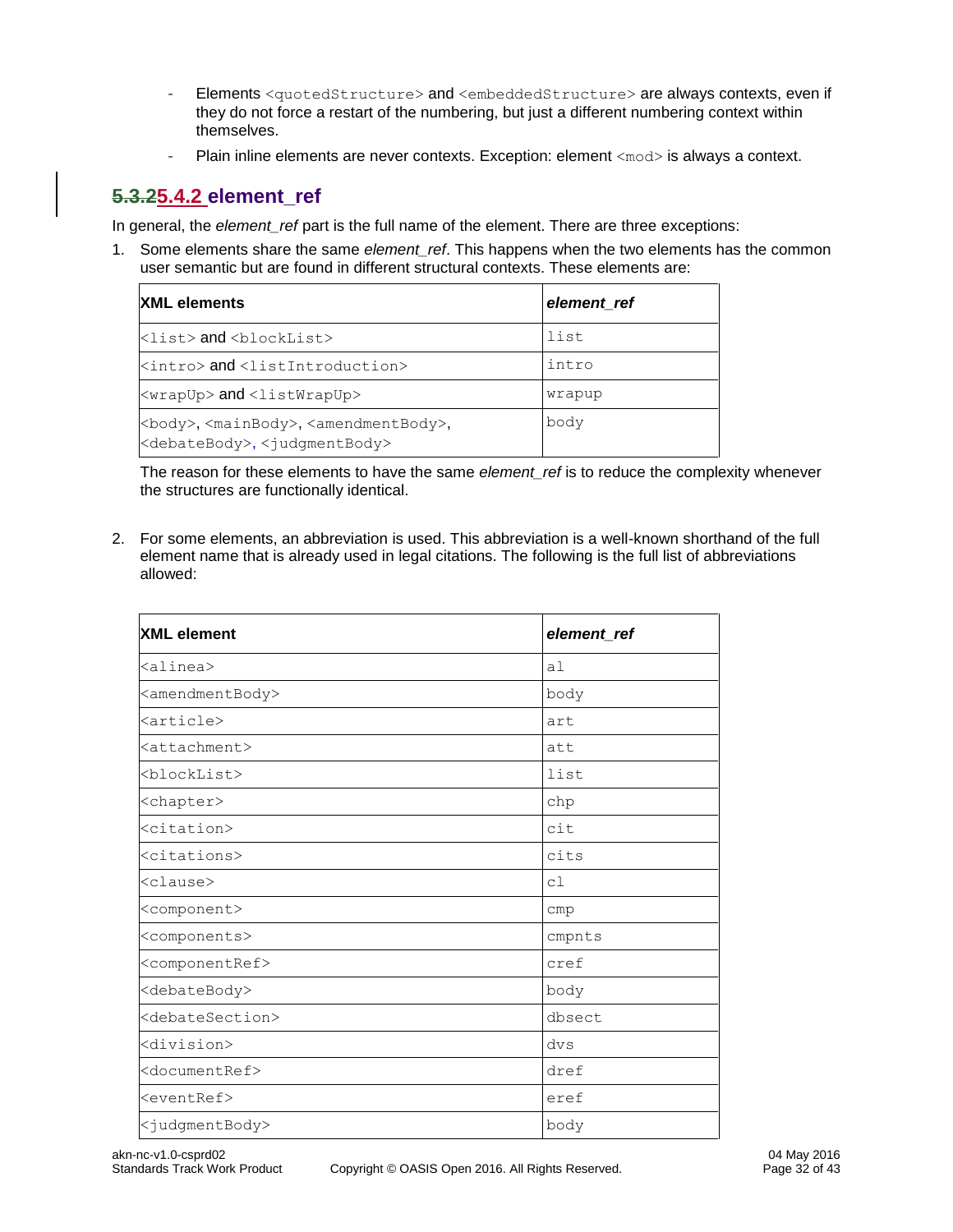| <b>XML</b> element                    | element_ref |
|---------------------------------------|-------------|
| <intro></intro>                       | intro       |
| $\langle$ list>                       | list        |
| <listintroduction></listintroduction> | intro       |
| <listwrapup></listwrapup>             | wrap        |
| <mainbody></mainbody>                 | body        |
| <paragraph></paragraph>               | para        |
| <quotedstructure></quotedstructure>   | gstr        |
| <quotedtext></quotedtext>             | qtext       |
| <recital></recital>                   | rec         |
| <recitals></recitals>                 | recs        |
| <section></section>                   | sec         |
| <subchapter></subchapter>             | subchp      |
| <subclause></subclause>               | subcl       |
| <subdivision></subdivision>           | subdys      |
| <subparagraph></subparagraph>         | subpara     |
| <subsection></subsection>             | subsec      |
| <temporalgroup></temporalgroup>       | tmpg        |
| <wrapup></wrapup>                     | wrapup      |

3. For some elements, a string representing some information about the content of the element is used. These elements are:

| <b>XML</b> element                             | element_ref                                                                                                                                  |  |
|------------------------------------------------|----------------------------------------------------------------------------------------------------------------------------------------------|--|
| <tlcconcept></tlcconcept>                      | a label of the concept;                                                                                                                      |  |
| <tlcevent></tlcevent>                          | a label of the event;                                                                                                                        |  |
| <tlclocation></tlclocation>                    | a label of the location;                                                                                                                     |  |
| <tlcobject></tlcobject>                        | a label of the object;                                                                                                                       |  |
| <tlcorganization></tlcorganization>            | a label of the organization;                                                                                                                 |  |
| <tlcperson></tlcperson>                        | a label of the person;                                                                                                                       |  |
| <tlcprocess></tlcprocess>                      | a label of the process;                                                                                                                      |  |
| <tlcreference></tlcreference>                  | a label of the reference;                                                                                                                    |  |
| <tlcrole></tlcrole>                            | a label of the role;                                                                                                                         |  |
| <tlcterm></tlcterm>                            | a label of the term;                                                                                                                         |  |
| <componentdata></componentdata>                | a name for the component;                                                                                                                    |  |
| a label of the keyword;<br><keyword></keyword> |                                                                                                                                              |  |
| <component></component>                        | depending on the document inside, the identifier can be<br>"annex" or "attachment" or the name of the component,<br>with an explicit number. |  |

 $\overline{1}$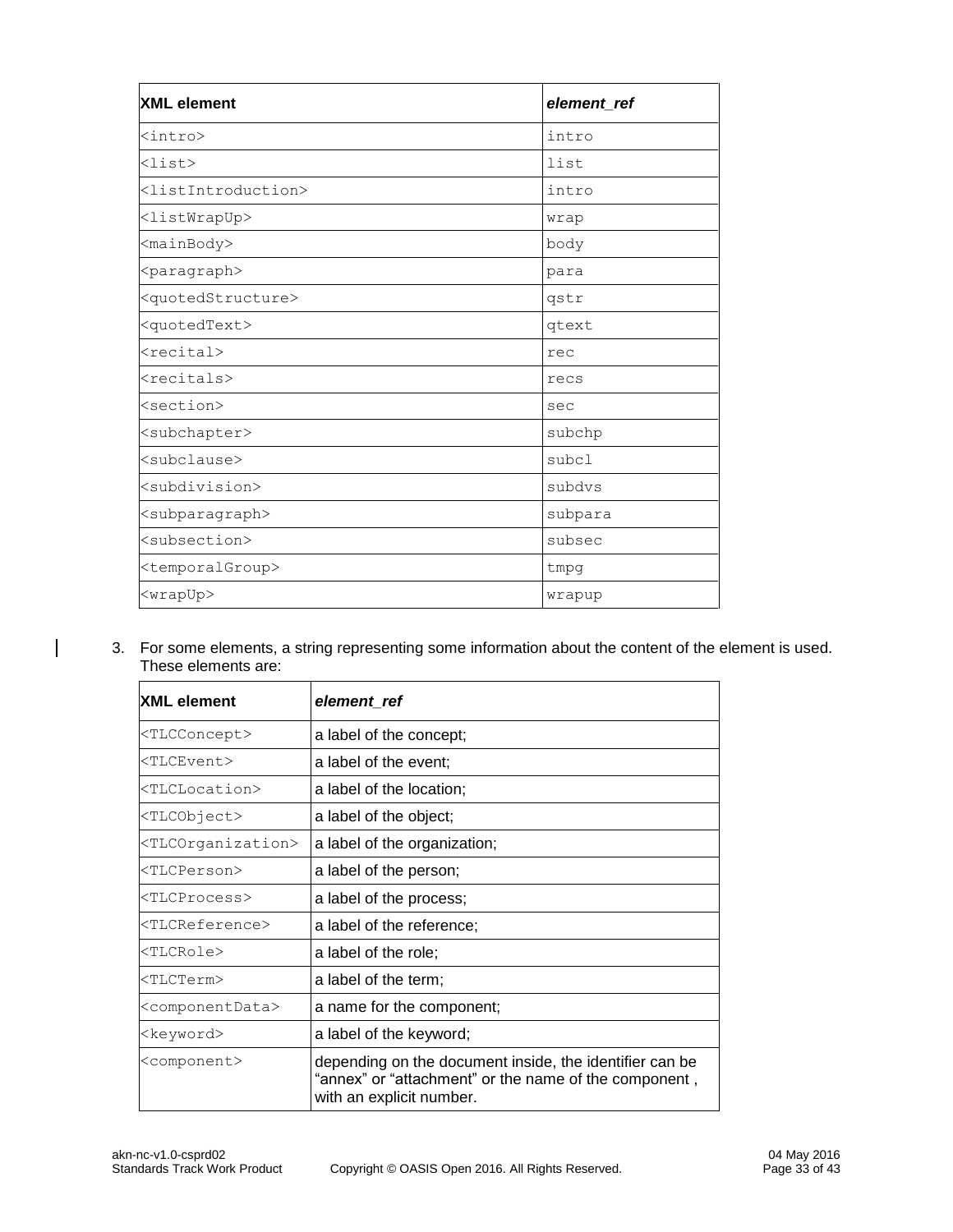#### <span id="page-33-0"></span>**5.3.35.4.3 Number**

The number part of an identifier is a (possibly empty) representation of the numbering of the element within its context.

There are three subcases:

40.1. Globally and locally unique elements:

If the element is necessarily unique within its context, no numbering is used, and therefore there is no number part. For instance, since there is exactly one  $body$  in acts and bills, its identifier can be simply "body" (or, of course, "doc  $1$  body" in case of a composite document). Analogously, since there is at most one content element inside articles or sections, the identifier of the <content> element of article 12 will be simply "art\_12\_content".

#### 11.2. Explicitly numbered elements

An explicitly numbered element has its number determined in the Expression itself in the form of a  $\langle$ num $\rangle$  sub-element. The number part of the identifiers of such elements corresponds to the stripping of all final punctuation, meaningless separations as well as redundant characters in the content of the <num> element. The representation is case-sensitive. For instance, if article 12 contains <num>Art. 11.2 bis</num> then the number part of the identifier will be "11-2bis". It is the job of the author of the Manifestation to determine whether the numbering expressed in the <num> element is global (i.e., it starts at 1 at the beginning of the document) or local (i.e., it restarts at 1 inside or after every instance of an intermediate element). This is usually made clear within every legal tradition and usually can be established by briefly examining a few or even just one document in its original form. Meaningful separations and punctuation are never stripped. For instance, article -1 (in some jurisdictions it represents a late insertion before article 1) will be " $art -1$ ".

12.3. Implicitly numbered elements.

An implicitly numbered element has no  $\langle \text{num} \rangle$  sub-element, and its numbering is established by counting the occurrences of similar elements within the same context, always using Arabic numbers. It is the job of the author of the Manifestation to determine whether the best way to count these elements is globally (i.e., starting at 1 at the beginning of the document class) or locally (i.e., restarting at 1 inside or after every instance of an intermediate element). This naming convention provides no rules on this choice, but there are a few common sense approaches. For instance, it is very natural that  $\langle e_{\text{op}} \rangle$  elements are globally counted, and  $\langle e_{\text{od}} \rangle$  are locally counted by their preceding  $\langle$ eop> element, and as such, the third  $\langle$ eop> element (the one separating the third page from the fourth) has identifier "eop  $3"$  (note no prefix), while the fifteenth end of line after such eop (the one separating the fifteenth line from the sixteenth) will have as identifier "eop  $3$  eol  $15$ ". On the other hand,  $\langle p \rangle$  elements within a given structure are probably counted locally (as in "third  $\langle p \rangle$  of section 12"). This is not necessarily the immediately containing element (which in this case would be the <content> element), but any containing or preceding element that in the opinion of the author of the Manifestation provides context for the counting. Thus the third  $\langle p \rangle$  of section 12 could reasonably have "sec  $12$  p  $3$ " as its identifier.

### <span id="page-33-1"></span>**5.45.5 Usage Rules for "eId" and "wId"**

Documents are complex structures. Sometime, it is important to record the fact that the (conceptually) same structure may have different content (e.g., for different languages, different versions or different audiences).

Permanent identifiers are the basic tool to be able to identify the concept of *sameness* across situations that require different content to be known as really being the same. Unfortunately, relying only on a permanent identifier prevents some common and very useful operations to be performed on documents that present multiple instances of the same structure. For this reason the concepts of Expression identifiers  $(eId)$  and Work identifiers  $(wId)$  have been introduced.

#### <span id="page-33-2"></span>**5.4.15.5.1 Elements That Require an eId Attribute**

The use of attribute  $eId$  is optional for conformance level 1, and required for conformance level 2- $e$ F more. If attribute eId is used at all, then it MUST be used according to the syntax defined in section 5.24.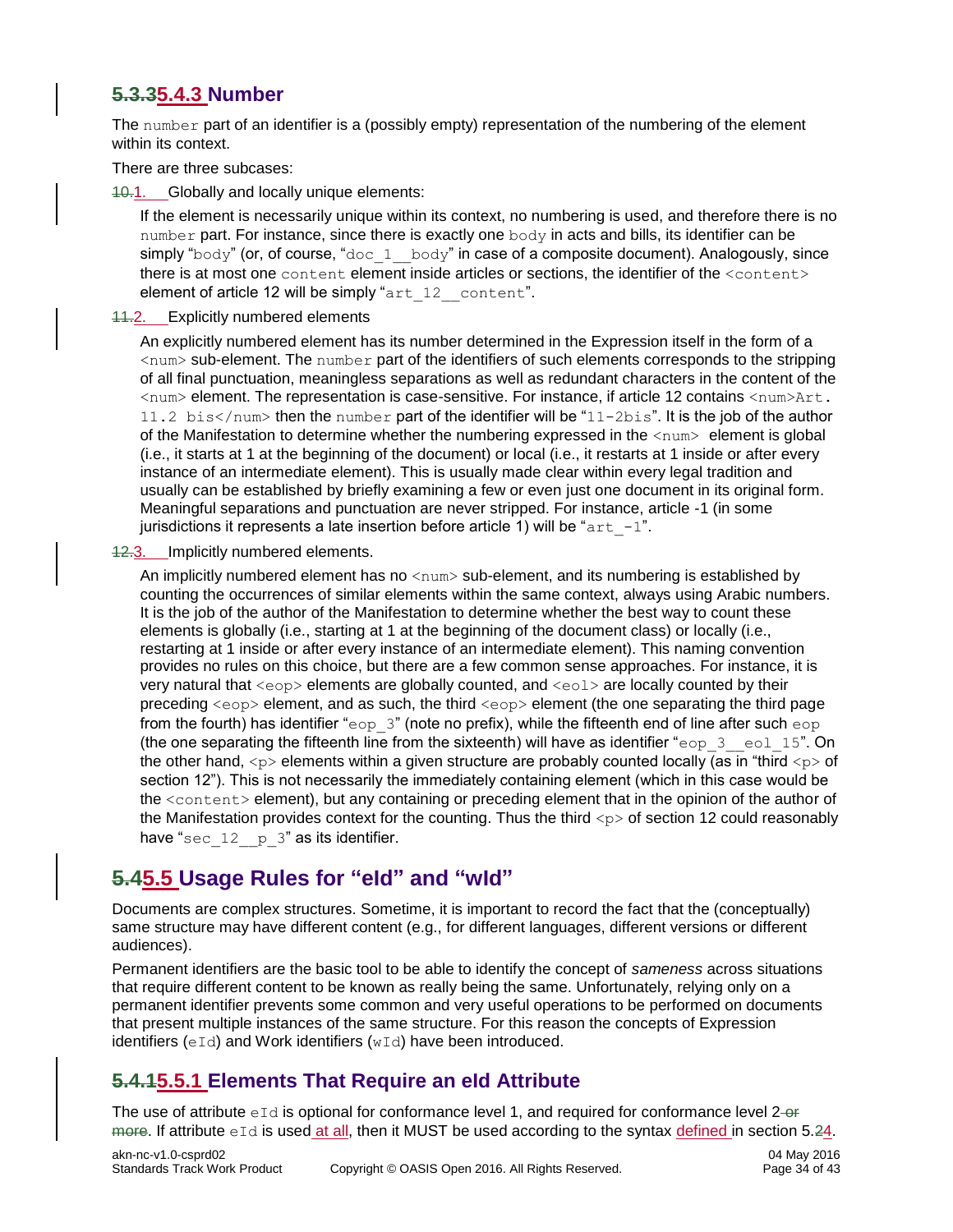If attribute  $eId$  is used in a document, then it is required for all elements that use or include attribute group idreq, and optional in all elements using or including attribute group idfac.

#### <span id="page-34-0"></span>**5.4.25.5.2 The Master Expression**

.

- 13.1. Whether an XML document does or does not have Work-level identifiers is NOT a decision of the author of the Manifestation, but a characteristic of the nature of the document. In fact, if an XML document does NOT have Work-level identifiers, then it is assumed that:
	- (a) it is the Master Expression (the one whose Expression-level identifiers will be used as a map for the Work-level identifiers of all the other expressions) and
	- (b) its Work-level identifiers are the same as Expression-level identifiers.

If this is NOT the Master Expression, then the Work-level identifiers NEED to be present as soon as they become different from the corresponding Expression-level Identifiers.

Master Expressions are necessarily the FIRST (or the ONLY) time-related versions of a document that either is intrinsically MONOLINGUAL or is expressed in the MASTER LANGUAGE, which is country- and jurisdiction- dependent and may even not exist (as in EU).

A Manifestation author must know whether the document being marked up should be considered as the Master Expression for a Work or not.

The Expression-level identifiers use a semantic naming convention based on the structure of their Expression. The Work-level identifiers use a semantic naming convention based on the structure of their Master Expression, if one exists, or of a conceptual Ur-Expression, if none exists.

#### <span id="page-34-1"></span>**5.4.35.5.3 wId Attribute Use Cases**

The decision to use two separate identifiers is to avoid the risk of collapsing two potentially very different meanings of "identification" into just one identifier: the identifier of the *right place* (*the one that I mean now when I use this identifier)* and the identifier of the *same place* (*the one that had such an identifier in a different version or in a different variant of this document*).

In fact there are really two identifiers at work: one has the purpose of matching the evolving nature of the fragment with respect to the internal structure of the document and the other must guarantee the persistency of the identity of the fragment across versions and variants. They are usually the same, and diverge only when one of the four following situations occur:

- 14.1. In multilingual works, the concurrence of multiple similarly named structures in multiple expressions, say article 2 in the French version of a document and section 2 in the English version of the same document, both referring to the same conceptual structure. A first subcase of this situation is when a master language can be identified, which provides a clear Master Expression, and a second subcase is when no master language is provided (e.g., in European legislation), so that no Master Expression exists.
- 15.2. In a multi-version file, the co-occurrence of two similarly named structures from two versions, say article 2 in the past version and article 2 in the current version, both contained in the same (multiversion) Manifestation.
- 16.3. In a modification act, the concurrence of two similarly named structures of the amending and of the amended document, say I am amending art.2 of the amended act, and of course an art.2 that exists already somewhere else in the amending act.
- 17.4. In a chain of versions, the requirement to renumber a few structures that completely desynchronizes the old identification mechanisms from the new one, e.g., article 2 is from now on known as article 15. Such renumbering is frequent in bills, and rare in acts. But external references to bills are mainly static (i.e., they refer to a specific version of a bill), while external references to acts are often dynamic (i.e., they refer to any of a number of versions depending on the nature of the quest).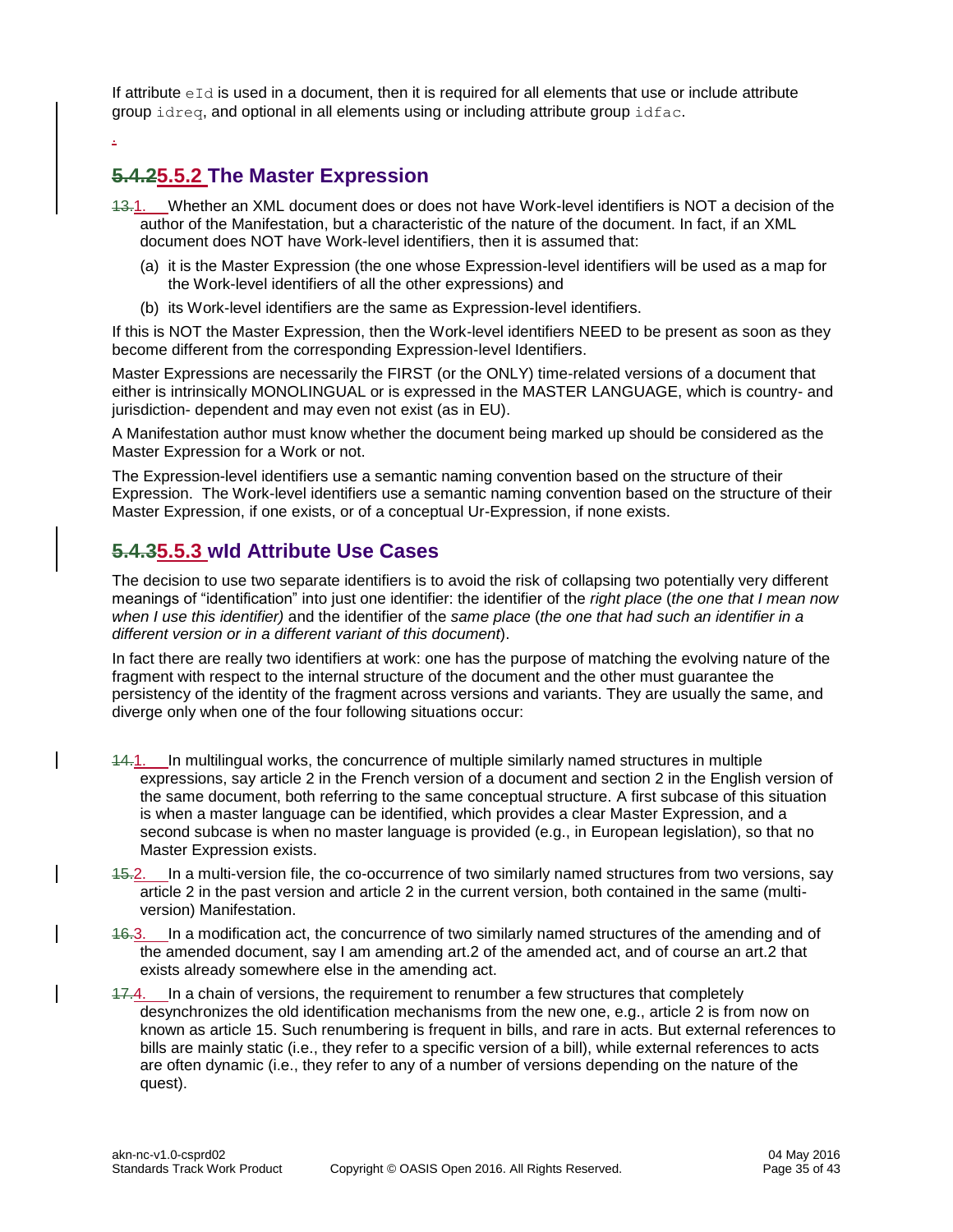- First use case renumbering in bills: an approved amendment A inserts a new article between art.1 and art.2 of version 1 of bill B. Because of this decision, art.2 is known in version 2 of B as art.3, art.3 is known as art.4, etc.
- Second use case renumbering in acts: while act Y is in version 1, on date D1 act X makes a (dynamic) reference to art.2 of act Y. Subsequently, on date D2, act Y gets renumbered, and in version 2 art.2 becomes art.15 and a new art.2 is introduced in its stead. Subsequently, on date 3, act W makes a (dynamic) reference to art.15 of act Y (which is the new name for art.2) and on date D4 act Z makes a reference to art.2 of act Y (which is a new article that did not exist previously).

Given the above-mentioned principles, the natural solution is to have two identifiers to deal with. One is persistent and associated to the Work, while the other is evolving in time and associated to the Expression. Whenever the persistent identifier and the evolving identifier do not differ, only one of them is specified in the document, but when they differ, then the evolving identifier follows the structure of the Expression, while the permanent identifier is anchored to the structure of one specific Expression, called *Master Expression*, which is considered as the fundamental Expression for the permanent identification of fragments.

When a situation occurs that requires the two identifiers to differ from each other, such as one of the above-mentioned situations 1, 2, 3 or 4, then the  $eI\,d$  attribute is set to reflect the new role and number of the element in the structure, while the  $wId$  attribute is added and set to reflect the identity that such fragment had, has or would have in the Master Expression. Thus, after any change in the document, the Work-level identifier ( $wId$ ) is added and never changes, and the Expression identifier (eId) keeps on being updated according to the condition of the Expression it belongs to.

Tracking is always based on the  $wId$ , navigation is always based on the identifier that was the eId at the moment, and transfer is always based on the  $\epsilon$ - Id. If the evolving identifier changes in time more than once, the Akoma Ntoso vocabulary provides the <mapping> metadata to hold a complete map in time of the relationships between the persistent identifier  $wId$  and each of the evolving identifiers  $eId$ .

For instance, we can describe the four situations as follows.

#### <span id="page-35-0"></span>**5.5.3.1 Multi-Lingual Document**

#### <span id="page-35-1"></span>**5.5.3.1.1 Subcase a**

Two expressions exist in two different languages. One is in the master, or default language, and the other is an additional variant in a different language. As such, the version in the default language is the master Expression, and the other version uses the master Expression's identifiers as  $wIds$ .

Representing the fact that article 2 in the secondary variant contains the same text as section 2 in the master Expression is performed as follows:

Master Expression (e.g., in English)

```
<section eId="sec_2">
  <num>2</num><content>
               <p>Some text in English</p>
  </content>
</section>
```
Variant (e.g., in French)

```
<art wId="sec_2" eId="art_2">
  <num>2</num><content>
               <p>Du texte en Français</p>
  </content>
</art>
```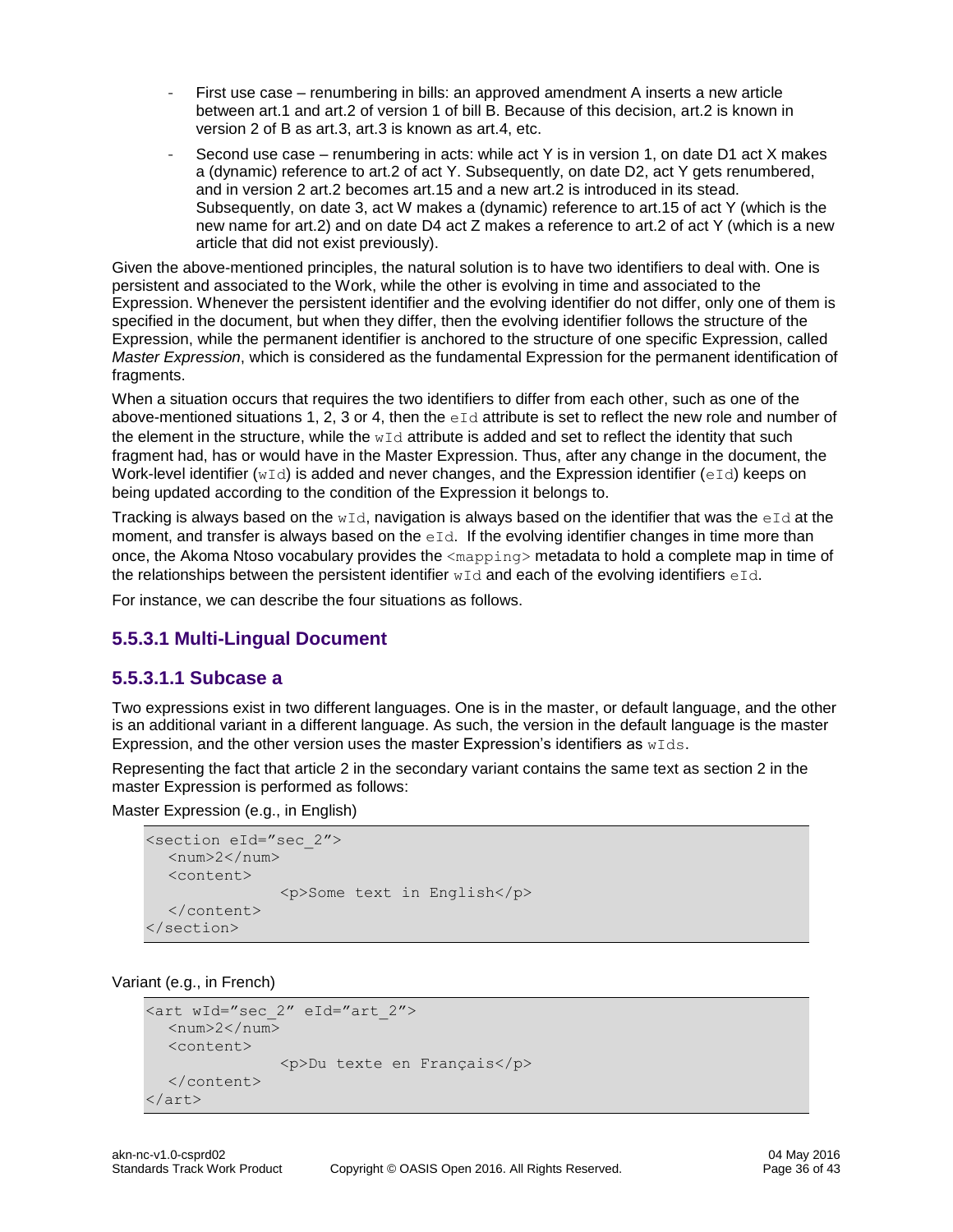#### <span id="page-36-0"></span>**5.5.3.1.2 Subcase b**

Two expressions exist in two different languages, but neither can be determined as the default or master language. This happens, for instance, in European legislation. As such, the master Expression does not exist in a concrete Expression, but must be determined abstractly (it could be called an *UR-Expression*), and both versions uses the UR-Expression's identifiers as wIds.

How do we represent that article 2 in the French version contains the same text as section 2 in the English version, and neither is the master Expression?:

Variant (e.g., in English)

```
<section wId="elm_2" eId="sec_2">
  <num>2</num><content>
               <p>Some text in English</p>
  </content>
</section>
```
Variant (e.g., in French)

```
<art wId="elm_2" eId="art_2">
  <num>2</num><content>
               <p>Du texte en Français</p>
  </content>
</art>
```
#### <span id="page-36-1"></span>**5.5.3.2 Multi-Version Document**

In a multi-version file, two similarly named structures exist coming from two different versions, say article 2 in the past version and article 2 in the current version, both must be placed in the same (multi-version) Manifestation.

The "default" structure (e.g., the current version) uses a plain  $eId$  identifier; the "secondary" structure (e.g., the past version) uses a modified  $eId$  identifier and is associated to the default structure via the w<sub>Id</sub> identifier.

```
<art eId="art_2">
<num>2</num><content>
                <p>New version of art.2</p>
  </content>
</art>
```

```
<art wId="art_2" eId="art_2v1">
  <num>2</num><content>
               <p>Old version of art.2</p>
  </content>
</art>
```
In this situation it is assumed that the expected default behavior when traversing documents is to go to the newer version of the document, and if the navigation mechanism knows something more specific about the needs of the user, it would lead to the older version of the fragment instead.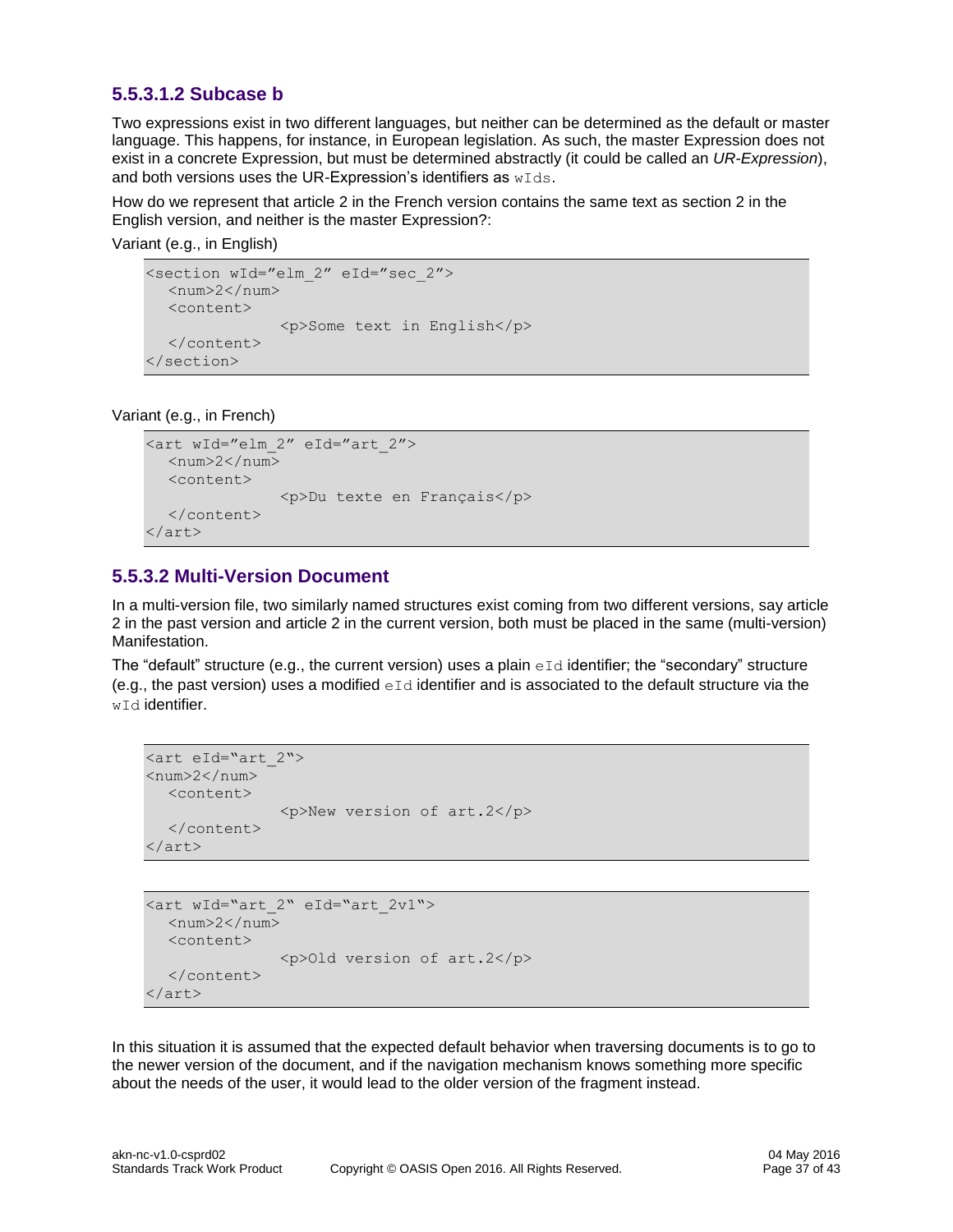#### <span id="page-37-0"></span>**5.5.3.3 Amending Act**

The structured content uses  $wId$  as a suggestion of the identifier that the structure will have in the new version of the amended document:

```
<mod eId="mod_1">
  Art. 5 is changed as follows:
  <quotedStructure eId="mod_1__qstr_1">
        <art eId="mod_1__qsrt_1__art_5" wId="art_5">
               ...
        \langleart\rangle</quotedStructure>
</mod>
```
#### <span id="page-37-1"></span>**5.5.3.4 Renumbering of a Bill**

The first version of the bill has simple identifiers:

```
<article eId="art_1">
  <num>1</num><content><p>Originally article 1</p></content>
</article>
<article eId= "art_2 ">
  <num>2</num><content><p>Originally article 2</p></content>
</article>
<article eId="art_3">
  <num>3</num><content><p>Originally article 3</p></content>
</article>
```
In the second version of the bill a new article 2 was inserted, which generated a renumbering of the subsequent articles. This version uses identifiers to specify the original identifiers, regardless of the position, and uses  $eId$  to specify the identifier each article should have if this were a new document.

```
<article eId="art_1">
 <num>1</num><content><p>Originally article 1</p></content>
</article>
<article eId= "art_2 ">
  <num>2</num><content><p>New article 2</p></content>
</article>
<article wId="art_2" eId="art_3">
  <num>3</num><content><p>Originally article 2</p></content>
</article>
<article wId="art_3" eId="art_4">
  <num>4</num><content><p>Originally article 3</p></content>
</article>
```
Since bills mostly receive static references, and since static references always include the version number, it is always very clear what refers to what – references to art 2 in version 1 of the bill will lead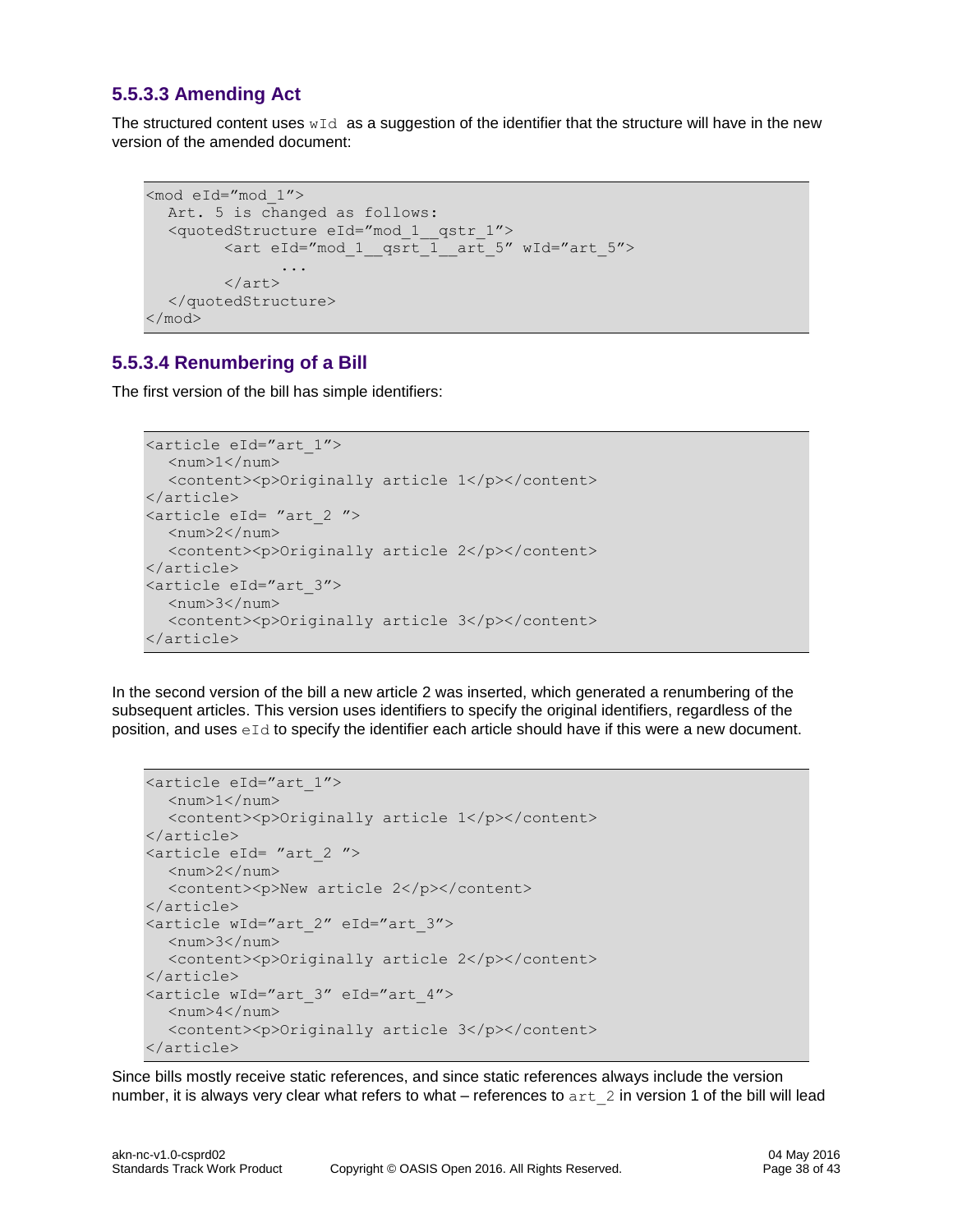to the same article as references to  $art-3$  in version 2, while references to  $art-2$  in version 2 will lead to the newly inserted article.

#### <span id="page-38-0"></span>**5.5.3.5 Renumbering of Acts**

Suppose that, while act Y is in version 1, on date D1 act X makes a (Work-level) reference to art.2 of act Y. Subsequently, on date D2, act Y gets renumbered, and in version 2 art.2 becomes art.15 and a new art.2 is introduced in its stead. Subsequently, on date 3, act W makes a (dynamic) reference to art.15 of act Y (which is the new name for art.2) and on date D4 act Z makes a reference to art.2 of act Y (which is a new article that did not exist previously)".

The structure of the document is similar to the previous example. Then the following facts would be true<sup>6</sup>:

- In act X the Work-level reference to art.2 of act Y would be is  $Y/\text{part}$  2. This corresponds to the structure that in version 1 had  $eId="art 2"$ .
- In act W the Work-level reference to art.15 of act Y is  $Y/\sim$  art 15. This corresponds to the same structure that in version 2 had  $eId="art 15"$  and  $wId="art 2"$
- In act Z the Work-level reference to art. 2 of act Y is  $Y/\text{part}$  2. This corresponds to the structure that in version 2 had  $eId="art 2"$  and no wId.

When accessing one of these references, the date of the source Expression (i.e., the one containing the reference must be compared with the date of the Expression of the destination document. If the date of the source is before the date of the destination, then the  $wId$  must be used for navigation. Otherwise the eId must be used.

l

<sup>&</sup>lt;sup>6</sup> We use here a simplified version of the Naming Convention, [doc]/~[portion], where [doc] is the IRI reference for the whole document, and [portion] is the identifier of the portion.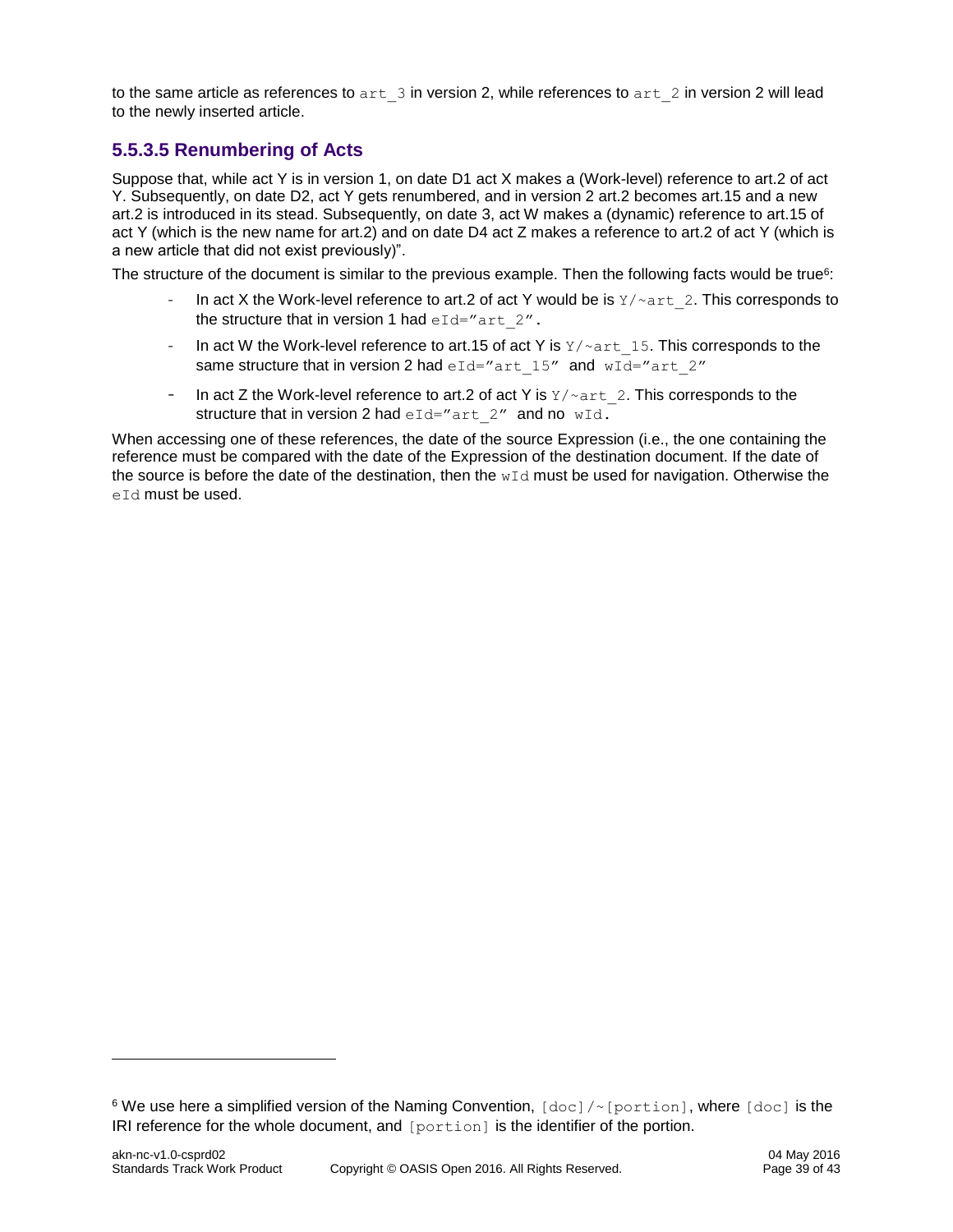# <span id="page-39-0"></span>**6.6 Conformance**

This chapter defines Akoma Ntoso conformance clauses.

- 1. #4-an XML documentsource is compliant with Akoma Ntoso specs in level 1 if
	- 1. The XML file MUST besource IS valid according toagainst the XML schema: [http://docs.oasis-open.org/legaldocml/ns/akn/3.0/WD17xxx;](http://docs.oasis-open.org/legaldocml/ns/akn/3.0/WD17)
- 2. #2 an XML documentsource is compliant with Akoma Ntoso specs in level 2 if it is compliant at level 1 and if
	- 1. 2.1 The values of the eId and wId attributes MUST followfollows the Akoma Ntoso naming convention as formulated in chapters 4 and 5 of this document**;**
	- 2. 2.2 The values of the FRBRuri and FBRRthis elements MUST followfollows the specification detailed in chapter 4 of this document or any functionally equivalent naming convention as detailed in chapter  $\overline{4.12}$ ;
	- $3.$  2.3 The values of the href and src attributes in ALL elements (except  $\langle a \rangle$ ) MUST followfollows the specifications detailed in chapter 4 and 5 of this document or any functionally equivalent naming convention as detailed in chapter 4.12.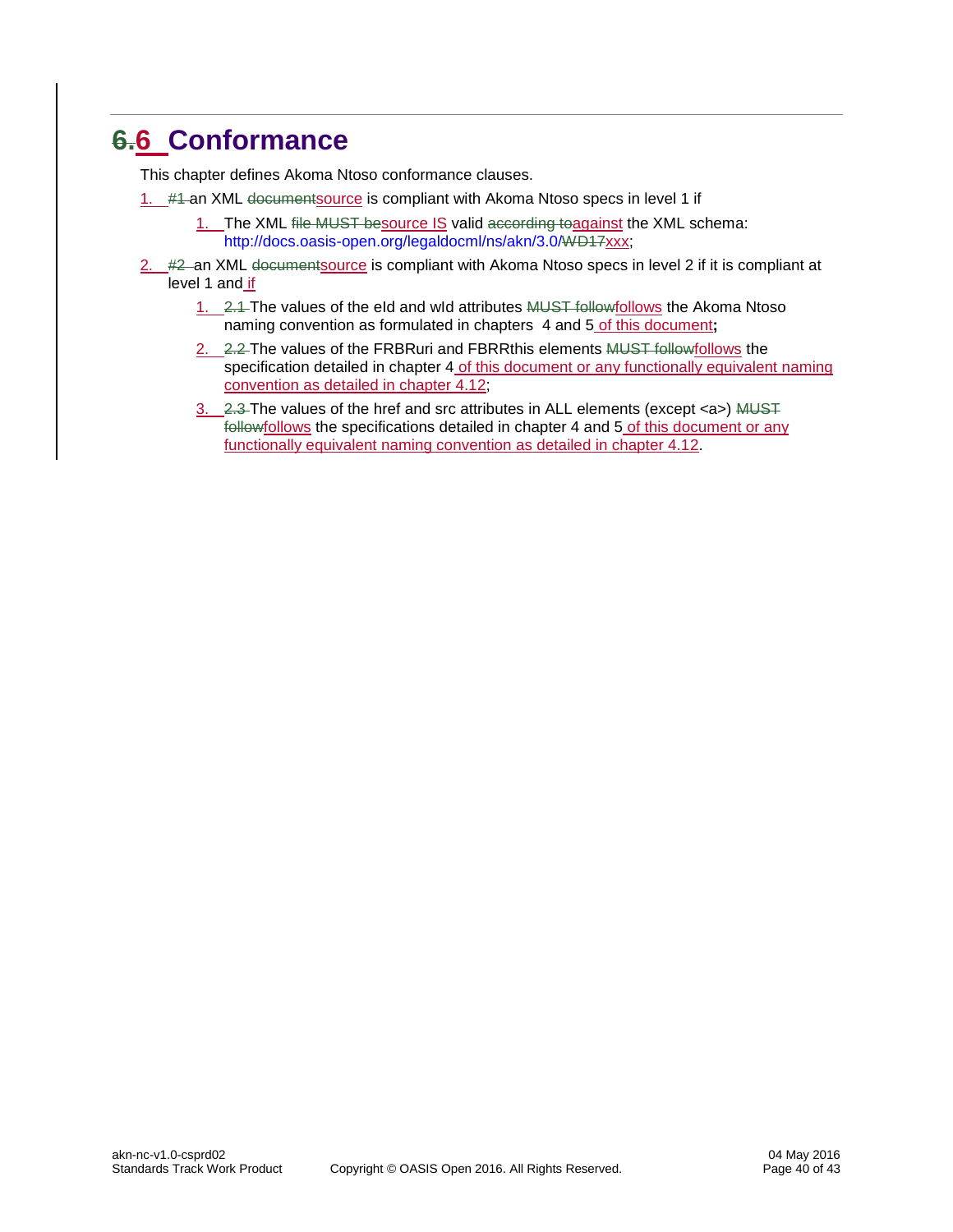# <span id="page-40-0"></span>**Appendix A. Acknowledgments**

The following individuals have participated in the creation of this specification and are gratefully acknowledged:

#### **Participants:**

Aisenberg, Michael, Mitre Corporation Arocena, María de la Paz, Uruguay Parliament Barysheva, Nataliya, LexisNexis a Division of Reed Elsevier Bbaale, Fred, Uganda Parliament Beatch, Richard, Bloomberg Finance L.P. Bennett, Daniel, Individual Member Briotti, Giuseppe, Senato della Repubblica d'Italia Bruce, Tom, Cornell Law School, Legal Information Institute Cabral, James, MTG Management Consultants, LLC. Dohaini, Bassel, Lebanese Parliament Dunning, John, LexisNexis a Division of Reed Elsevier Fabiani, Claudio, EU Parliament Ferguson, Kimberly, Library of Congress Ferreira, Daniel, Uruguay Parliament Fiagome, Shirley-Ann, Ghana Parliament Gheen, Tina, Library of Congress Greenwood, Dazza, M.I.T. Hardjono, Thoma, M.I.T. Hariharan, Ashok, Africa i-Parliaments Action Plan (UN/DESA) Harris, Jim, National Center for State Courts Joergensen, John, Cornell Law School, Legal Information Institute Junge, Peter, Beijing Sursen Electronic Technology Co, Ltd. Khamis, Mr. Maan, LexisNexis a Division of Reed Elsevier Marchetti, Carlo, Senato della Repubblica d'Italia Mattocks, Carl, Individual Member Murungi, Michael, Kenya National Council for Law Reporting Otto Eridan, Biblioteca del Congreso Nacional de Chile Palmirani, Monica, University of Bologna Parisse, Véronique, Aubay S.A. Petri, Steve, LexisNexis a Division of Reed Elsevier Pham, Kim, US Military Health Services Ramsahye-Rakha, Saseeta, Mauritius National Assembly Sandoval, Alvaro, Biblioteca del Congreso Nacional de Chile Shifrin, Laurel, LexisNexis a Division of Reed Elsevier Sifaqui, Christian, Biblioteca del Congreso Nacional de Chile Sosa, Raquel, Uruguay Parliament Sperberg, Roger, LexisNexis a Division of Reed Elsevier Tosar Piaggio, Sylvia, Uruguay Parliament Vergottini, Grant, Xcential Group, LLC. Vitali, Fabio, University of Bologna Waldt, Dale, LexisNexis a Division of Reed Elsevier Weber, Andrew, Library of Congress Wemer, Jason, Wells Fargo Wintermann, John, Bloomberg Finance L.P. Zeni, Flavio, Africa i-Parliaments Action Plan (UN/DESA)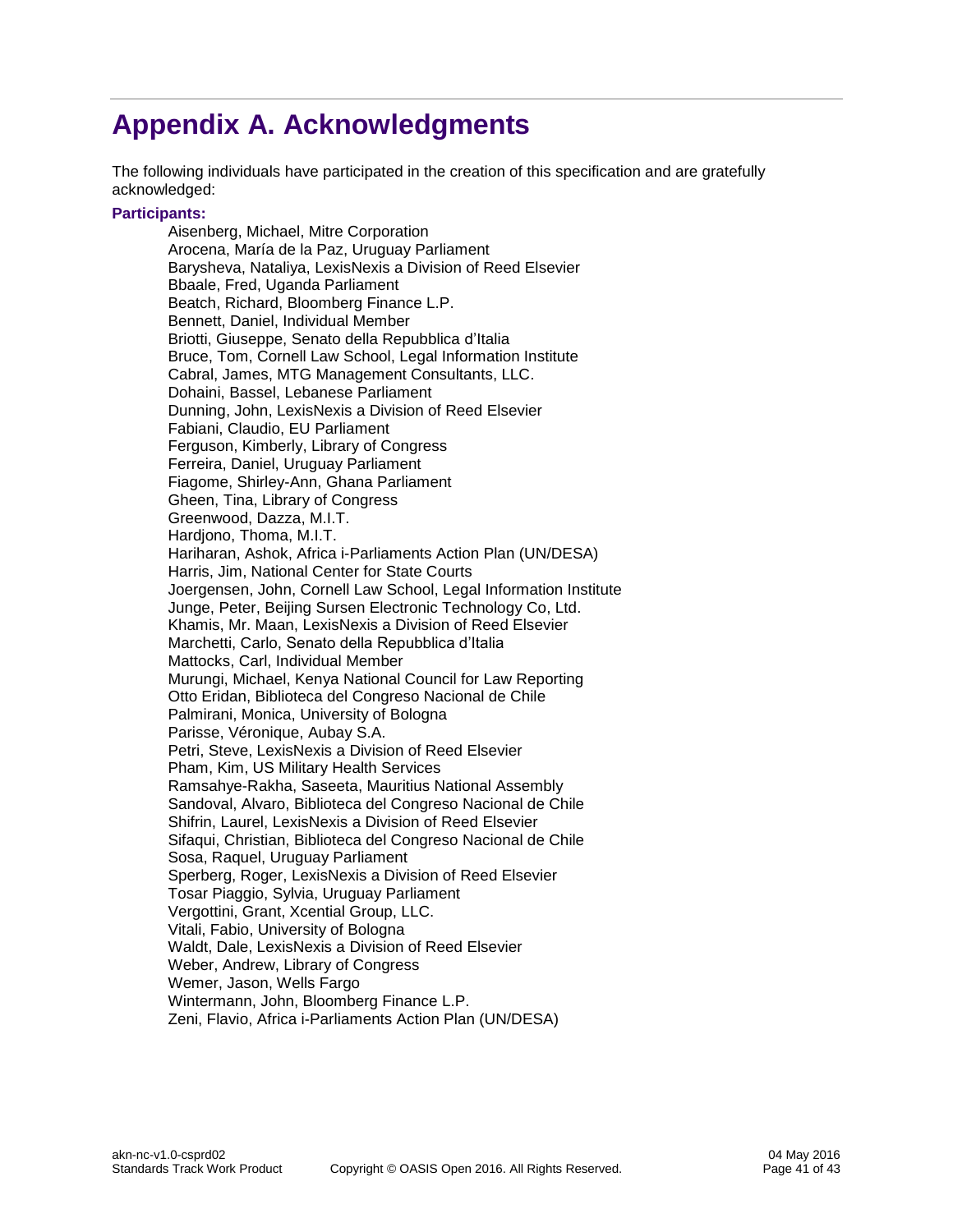# <span id="page-41-0"></span>**Appendix B. Revision History**

| <b>Revision</b> | <b>Date</b>              | <b>Editor</b>                                              | <b>Changes Made</b>                                                                                                                                                                                                                                  |
|-----------------|--------------------------|------------------------------------------------------------|------------------------------------------------------------------------------------------------------------------------------------------------------------------------------------------------------------------------------------------------------|
| [01]            | 11 June, 2014            | [Veronique Parisse]                                        | [Original]                                                                                                                                                                                                                                           |
| [02]            | 25 June, 2014            | [Veronique Parisse]                                        | [Add scope section. Inverted the part of ID with<br>the URI/IRI]                                                                                                                                                                                     |
| [03]            | 25 June, 2014            | [Monica Palmirani]                                         | [Added the Conformance section]                                                                                                                                                                                                                      |
| [04]            | 1 July, 2014             | [Veronique Parisse]                                        | [replace attribute "id" by eld in 6.3.3.4; wrap -><br>wrapUp; correct formatting of list in 6.2.3]                                                                                                                                                   |
| [05]            | 1 July, 2014             | [Monica Palmirani]                                         | [add AKN in any URI, some micro typos]                                                                                                                                                                                                               |
| [06]            | 1 July, 2014             | [Tina Gheen]                                               | [English language cleanup]                                                                                                                                                                                                                           |
| [07]            | 8 July, 2014             | [Grant Vergottini]                                         | [English language cleanup]                                                                                                                                                                                                                           |
| [08]            | 16 July, 2014            | [Jason Wemer]<br>[Veronique Parisse]<br>[Monica Palmirani] | [English language cleanup]<br>[Change in the naming convention character]<br>[Consolidation and styling]                                                                                                                                             |
| [09]            | 23 July, 2014            | [Jason Wemer]<br>[Monica Palmirani]                        | [English language cleanup]<br>[Consolidation and styling]                                                                                                                                                                                            |
| $[10]$          | 24 July, 2014            | [Monica Palmirani]                                         | [pagg. 26 and 29 "num" is substituted with<br>"number"]                                                                                                                                                                                              |
| $[11]$          | 29 July, 2014            | [Monica Palmirani]                                         | [inclusion of Chet Ensign comments]                                                                                                                                                                                                                  |
| $[12]$          | 30 July, 2014            | [Fabio Vitali]                                             | [minor modifications]                                                                                                                                                                                                                                |
| $[13]$          | 17<br>September,<br>2014 | [Veronique Parisse]                                        | [minor error in the syntax of the examples]                                                                                                                                                                                                          |
| $[14]$          | 22 December<br>2014      | [Monica Palmirani,<br>Veronique Parisse]                   | [inclusion of the "mul" and "und" examples for<br>the language expressions; inclusion of the part<br>related to the query server-side of the portion;<br>inclusion of the examples of time in the<br>expressions; clarification of the TLCReference] |
| $[15]$          | 8 January,<br>2015       | [Grant Vergottini]                                         | [linguistic revision and quality check]                                                                                                                                                                                                              |
| $[16]$          | 13 January,<br>2015      | [Veronique Parisse]                                        | ["ver" prefix for the versions not defined by a<br>precise date]                                                                                                                                                                                     |
| $[17]$          | 14 January<br>2015       | [all]                                                      | detailed                                                                                                                                                                                                                                             |
| $[18]$          | 24 June, 2015            | [Monica Palmirani]                                         | Inclusion of comment refinement                                                                                                                                                                                                                      |
| $[19]$          | 26 October<br>2015       | [all]                                                      | [fragment and component refinement:<br>introduction of $\sim$ ]                                                                                                                                                                                      |